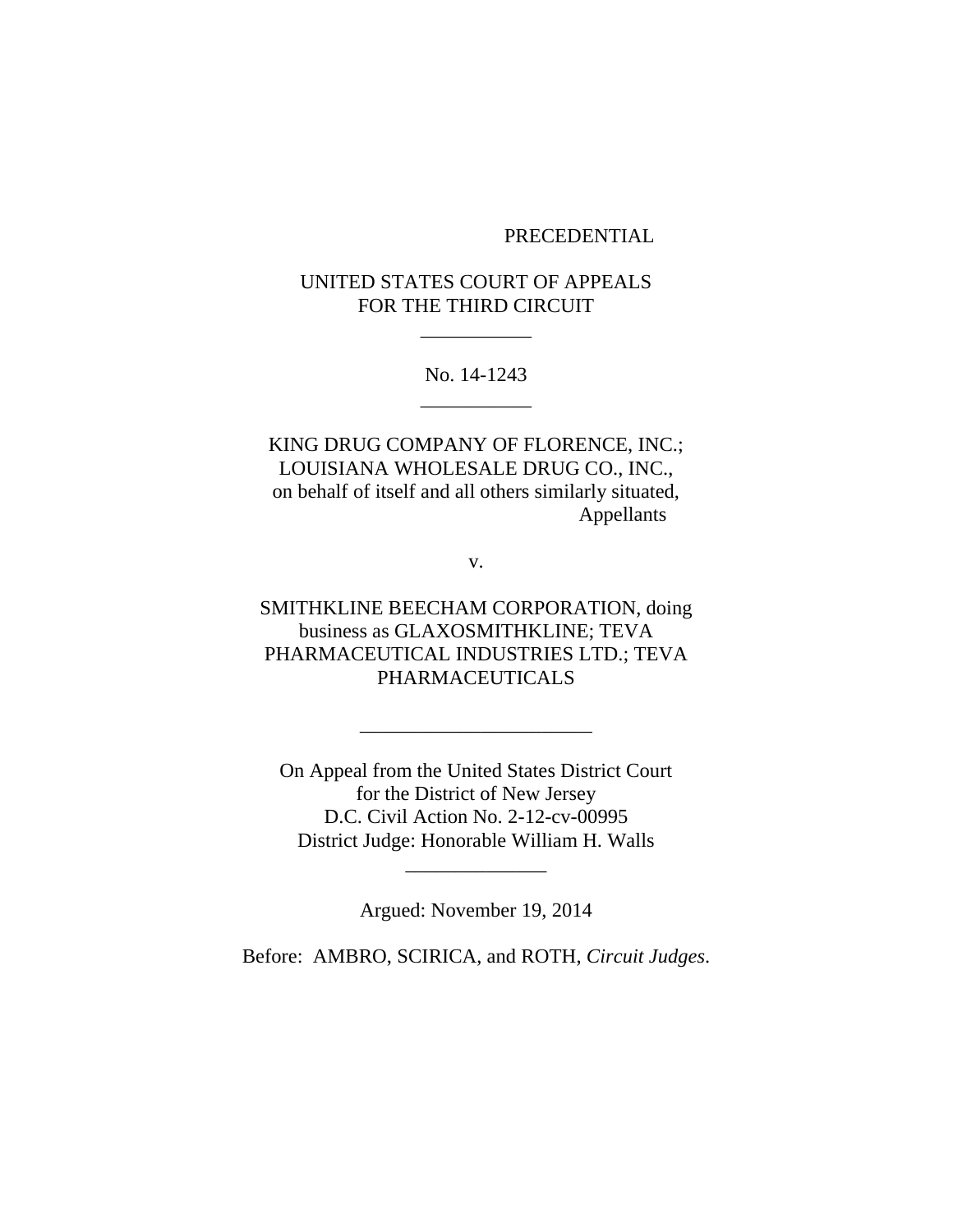(Opinion Filed: June 26, 2015)

Bruce E. Gerstein, Esq. [ARGUED] Kimberly Hennings, Esq. Joseph Opper, Esq. Garwin Gerstein & Fisher Wall Street Plaza 88 Pine Street, 10th Floor New York, NY 10036

Peter S. Pearlman, Esq. Cohn, Lifland, Pearlman, Herrmann & Knopf Park 80 West – Plaza One 250 Pehle Avenue, Suite 401 Saddle Brook, NJ 07663

*Counsel for Appellants*

Donald L. Bell, II, Esq. National Association of Chain Drug Stores 413 North Lee Street Alexandria, VA 22314

Barry L. Refsin, Esq. Hangley, Aronchick, Segal, Pudlin & Schiller One Logan Square 18th & Cherry Streets, 27th Floor Philadelphia, PA 19103

*Counsel for Amicus Curiae National Association of Chain Drug Stores Inc.*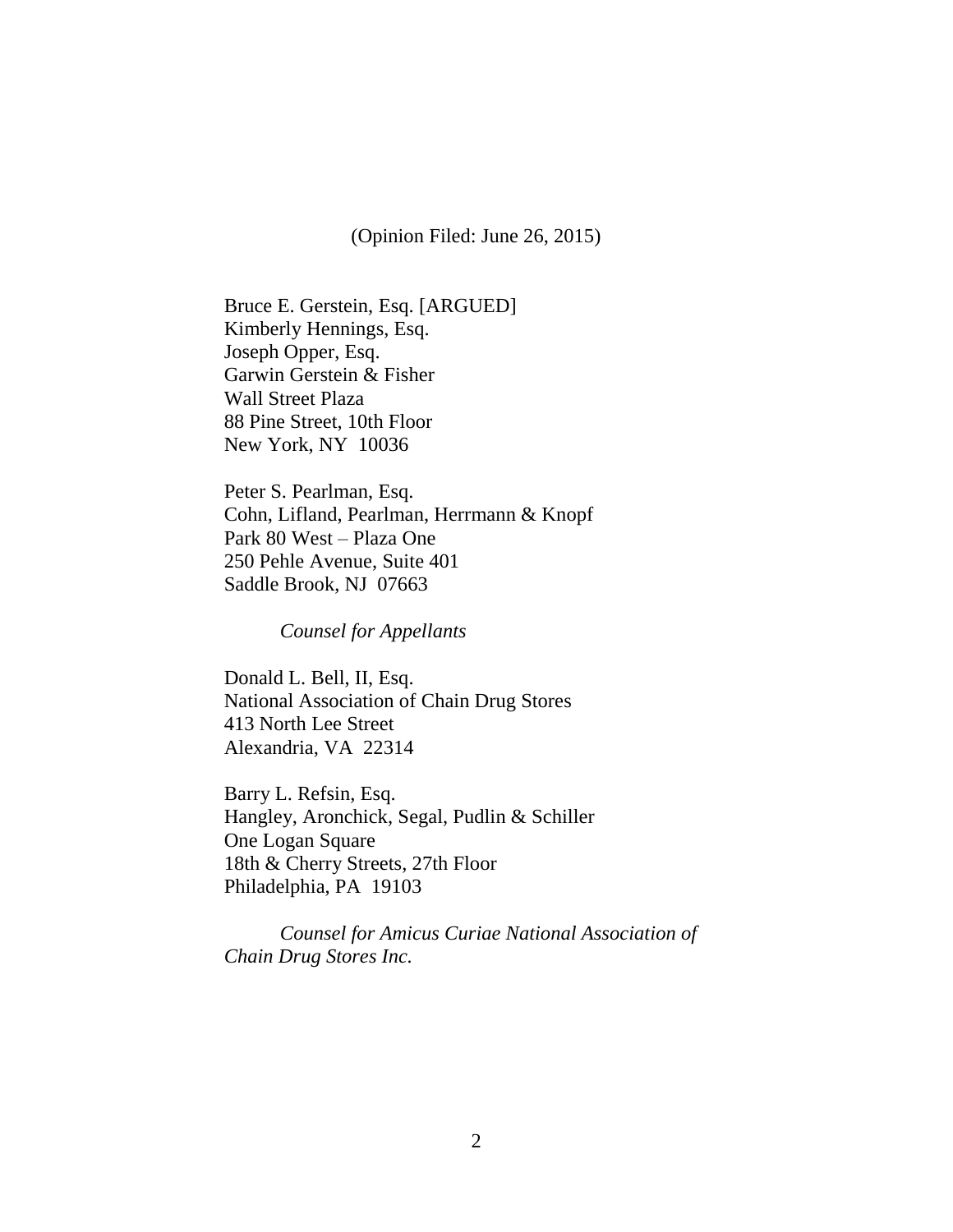Steve D. Shadowen, Esq. Hilliard & Shadowen 39 West Main Street Mechanicsburg, PA 17055

*Counsel for Amicus Curiae 53 Law, Economics, and Business Professors, The American Antitrust Institute and Consumers Union* 

Peter Kohn, Esq. Richard D. Schwartz, Esq. Faruqi & Faruqi 101 Greenwood Avenue Suite 600 Jenkintown, PA 19046

David F. Sorensen, Esq. Berger & Montague 1622 Locust Street Philadelphia, PA 19103

*Counsel for Amicus Curiae Professional Drug Company, Inc.*

Mark S. Hegedus, Esq. [ARGUED] Federal Trade Commission MS-582 600 Pennsylvania Avenue, N.W. Washington, DC 20580

*Counsel for Amicus Curiae Federal Trade Commission*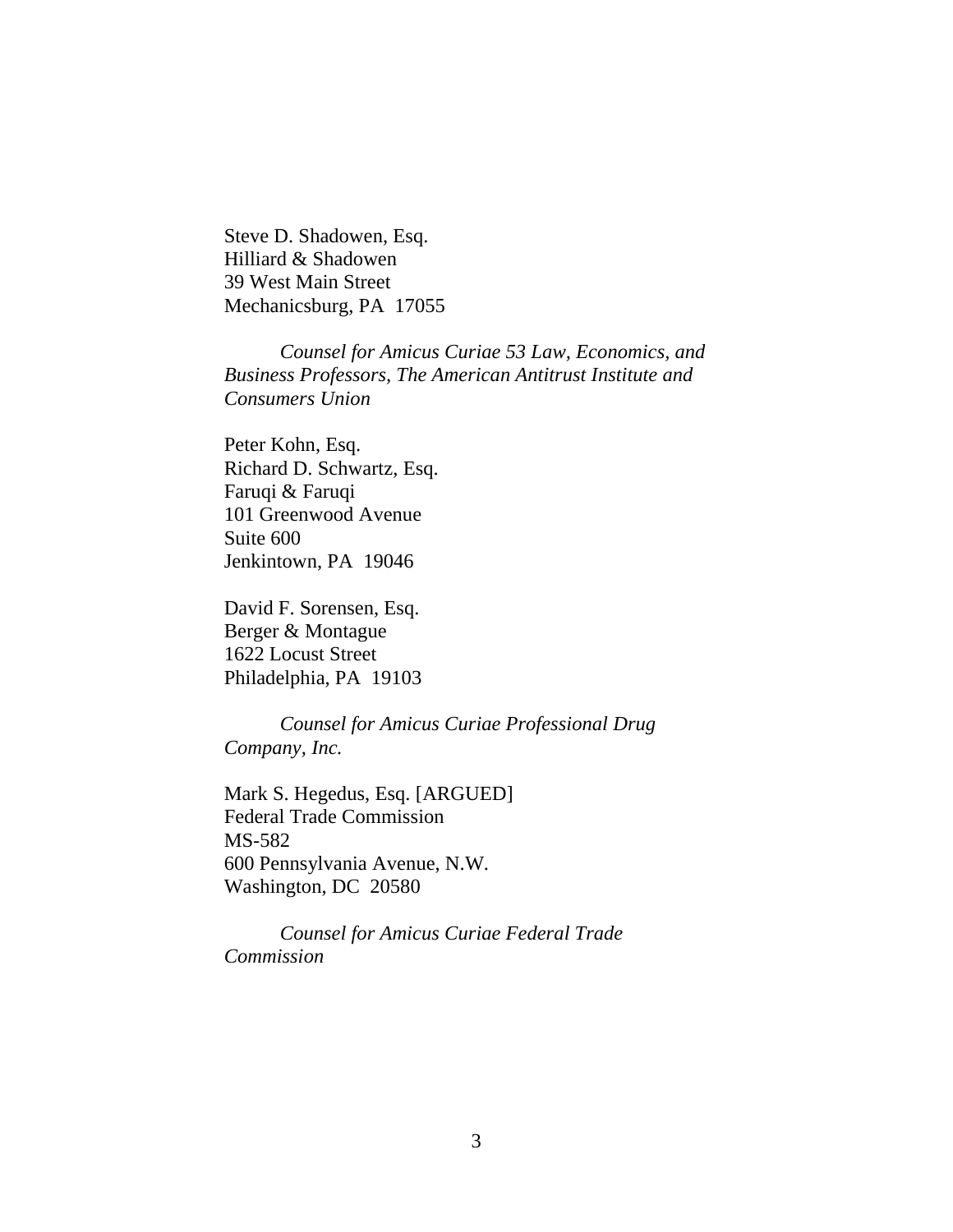Crystal M. Utley, Esq. Office of Attorney General of Mississippi Consumer Protection Division P.O. Box 22947 Jackson, MS 39225

*Counsel for Amicus Curiae State of Mississippi, State of Alabama, State of Arkansas, State of Arizona, State of California, State of Connecticut, State of Delaware, State of Hawaii, State of Idaho, State of Illinois, State of Indiana, State of Kentucky, State of Massachusetts, State of Maryland, State of Michigan, State of Minnesota, State of New Hampshire, State of New Mexico, State of New York, State of Nevada, State of Ohio, Commonwealth of Pennsylvania, State of Rhode Island, State of Tennessee, State of Texas, State of Utah, State of Vermont, State of Washington*

Douglas S. Eakeley, Esq. Joseph A. Fischetti, Esq. Lowenstein Sandler 65 Livingston Avenue Roseland, NJ 07068

Barbara W. Mather, Esq. [ARGUED] Robin P. Sumner, Esq. Pepper Hamilton 18th & Arch Streets 3000 Two Logan Square Philadelphia, PA 19103

*Counsel for Appellee Smithkline Beecham Corporation*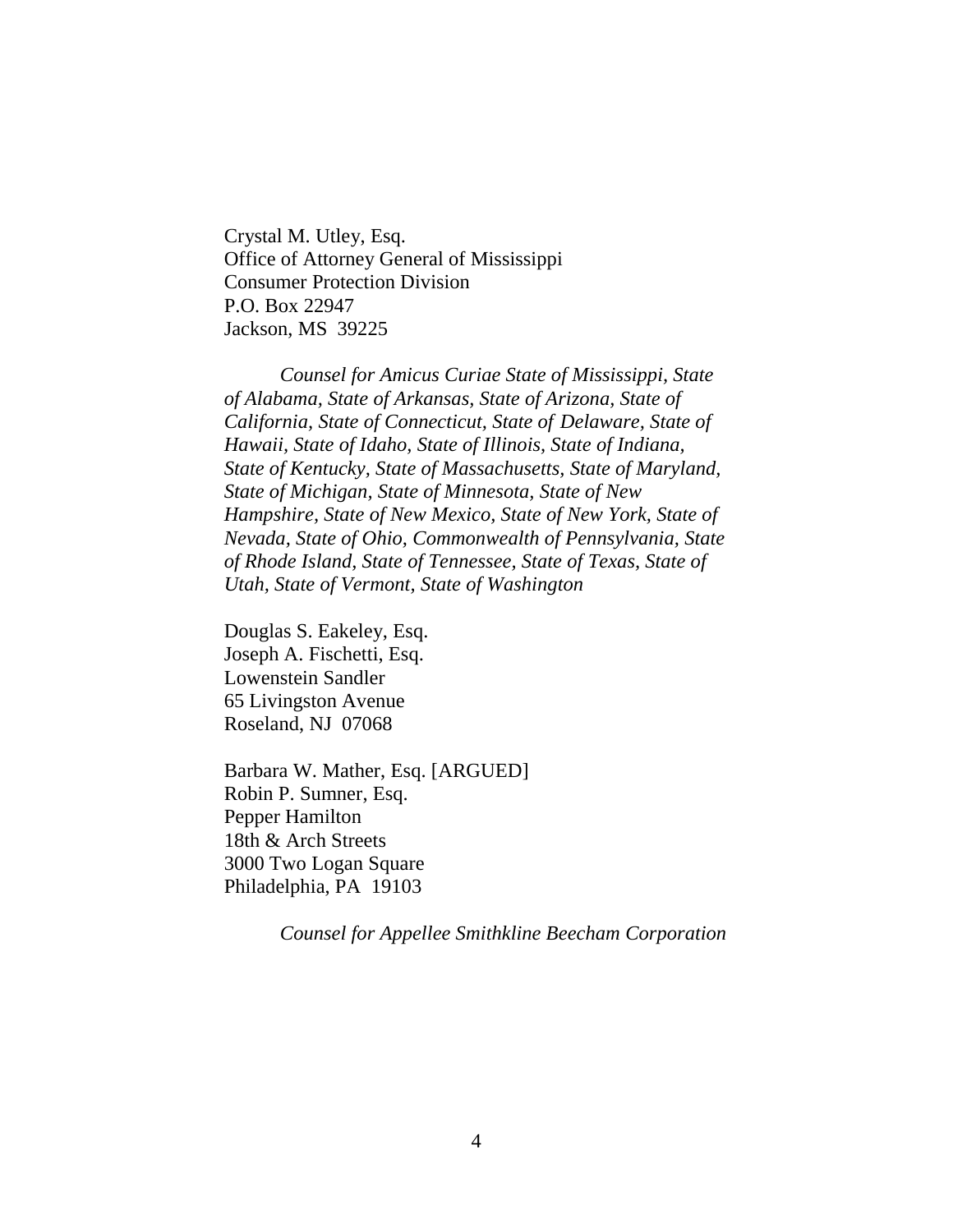Jonathan D. Janow, Esq. John C. O'Quinn, Esq. Karen N. Walker, Esq. Kirkland & Ellis 655 15th Street, N.W. Suite 1200 Washington, DC 20005

Jay P. Lefkowitz, Esq. [ARGUED] Kirkland & Ellis 601 Lexington Avenue New York, NY 10022

*Counsel for Appellees TEVA Pharmaceutical Industries LTD and TEVA Pharmaceuticals*

Ryan Z. Watts, Esq. Arnold & Porter 555 Twelfth Street, N.W. Washington, DC 20004

*Counsel for Amicus Curiae Pharmaceutical Research and Manufacturers of America*

Daniel S. Francis, Esq. Ryan A. Shores, Esq. Hunton & Williams 2200 Pennsylvania Avenue, N.W. Washington, DC 20037

*Counsel for Amicus Curiae National Association of Manufacturers*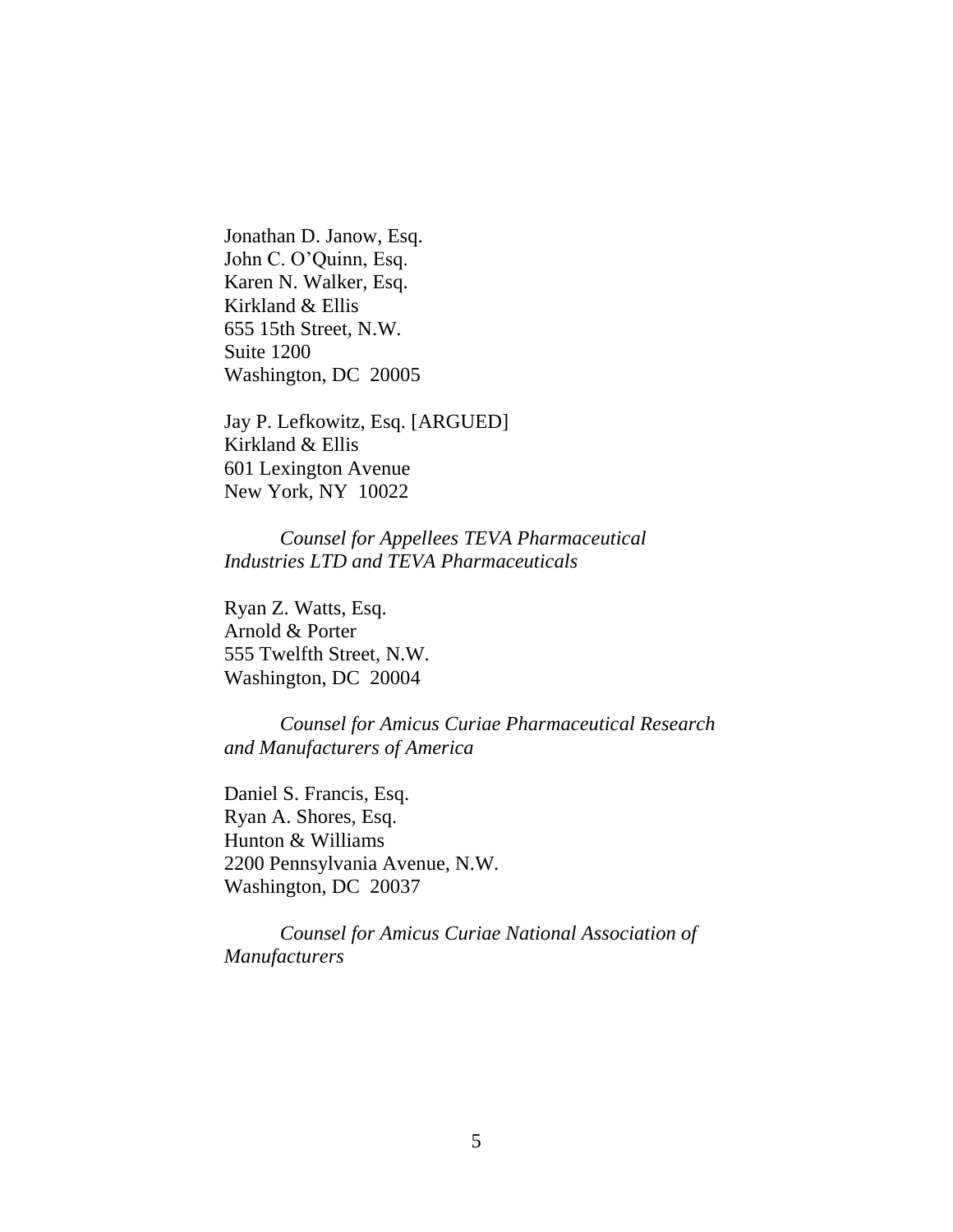Leslie E. John, Esq. Ballard Spahr 1735 Market Street 51st Floor Philadelphia, PA 19103

*Counsel for Amicus Curiae Professor W. David Bradford, University of Georgia, Professor Ian Cockburn, Boston University, Pierre Yves Cremieux, Analysis Group, Inc., Professor Henry G. Grabowski, Duke University, Paul E. Greenberg, Analysis Group, Inc., Professor James W. Hughes, Bates College, George Kosicki, Analysis Group, Inc., Professor Tracy R. Lewis, Duke University, Professor Sean Nicholson, Cornell University, Bruce E. Stangle, Analysis Group, Inc., Sally D. Woodhouse, Cornerstone Research, Professor Michael K. Whoglgenant, North Caroline State University*

Brian T. Burgess, Esq. William M. Jay, Esq. Goodwin Procter 901 New York Avenue, N.W. Suite 900 East Washington, DC 20001

Christopher T. Holding, Esq. Goodwin Procter 53 State Street Exchange Place Boston, MA 02109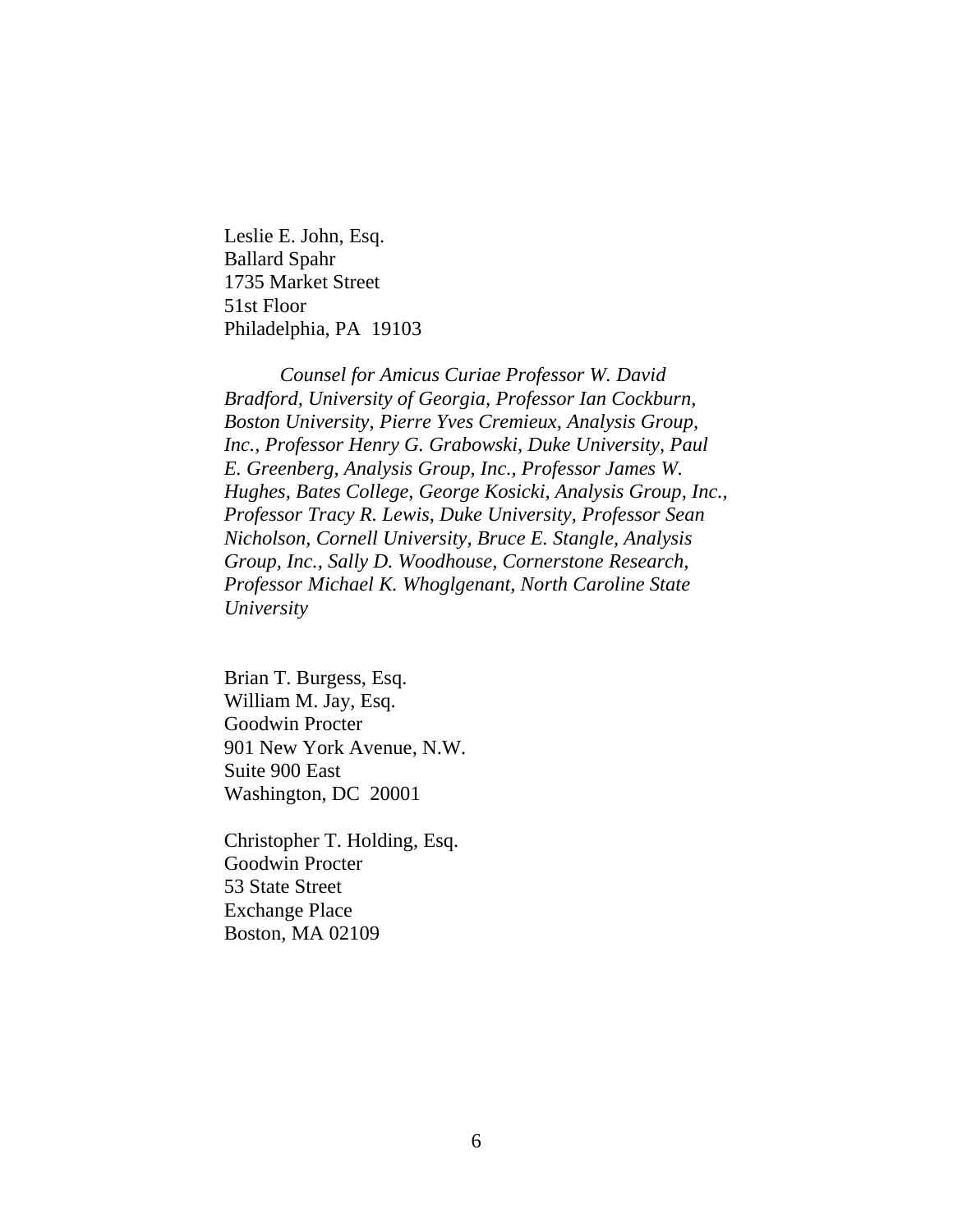*Counsel for Amicus Curiae Generic Pharmaceutical Association*

# OPINION OF THE COURT \_\_\_\_\_\_\_\_\_\_\_\_\_\_\_\_\_

\_\_\_\_\_\_\_\_\_\_\_\_\_\_\_\_\_

**SCIRICA**, *Circuit Judge*.

In this appeal from the grant of a motion to dismiss for failure to state a rule-of-reason claim under Sections 1 and 2 of the Sherman Act under Federal Rule of Civil Procedure 12(b)(6), we are asked to determine whether *FTC v. Actavis*, 133 S. Ct. 2223 (2013), covers, in addition to reverse cash payments, a settlement in which the patentee drug manufacturer agrees to relinquish its right to produce an "authorized generic" of the drug ("no-AG agreement") to compete with a first-filing generic's drug during the generic's statutorily guaranteed 180 days of market exclusivity under the Hatch-Waxman  $Act<sup>1</sup>$  as against the rest of the world.

In *Actavis*, the Supreme Court held that unexplained large payments from the holder of a patent on a drug to an alleged infringer to settle litigation of the validity or infringement of the patent ("reverse payment") "can

<sup>1</sup> Hatch-Waxman is the short name for the Drug Price Competition and Patent Term Restoration Act of 1984, Pub. L. No. 98-417, 98 Stat. 1585.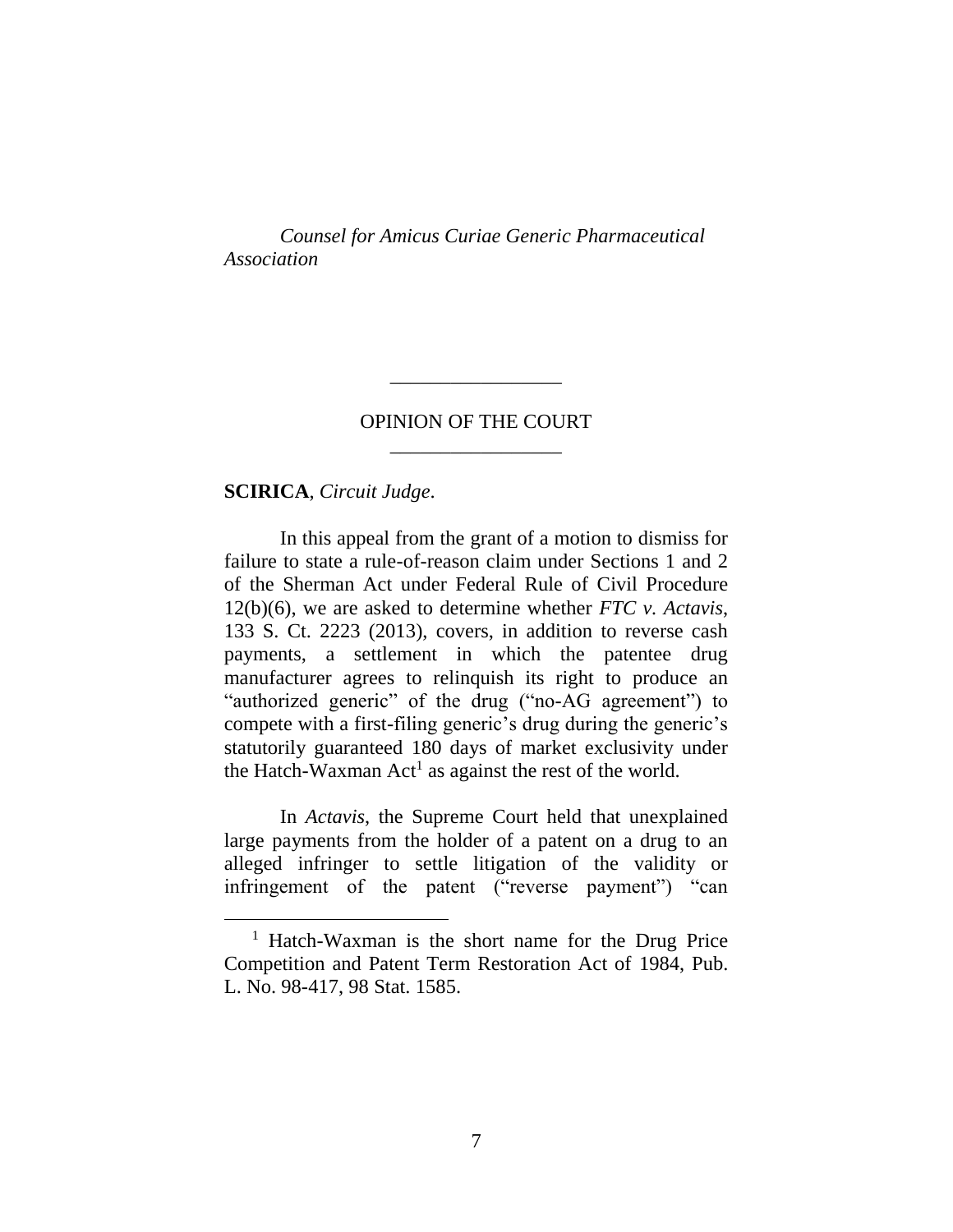sometimes violate the antitrust laws." *Id.* at 2227. The Court rejected the near-irrebuttable presumption, known as the "scope of the patent" test, that a patentee can make such reverse payments so long as it is paying potential competitors not to challenge its patent within the patent's lifetime.

Plaintiffs here, direct purchasers of the brand-name drug Lamictal, sued Lamictal's producer, Smithkline Beecham Corporation, d/b/a GlaxoSmithKline ("GSK"), and Teva Pharmaceutical Industries Ltd.  $({}^{\alpha}$ Teva<sup>"2</sup>), a manufacturer of generic Lamictal, for violation of Sections 1 and 2 of the Sherman Act, 15 U.S.C.  $\S\S 1 \& 2^3$  In earlier

<span id="page-7-0"></span><sup>&</sup>lt;sup>2</sup> "Teva" refers collectively to Teva Pharmaceutical Industries Ltd. and its subsidiary Teva Pharmaceuticals USA, Inc.

<sup>3</sup> Plaintiffs bring their Sherman Act claims under Sections 4 (damages) and 16 (injunctive relief) of the Clayton Act, 15 U.S.C. §§ 15 & 26, respectively. The Clayton Act requires "a plaintiff to have standing to bring an antitrust claim." *Angelico v. Lehigh Valley Hosp., Inc.*, 184 F.3d 268, 273 (3d Cir. 1999). At the motion-to-dismiss stage, "a plaintiff must allege more than that it has suffered an injury causally linked to a violation of the antitrust laws." *Pace Elecs., Inc. v. Canon Computer Sys., Inc.*, 213 F.3d 118, 120 (3d Cir. 2000). The plaintiff must also "allege antitrust injury, 'which is to say injury of the type the antitrust laws were intended to prevent and that flows from that which makes defendants' acts unlawful.'" *Id.* (quoting *Brunswick Corp. v. Pueblo Bowl-O-Mat, Inc.*, 429 U.S. 477, 489 (1977)). As noted below, we do not here address the issue of antitrust injury, nor do we preclude consideration of the issue on remand. *See infra* notes [20](#page-30-0) & [35](#page-45-0) and accompanying text.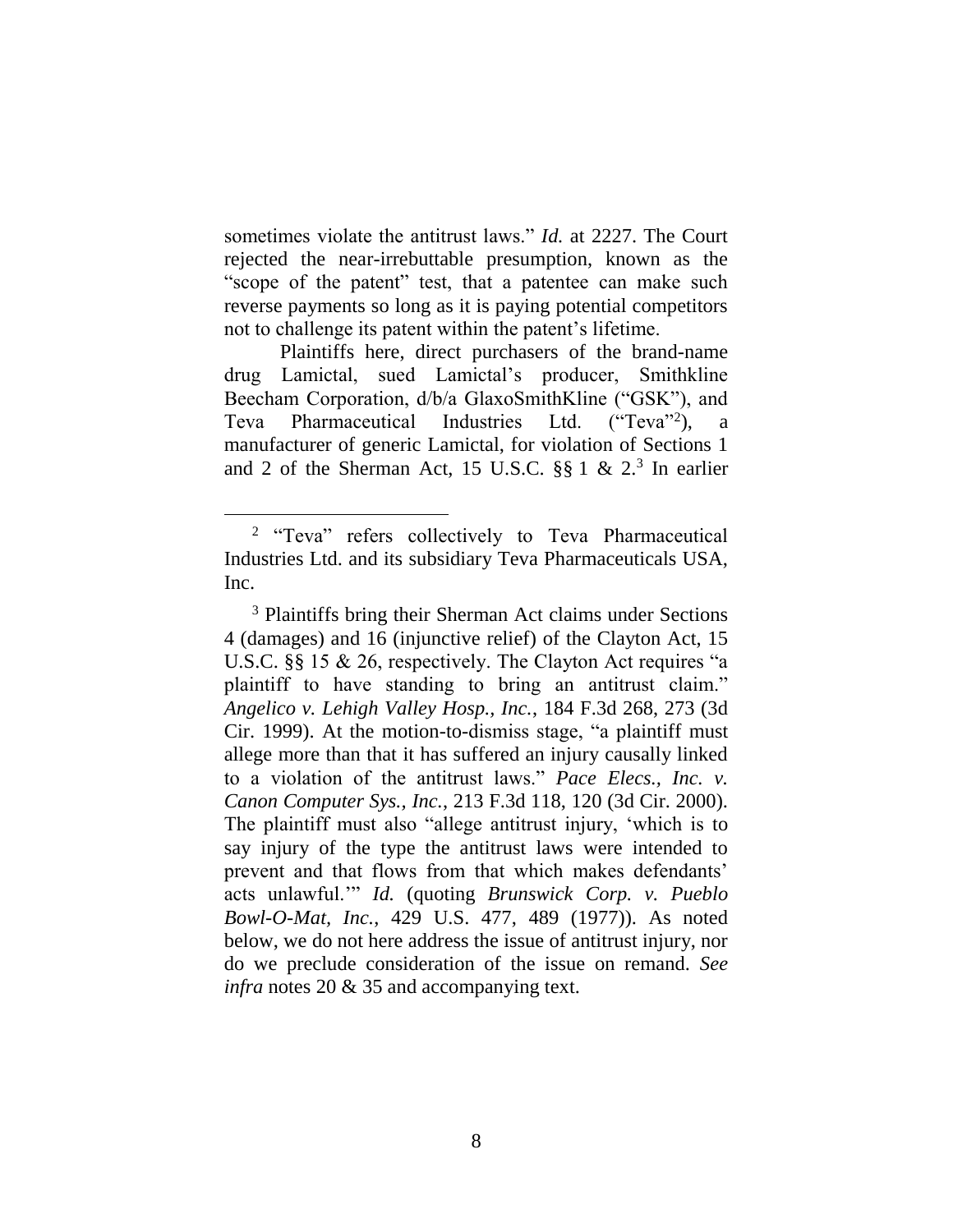litigation, Teva had challenged the validity and enforceability of GSK's patents on lamotrigine, Lamictal's active ingredient. Teva was also first to file an application with the FDA alleging patent invalidity or nonenforceability and seeking approval to produce generic lamotrigine tablets and chewable tablets for markets alleged to be annually worth \$2 billion and \$50 million, respectively. If the patent suit resulted in a judicial determination of invalidity or nonenforceability—or a settlement incorporating such terms—Teva would be statutorily entitled to a valuable 180 day period of market exclusivity, during which time only it and GSK could produce generic lamotrigine tablets. (The relevant statute permits the brand to produce an "authorized generic" during the exclusivity period. *Mylan Pharm., Inc. v. FDA*, 454 F.3d 270, 276-77 (4th Cir. 2006); *Teva Pharm. Indus. Ltd. v. Crawford*, 410 F.3d 51, 55 (D.C. Cir. 2005); *see also Sanofi-Aventis v. Apotex Inc.*, 659 F.3d 1171, 1175 (Fed. Cir. 2011).)

After the judge presiding over the patent litigation ruled the patent's main claim invalid, GSK and Teva settled. They agreed Teva would end its challenge to GSK's patent in exchange for early entry into the \$50 million annual lamotrigine chewables market and GSK's commitment not to produce its own, "authorized generic" version of Lamictal tablets for the market alleged to be worth \$2 billion annually. Plaintiffs contend that this "no-AG agreement" qualifies as a "reverse payment" under *Actavis* because, like the cash reverse payments the Court there warned could face antitrust scrutiny, GSK's no-AG commitment was designed to induce Teva to abandon the patent fight and thereby agree to eliminate the risk of competition in the \$2 billion lamotrigine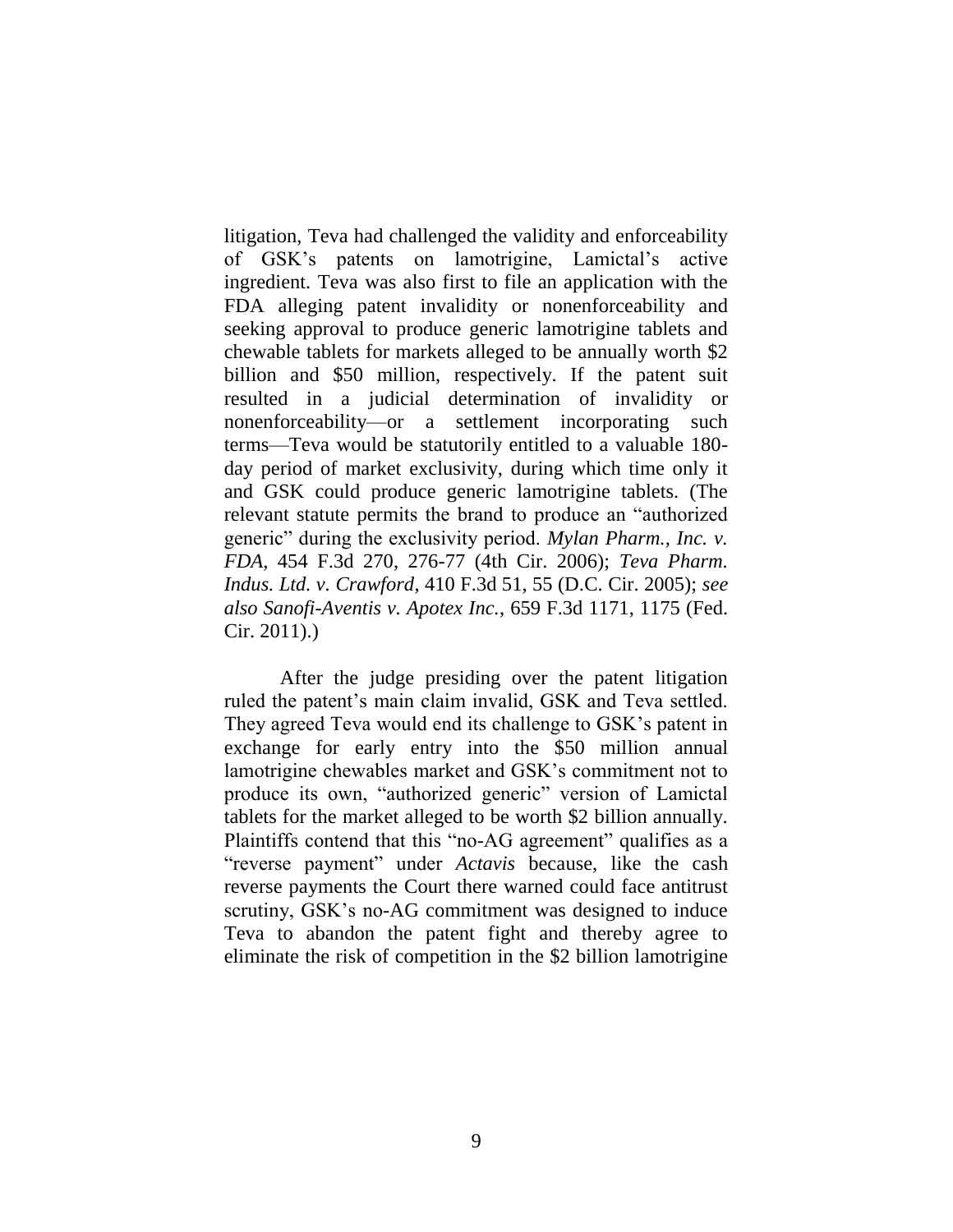tablet market for longer than the patent's strength would otherwise permit.

We believe this no-AG agreement falls under *Actavis*'s rule because it may represent an unusual, unexplained reverse transfer of considerable value from the patentee to the alleged infringer and may therefore give rise to the inference that it is a payment to eliminate the risk of competition. As the Court noted, these kinds of settlements are subject to the rule of reason.

**I.**

"A patent . . . is an exception to the general rule against monopolies and to the right to access to a free and open market." *Walker Process Equip., Inc. v. Food Mach. & Chem. Corp.*, 382 U.S. 172, 177 (1965) (quoting *Precision Instrument Mfg. Co. v. Auto. Maint. Mach. Co.*, 324 U.S. 806, 816 (1945)). The Constitution's "Patent Clause itself reflects a balance between the need to encourage innovation and the avoidance of monopolies which stifle competition without any concomitant advance in the 'Progress of Science and useful Arts.'" *Bonito Boats, Inc. v. Thunder Craft Boats, Inc.*, 489 U.S. 141, 146 (1989) (quoting U.S. Const. art. I., § 8, cl. 8). In turn, "[f]rom their inception, the federal patent laws have embodied a careful balance between the need to promote innovation and the recognition that imitation and refinement through imitation are both necessary to invention itself and the very lifeblood of a competitive economy." *Id.*; *see* X Phillip E. Areeda & Herbert Hovenkamp, *Antitrust Law* ¶ 1780a (3d ed. 2011) ("Patent law . . . serves the interests of consumers by protecting invention against prompt imitation in order to encourage more innovation than would otherwise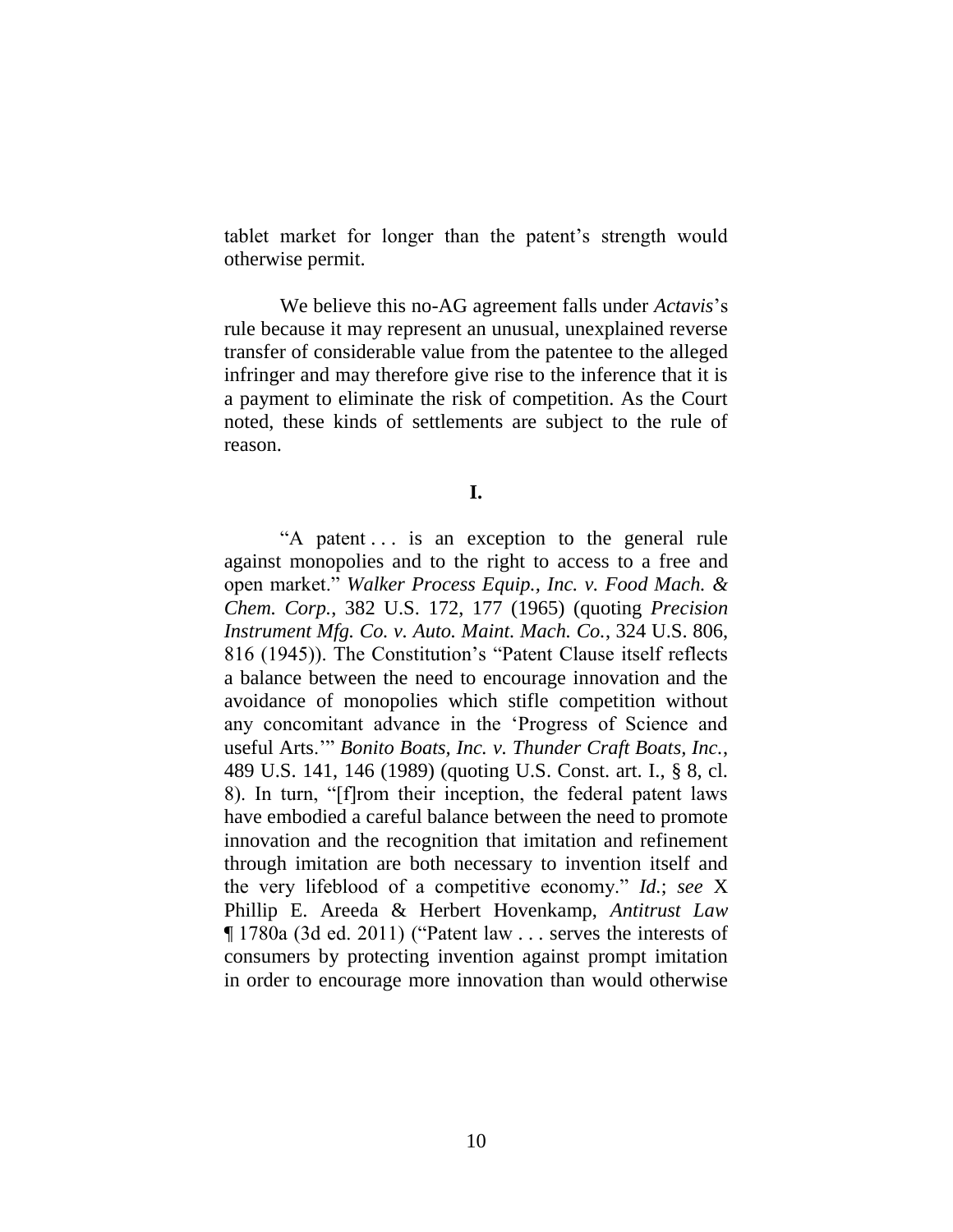occur."). A patent, consequently, "is a special privilege designed to serve the public purpose of promoting the 'Progress of Science and useful Arts.'" *Precision Instrument Mfg. Co.*, 324 U.S. at 816.

With the Drug Price Competition and Patent Term Restoration Act of 1984, Pub. L. No. 98-417, 98 Stat. 1585, commonly known as the Hatch-Waxman Act, Congress attempted to balance the goal of "mak[ing] available more low cost generic drugs," H.R. Rep. No. 98-857, pt. 1, at 14-15 (1984), *reprinted in* 1984 U.S.C.C.A.N. 2647, 2647-48, with the value of patent monopolies in incentivizing beneficial pharmaceutical advancement, *see* H.R. Rep. No. 98-857, pt. 2, at 30 (1984), *reprinted in* 1984 U.S.C.C.A.N. 2686, 2714. The Act seeks to accomplish this purpose, in part, by encouraging "manufacturers of generic drugs . . . to challenge weak or invalid patents on brand name drugs so consumers can enjoy lower drug prices." S. Rep. No. 107-167, at 4 (2002). The resulting regulatory framework has the following four relevant features identified by the Supreme Court in *Actavis*, 133 S. Ct. at 2227-29.

First, a new drug—that is, a pioneer, "brand-name" drug—cannot be introduced until it is approved by the Food and Drug Administration ("FDA"). 21 U.S.C. § 355(a). A New Drug Application ("NDA") requires the applicant to submit, among other things, "full reports of investigations which have been made to show whether or not such drug is safe for use and whether such drug is effective in use," *id.* § 355(b)(1)(A), as well as comprehensive information about the drug, *id.* § 355(b)(1). This reporting requirement entails "a long, comprehensive, and costly testing process." *Actavis*, 133 S. Ct. at 2228.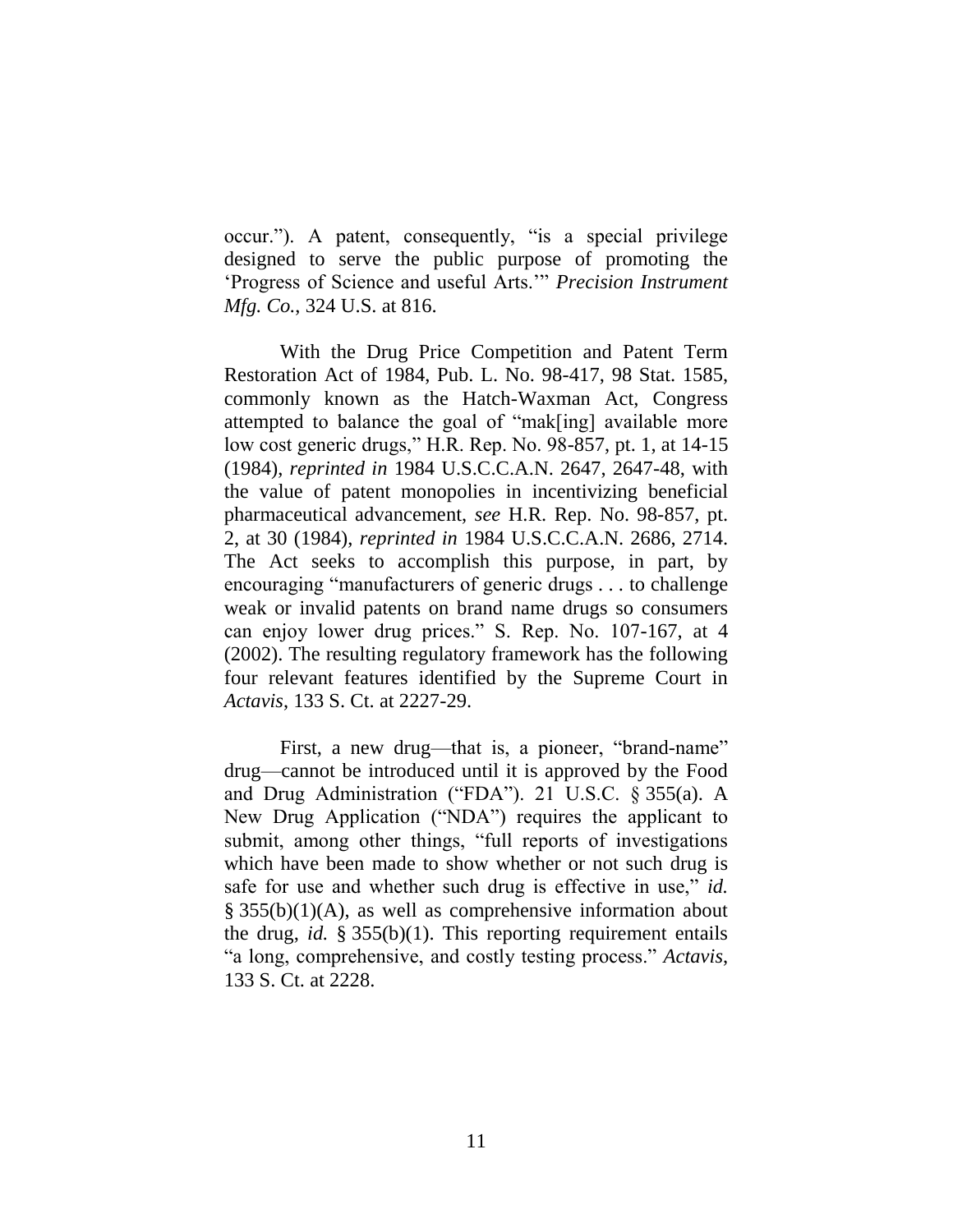Second, the Hatch-Waxman Act facilitates the development of generic drugs by allowing an applicant to file, for new drugs shown to be "bioequivalent" to a drug previously approved by the FDA, 21 U.S.C.  $§ 355(i)(2)(A)(iv)$ , a less onerous and less costly "Abbreviated New Drug Application" ("ANDA") in lieu of an NDA. *See id.* § 355(j); *Actavis*, 133 S. Ct. at 2228. The ANDA process "allow[s] the generic to piggy-back on the pioneer's approval efforts . . . , thereby furthering drug competition." *Actavis*, 133 S. Ct. at 2228 (citing *Caraco Pharm. Labs., Ltd. v. Novo Nordisk A/S*, 132 S. Ct. 1670,  $1676 (2012)$ .<sup>4</sup>

Third, Hatch-Waxman "sets forth special procedures for identifying, and resolving, related patent disputes." *Id.* A new drug applicant must list information on any patents issued on the drug's composition or methods of use. *See* 21 U.S.C. § 355(b)(1); *Caraco*, 132 S. Ct. at 1676. If the FDA approves the new drug, it publishes this information, without

<sup>&</sup>lt;sup>4</sup> "Rather than providing independent evidence of safety and efficacy, the typical ANDA shows that the generic drug has the same active ingredients as, and is biologically equivalent to, the brand-name drug." *Caraco*, 132 S. Ct. at 1676; *see* 21 U.S.C. § 355(j) (ANDA requirements). Before Hatch-Waxman, a company desiring to produce a generic version of a drug approved after 1962 had to conduct its own testing and trials to show that its generic version was safe and effective for human use. H.R. Rep. No. 98-857, pt. 1, at 16- 17.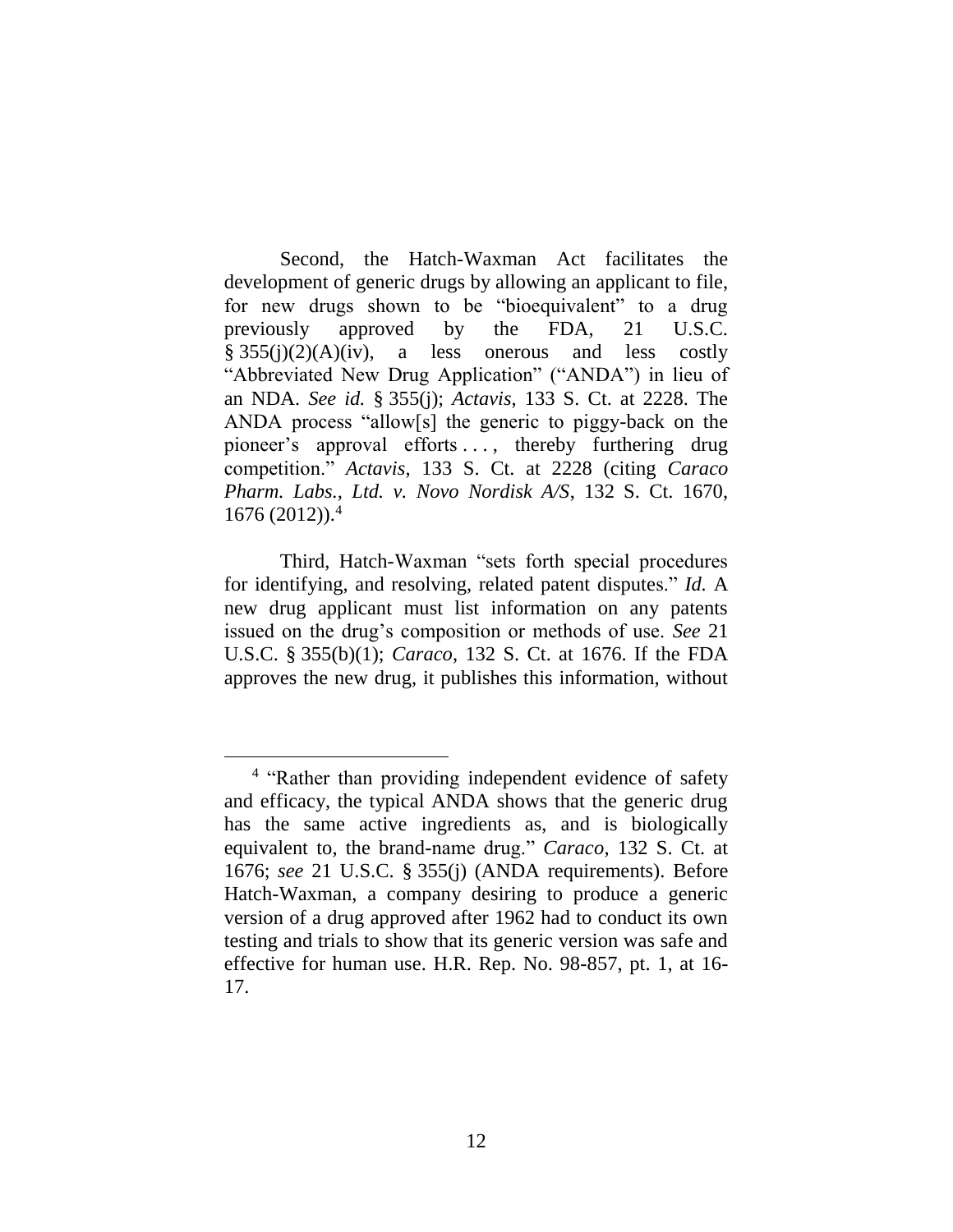verification, in its *Orange Book*. <sup>5</sup> *Caraco*, 132 S. Ct. at 1676. In turn, any manufacturer filing an ANDA to produce a generic version of that pioneer drug must consult the *Orange Book* and "assure the FDA that [the] proposed generic drug will not infringe the brand's patents." *Id.*<sup>6</sup> As relevant here, the manufacturer may tender that assurance with a "paragraph IV" certification that the relevant listed patents are "invalid or will not be infringed by the manufacture, use, or sale of the [generic] drug." 21 U.S.C.  $\frac{255(i)(2)(A)(vii)}{V}$ . But "[f]iling a paragraph IV certification means provoking litigation," *Caraco*, 132 S. Ct. at 1677, because the patent statute treats paragraph IV certification as a per se act of infringement, *see* 35 U.S.C.  $\S 271(e)(2)(A)$ .<sup>7</sup> The patentee

 $\overline{a}$ 

<sup>6</sup> Although the FDA performs no independent patent review, it cannot approve an ANDA if the proposed generic would infringe any of the brand's asserted patents. *See Caraco*, 132 S. Ct. at 1676.

 $<sup>7</sup>$  Further, an ANDA applicant making a paragraph IV</sup> certification must notify any patent holder within twenty days of the FDA's confirmation of its ANDA filing, 21 U.S.C.  $\S$  355(j)(2)(B)(ii), (iii), "of the factual and legal basis of [its] opinion . . . that the patent is invalid or will not be infringed," *id.* § 355(j)(2)(B)(iv)(II). *See also* 21 C.F.R. § 314.52 ("Notice of certification of invalidity or noninfringement of a patent").

<sup>5</sup> The volume, officially known as *Approved Drug Products with Therapeutic Equivalence Evaluations*, is available at http://www.fda.gov/cder/ob/. *See generally, e.g.*, 21 U.S.C. § 355(b)(1) ("Upon approval of the application, the Secretary shall publish information submitted . . . ."); *Caraco*, 132 S. Ct. at 1676.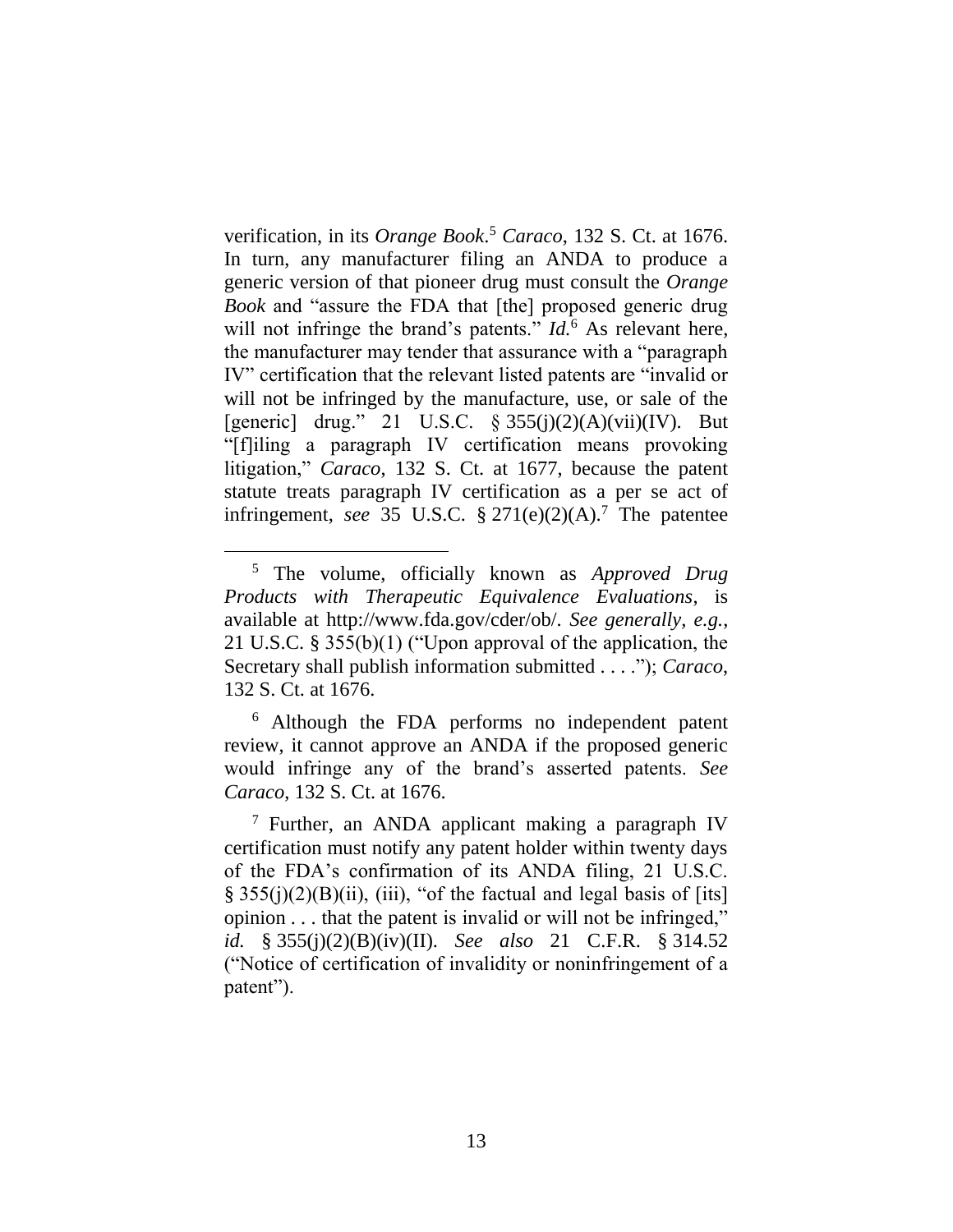then has an incentive to sue within 45 days in order to trigger a 30-month stay of the FDA's potential approval of the generic "while the parties litigate patent validity (or infringement) in court. If the courts decide the matter within that period, the FDA follows that determination; if they do not, the FDA may go forward and give approval to market the generic product." *Actavis*, 133 S. Ct. at 2228 (citing 21 U.S.C.  $\S$  355(j)(5)(B)(iii)).<sup>8</sup>

"Fourth, Hatch-Waxman provides a special incentive for a generic to be the first to file an Abbreviated New Drug Application taking the paragraph IV route." *Id.* at 2228-29. From when it first begins marketing its drug or when a court enters judgment finding the challenged patent invalid or unenforceable, the first-filing generic enjoys a 180-day period of exclusivity during which no other generic manufacturer can enter the market. *See* 21 U.S.C. § 355(j)(5)(B)(iii), (iv).<sup>9</sup>

 $\overline{a}$ 

<sup>9</sup> Under current law, the specific mechanism is that an application by a non–first filer "shall be made effective on the date that is 180 days after the date of the first commercial marketing of the drug ... by any first applicant." 21 U.S.C.

<sup>8</sup> Hatch-Waxman "allows competitors, prior to the expiration of a patent, to engage in otherwise infringing activities necessary to obtain regulatory approval." *Eli Lilly & Co. v. Medtronic, Inc.*, 496 U.S. 661, 671 (1990); *see* 35 U.S.C. § 271(e)(1). As long as a generic applicant does not launch its generic "at risk" (i.e., after FDA approval after 30 months but before a determination of patent validity), it will not be forced to pay money damages. *See* 35 U.S.C. § 271(e)(4)(C). This feature also explains "the creation of a highly artificial act of infringement"—the paragraph IV certification—to permit the brand and generic to litigate patent validity. *Eli Lilly*, 496 U.S. at 678.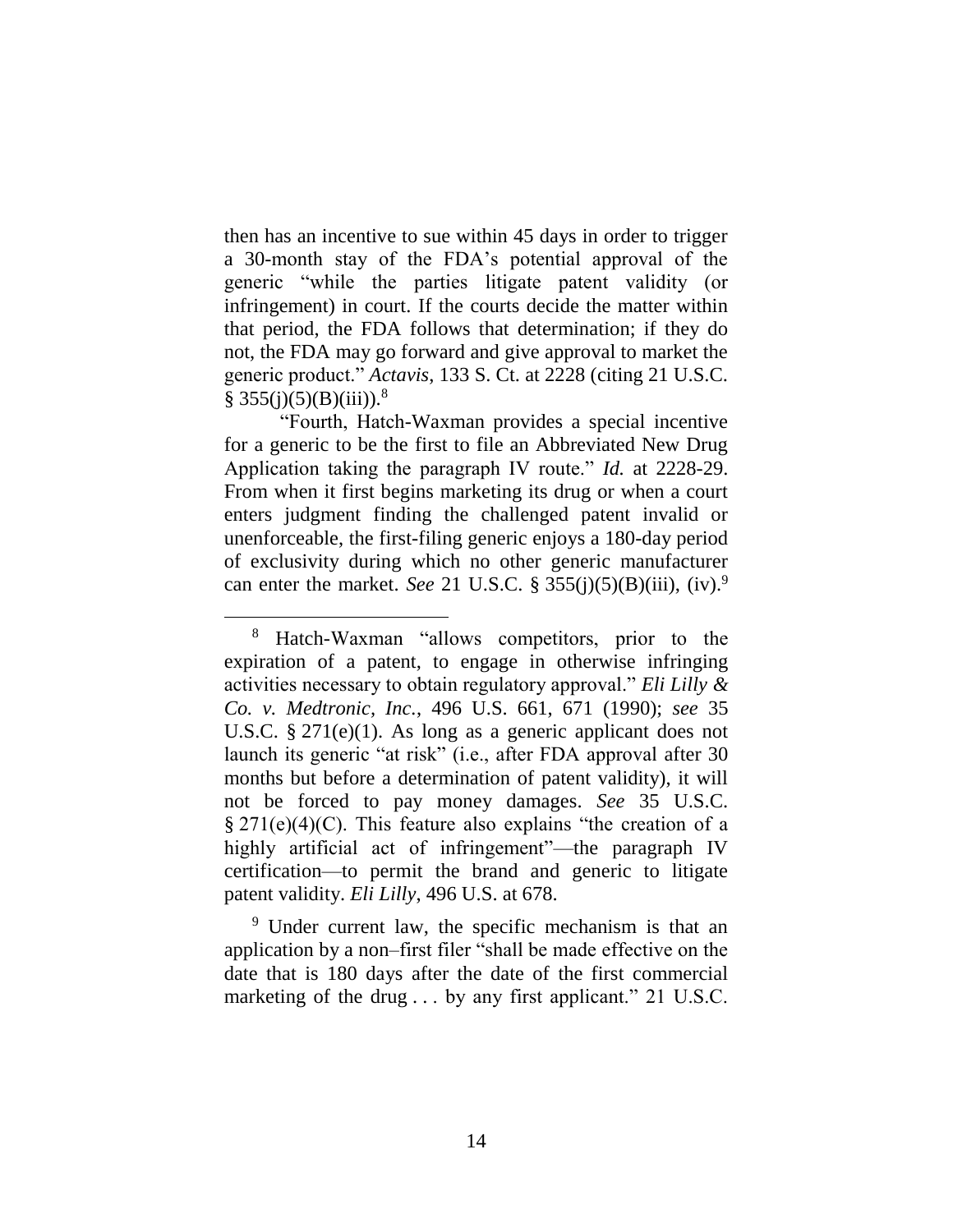This exclusivity period belongs to first-filing ANDA applicants<sup>10</sup> alone and is nontransferable. *See id.* § 355(j)(5)(D); *Actavis*, 133 S. Ct. at 2229. The period does not, however, prevent the brand-patentee from marketing its own "authorized generic." *Mylan Pharm.*, 454 F.3d at 276- 77; *Teva Pharm. Indus.*, 410 F.3d at 55; *see also Sanofi-Aventis*, 659 F.3d at 1175.

## **II.**

### **A.**<sup>11</sup>

 $\S$  355(j)(5)(B)(iv)(I). But the parties appear to agree that because the Medicare Prescription Drug, Improvement, and Modernization Act of 2003, Pub. L. No. 108-173, § 1102(b)(1), amended Hatch-Waxman's exclusivity provisions only for subsequent ANDAs, the exclusivity rules in place in 2002 control. *See* Teva Br. 8 & n.1. Under those rules, the 180-day period begins from the earlier of a generic's launching "at risk" or a court's finding the patent invalid or unenforceable. *See* 21 U.S.C. § 355(j)(5)(B)(iv) (2002).

<sup>10</sup> "[A]ccording to the Food and Drug Administration, all manufacturers who file on the first day are considered 'first applicants' who share the exclusivity period. Thus, if ten generics file an application to market a generic drug on the first day, all will be considered 'first applicants.'" *Actavis*, 133 S. Ct. at 2246 (Roberts, C.J., dissenting) (citing 21 U.S.C.  $§ 355(j)(5)(B)(iv)(II)(bb)).$ 

<sup>11</sup> The facts recounted in this opinion are taken from the well-pleaded, nonconclusory factual allegations in plaintiffs'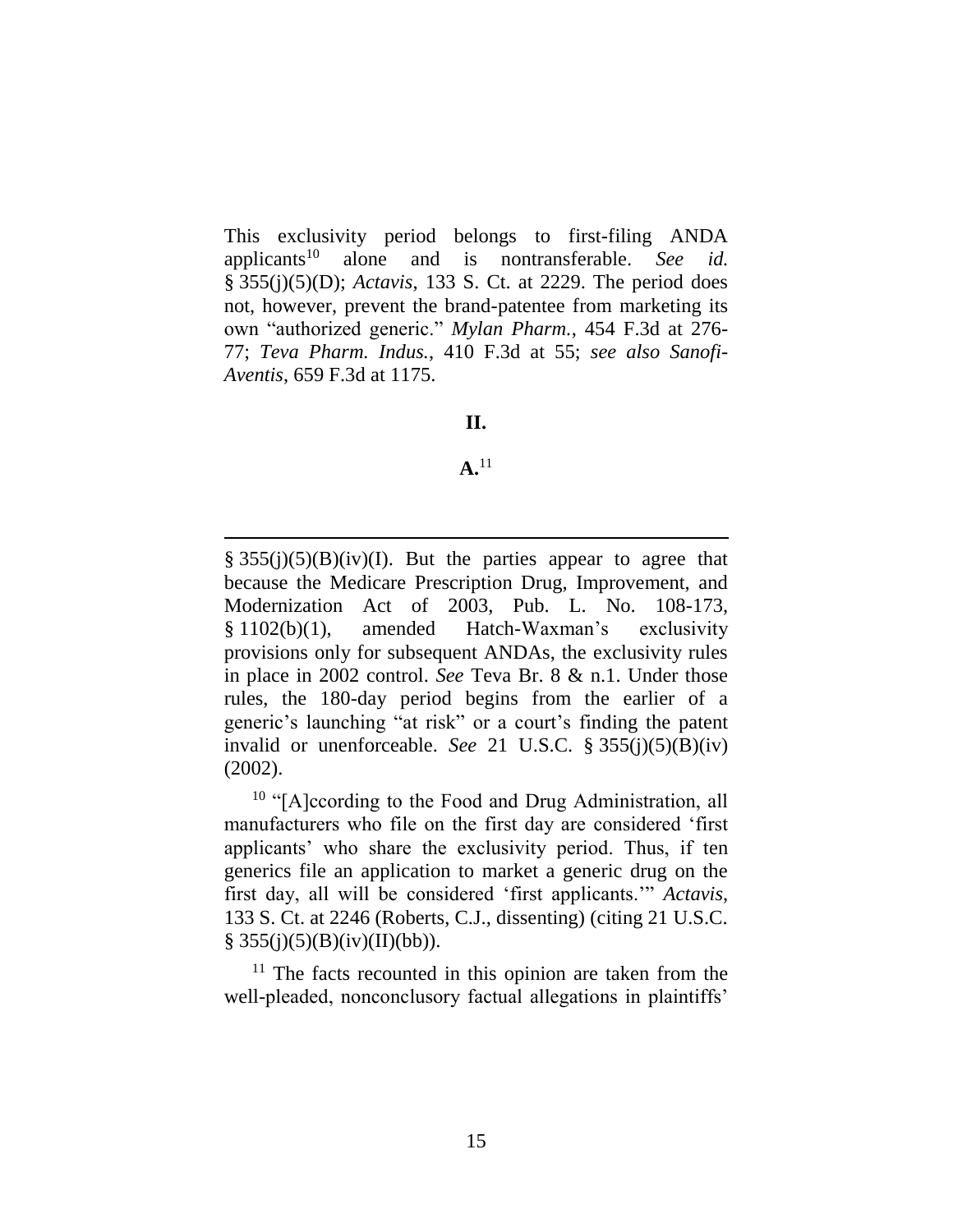Plaintiffs, a putative class represented by King Drug Company of Florence, Inc., and Louisiana Wholesale Drug Co., Inc., are direct purchasers of Lamictal from Defendant GSK. GSK pioneered Lamictal, a brand-name drug used to treat epilepsy and bipolar disorder, and secured U.S. Patent No. 4,602,017 ("the '017 patent") on lamotrigine, Lamictal's active ingredient. The patent expired on July 22, 2008. GSK sells both Lamictal tablets and Lamictal chewable tablets, although most Lamictal prescriptions are for the nonchewable tablets (most relevant here). Lamictal tablet sales exceeded \$2 billion between March 2007 and 2008, while chewable sales measured about \$50 million over a yearlong span around 2005.

In April 2002, Defendant Teva filed the first paragraph IV ANDAs to market generic lamotrigine tablets and chewables. Teva certified that its proposed generics did not infringe the '017 patent and/or that the '017 patent was unenforceable. GSK soon sued in federal court, *see* Complaint, *Smithkline Beecham Corp. v. Teva Pharm. USA, Inc.*, No. 02-3779 (D.N.J. Aug. 5, 2002) (ECF No. 1), staying the FDA's approval of Teva's ANDAs for 30 months. In late January 2005, the parties tried the patent case before Judge Bissell, who ruled that the patent's main claim, for the invention of lamotrigine, was invalid. Plaintiffs allege that "it was highly likely that Teva would prevail with respect to the remaining patent claims," which "were extremely weak in view of Judge Bissell's ruling that claim 1 was invalid."

Amended Complaint and all reasonable inferences to be drawn therefrom. *See Ashcroft v. Iqbal*, 556 U.S. 662, 678-79 (2009).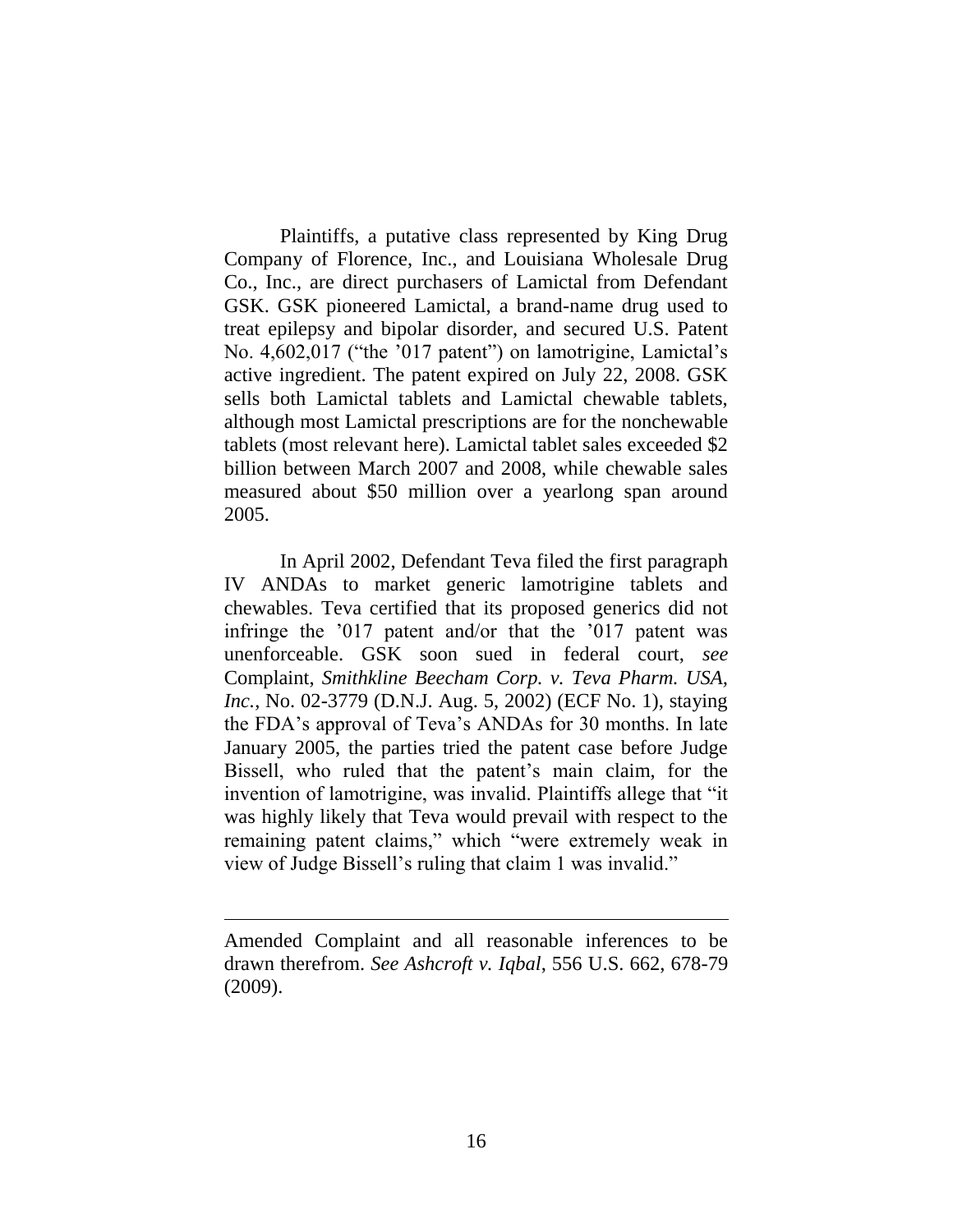In February 2005, the parties settled their dispute before Judge Bissell could rule on the validity of the '017 patent's remaining claims. GSK agreed to allow Teva to market generic lamotrigine chewables by no later than June 1, 2005, or 37 months before the patent was to expire on July 22, 2008.<sup>12</sup> GSK further agreed to permit Teva to sell generic lamotrigine tablets on July 21, 2008, if GSK received a "pediatric exclusivity" extension, $^{13}$  or March 1, 2008, if GSK did not. (With a pediatric exclusivity extension, the patent would still have expired on July 22, 2008, but the FDA would have been foreclosed from approving ANDAs filed by competing generics until January 22, 2009. *See generally AstraZeneca AB v. Apotex Corp.*, 782 F.3d 1324, 1341, 1343 (Fed. Cir. 2015).)

Most relevant here, GSK also agreed not to market an authorized generic until January 2009, after Teva's 180-day market exclusivity period was to expire (the "no-AG agreement" component of the settlement). In fact, plaintiffs allege, Teva "had an interest in delaying a final court decision finding the '017 patent invalid" because the FDA had not yet approved Teva's ANDAs, and Teva therefore wanted time to secure FDA approval so it could "take advantage of its valuable 180-day period," which would have begun to run

<sup>&</sup>lt;sup>12</sup> Because Teva's ANDAs had not yet been approved, GSK also agreed to supply Teva with lamotrigine chewables.

<sup>13</sup> *See generally* 21 U.S.C. § 355a(c)(2)(B) (2002) (then in effect) (providing for situations in which the FDA may not approve ANDAs for an additional six months if the patent holder completes certain studies "relating to the use of [the] drug in the pediatric population").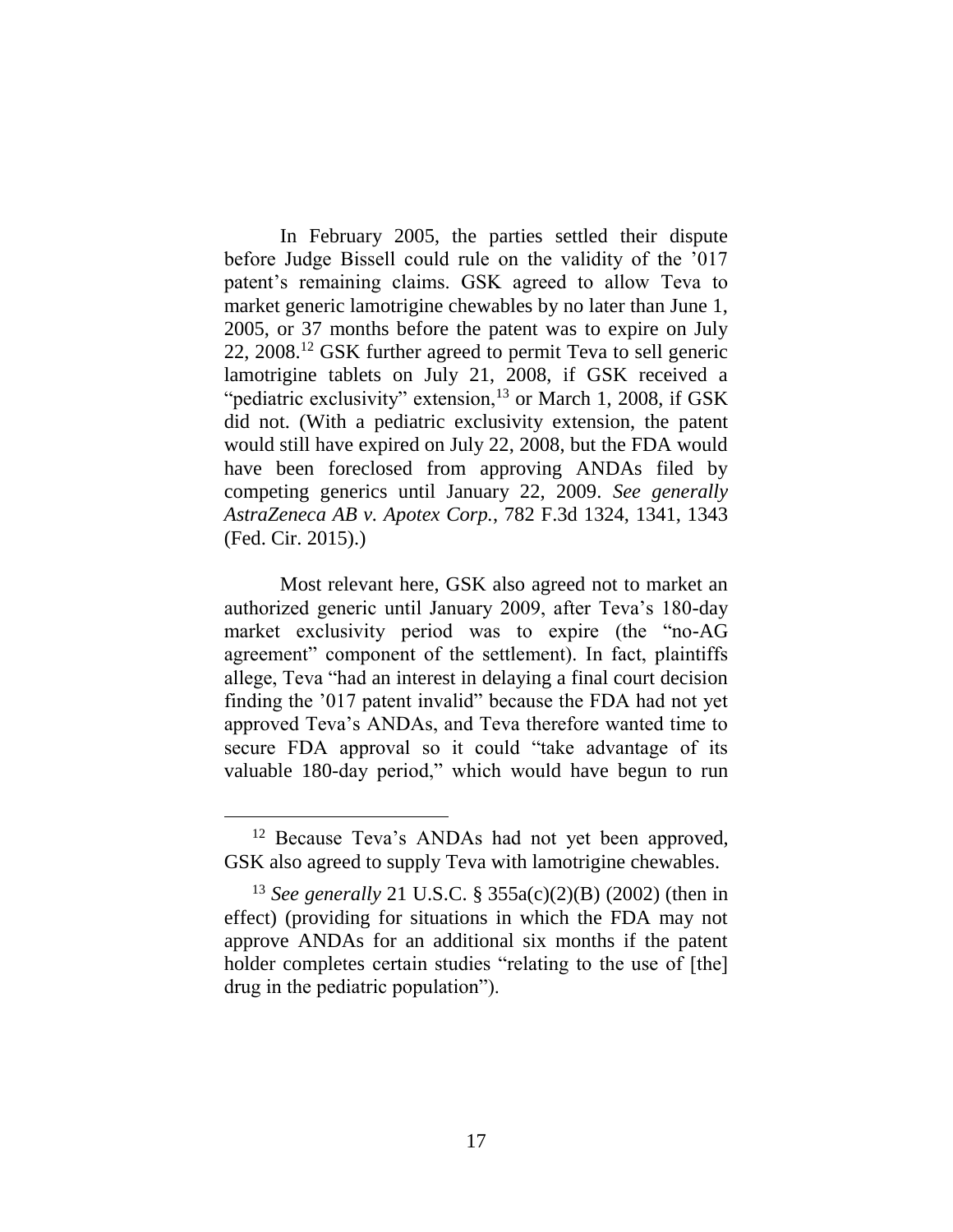with a final judgment finding the patent invalid or noninfringed.

In exchange, Teva agreed to drop its litigation challenging GSK's patent and, plaintiffs allege, delay its entry into the lamotrigine tablet market. If not for the consideration it received, plaintiffs allege, Teva would have launched its generic lamotrigine tablet "at risk" after receiving FDA approval (which occurred later, in August 2006), even if Judge Bissell had not yet ruled the patent invalid (as, they allege, he was likely to do). Indeed, Teva was later to assert, in other litigation against GSK, that GSK's no-AG agreement was "an important component of the settlement between the parties and formed part of the inducement to Teva to relinquish the rights and defenses it was asserting against GSK in the Patent Litigation." JA 76 (alteration and emphases omitted).<sup>14</sup> Judge Bissell approved the parties' settlement and dismissed the case on April 4, 2005.

**B.**

<sup>&</sup>lt;sup>14</sup> In July 2008, "[j]ust prior to Teva launching its generic, GSK approached various pharmacies, group purchasing organizations, and long-term care facilities and proposed that they purchase and distribute GSK's Lamictal at a generic product price." *Teva Pharm. Indus. Ltd. v. SmithKline Beecham Corp.*, No. 08-3706, 2009 WL 1687457, at \*2 (D.N.J. June 16, 2009). Teva sued GSK to attempt to prevent GSK from "develop[ing] a generic of lamotrigine" because the parties' settlement agreement "made clear that [Teva's] right [to sell generic lamotrigine] was exclusive—including as to GSK and its affiliates." *Id.* at \*1, \*4.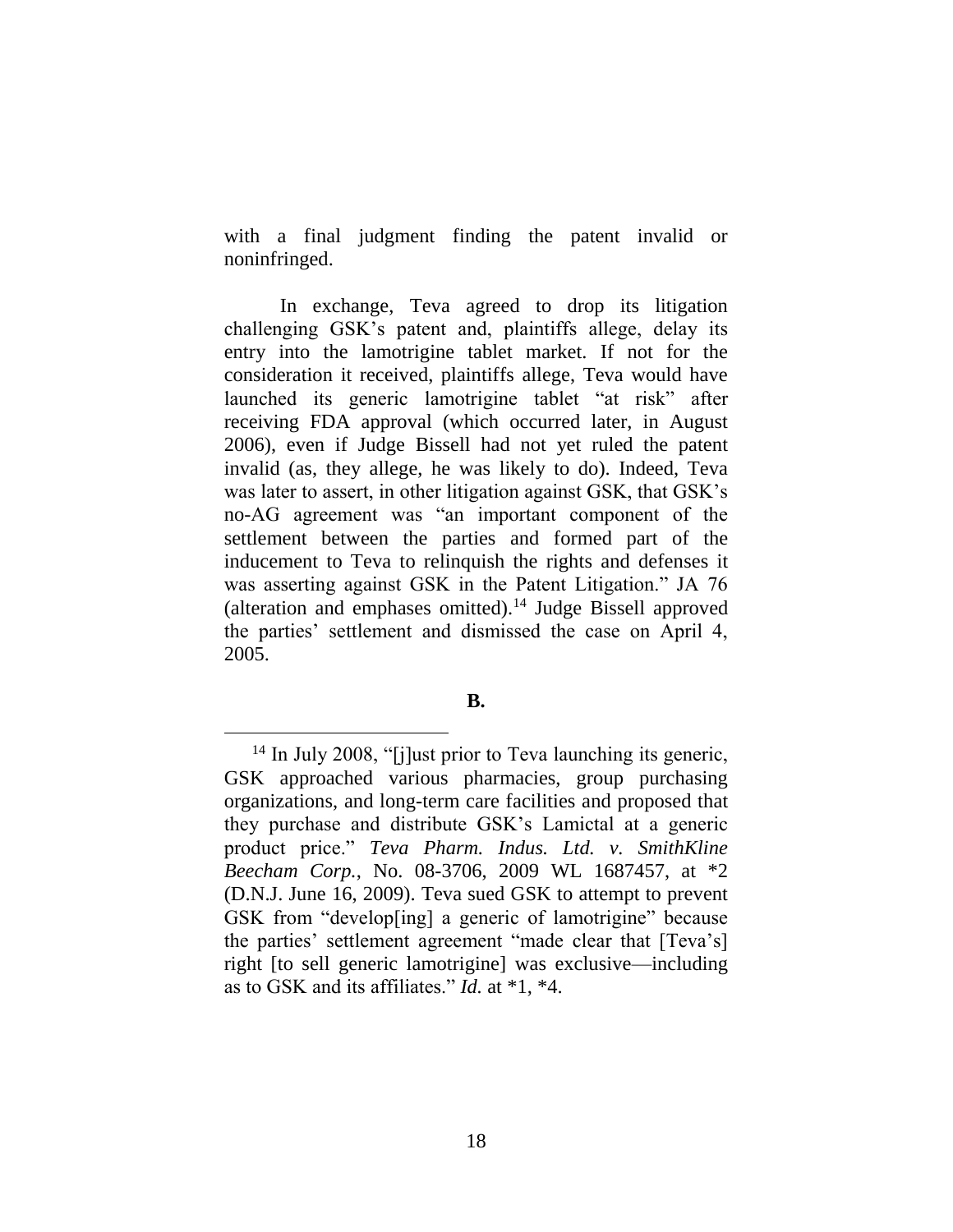Plaintiffs here, direct purchasers of Lamictal from GSK, sued GSK and Teva in federal court in February 2012 and filed their Consolidated Amended Class Action Complaint the following June. They allege that defendants, by their no-AG agreement—in effect, a "reverse payment" from GSK to Teva—violated section 1 of the Sherman Act by conspiring to delay generic competition for Lamictal tablets and section 2 by conspiring to monopolize the lamotrigine tablet market. GSK and Teva moved to dismiss, countering that, under our decision in *In re K-Dur Antitrust Litigation*, 686 F.3d 197 (3d Cir. 2012),<sup>15</sup> only cash payments constitute actionable "reverse payments."

<span id="page-18-0"></span>In *K-Dur*, we charted a course different from that set by several other courts of appeals by rejecting the "scope of the patent" test, under which "a reverse payment settlement is immune from antitrust attack so long as its anticompetitive effects fall within the scope of the exclusionary potential of the patent," *Actavis*, 133 S. Ct. at 2230 (citation omitted). We reasoned that the scope-of-the-patent test "is contrary to the policies underlying the Hatch-Waxman Act and a long line of Supreme Court precedent on patent litigation and

<sup>15</sup> The Supreme Court later vacated *K-Dur* and remanded for reconsideration in light of *Actavis*, *see Merck & Co. v. La. Wholesale Drug Co.*, 133 S. Ct. 2849 (2013); *Upsher-Smith Labs., Inc. v. La. Wholesale Drug Co.*, 133 S. Ct. 2849 (2013). *K-Dur* was inconsistent with *Actavis* in that we had directed application of "quick look rule of reason analysis," *K-Dur*, 686 F.3d at 218, rather than the traditional, fullfledged rule of reason standard that the Supreme Court subsequently decided is proper for reverse payment settlement agreements, *see Actavis*, 133 S. Ct. at 2237-38.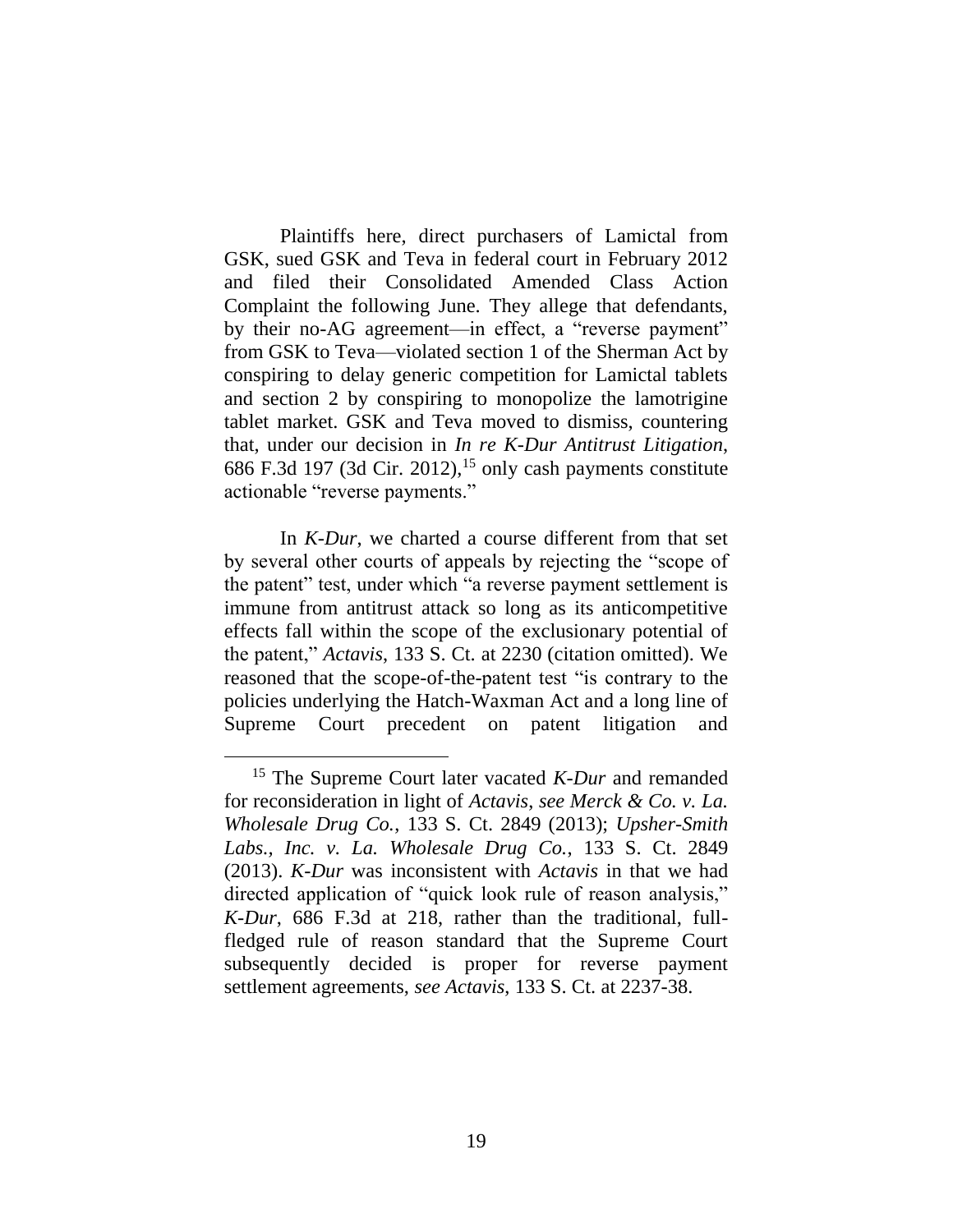competition." *K-Dur*, 686 F.3d at 214. Patents, we noted, are simply legal conclusions of the Patent Office. They should not be irrebuttably presumed valid, we said, especially given "the public interest support[ing] judicial testing and elimination of weak patents," *id.* at 215-16, and "[t]he line that Congress drew [in Hatch-Waxman specifically] between the[] competing objectives" of promoting innovation and advancing the public interest, *id.* at 217. For these reasons, we held that rule of reason scrutiny is proper for reverse payment settlements. *Id.* at 218.<sup>16</sup>

The District Court here focused on our limitation of *K-Dur* to the pharmaceutical context, *see id.* at 216-18, and statements approving "settlements based on a negotiated entry date for marketing of the generic drug," *id.* at 217-18, to restrict *K-Dur*'s reach to "settlements when a generic manufacturer is paid off with money, which is not the case here," *In re Lamictal Direct Purchaser Antitrust Litig.*, No. 12-0995, 2012 WL 6725580, at \*6 (D.N.J. Dec. 6, 2012). The court observed that Teva surely "received consideration," or otherwise would have had "no incentive to settle," but it viewed the parties' settlement as "based on negotiated entry dates" rather than money. *Id.* Concluding the settlement was "not subject to antitrust scrutiny" under *K-Dur*, *id.*, and that, "from a policy perspective, this settlement did introduce generic products onto the market sooner than what would have occurred had GSK's patent not been challenged," *id.* at \*7, the court granted the defendants' motion to dismiss for failure to state a claim.

<sup>16</sup> *See supra* note [15.](#page-18-0)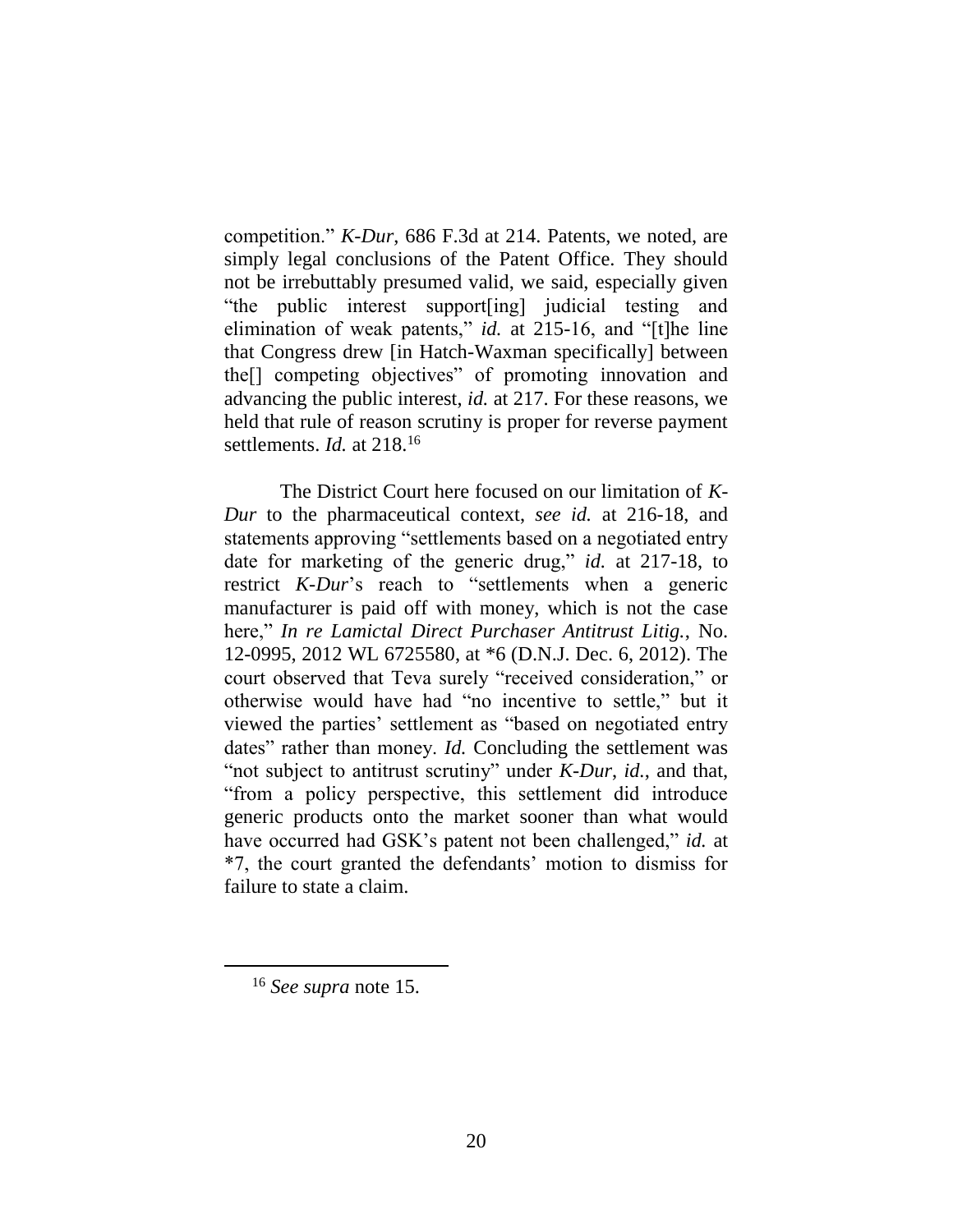Plaintiffs appealed and we stayed proceedings pending the Supreme Court's decision in *Actavis*. After the Court's decision, we remanded for further consideration in light of *Actavis*. In January 2014, the District Court "affirm[ed] its order of dismissal." *In re Lamictal Direct Purchaser Antitrust Litig.*, 18 F. Supp. 3d 560, 561 (D.N.J. 2014). Although conceding that "there is some very broad language in the [*Actavis*] opinion regarding patent settlements of all kinds," *id.* at 566, the court read *Actavis*, as it had *K-Dur* before, as requiring antitrust scrutiny only of reverse payment patent settlements that "involve an exchange of money" rather than some other type of valuable consideration, *id.* at 568. In the alternative, the court stated, it "considered the settlement under the 'five considerations'" of *Actavis*'s rule of reason and concluded that the settlement "would survive." *Id.* at 570.

### **III.**<sup>17</sup>

Plaintiffs contend that under *Actavis* antitrust scrutiny is not limited to reverse payments of cash. They assert the antitrust laws may be violated when a brand-name drug manufacturer induces a would-be generic competitor to delay market entry by agreeing not to launch an authorized generic to compete with the generic. Further, they argue, the District Court usurped the jury's role in purporting to conduct a rule of reason analysis by applying the five considerations the

<sup>&</sup>lt;sup>17</sup> The District Court had jurisdiction under section  $4(a)$  of the Clayton Act, 15 U.S.C. § 15(a), and 28 U.S.C. §§ 1331 and 1337. We have jurisdiction under 28 U.S.C. § 1291. We exercise plenary review over a district court's ruling on a Federal Rule of Civil Procedure 12(b)(6) motion to dismiss. *E.g.*, *Byers v. Intuit, Inc.*, 600 F.3d 286, 291 (3d Cir. 2010).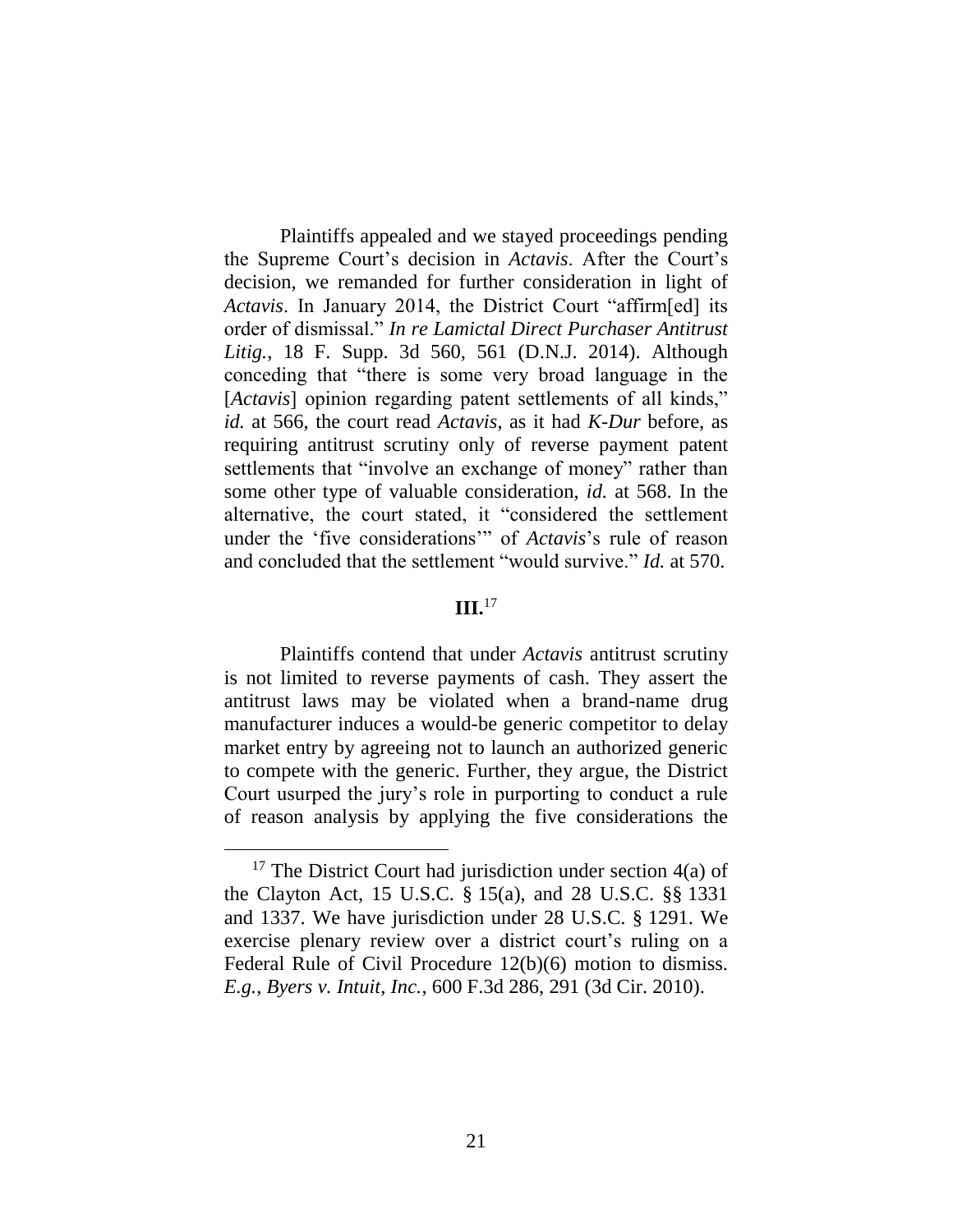*Actavis* Court discussed to justify, not redefine, use of the already well-established rule of reason analysis. We will vacate and remand.

### **A.**

As noted, in *Actavis*, the Supreme Court rejected the "scope of the patent" test, a categorical rule that reverse payment patent settlements in the Hatch-Waxman context were immune from antitrust scrutiny so long as the asserted anticompetitive effects fell within the scope of the patent. The Court held that "reverse payment settlements . . . can sometimes violate the antitrust laws," *Actavis*, 133 S. Ct. at 2227, because "[a]n unexplained large reverse payment itself would normally suggest that the patentee has serious doubts about the patent's survival," thereby "suggest[ing] that the payment's objective is to maintain supracompetitive prices to be shared among the patentee and the challenger rather than face what might have been a competitive market," *id.* at 2236. Consequently, the Court held, plaintiffs should be able to prove "[t]he existence and degree of any anticompetitive consequence" of such an agreement under the traditional ruleof-reason test. *Id.* at 2237.

Justice Breyer framed the issue of reverse payments then before the Court as follows:

> Company A sues Company B for patent infringement. The two companies settle under terms that require (1) Company B, the claimed infringer, not to produce the patented product until the patent's term expires, and (2) Company A, the patentee, to pay B many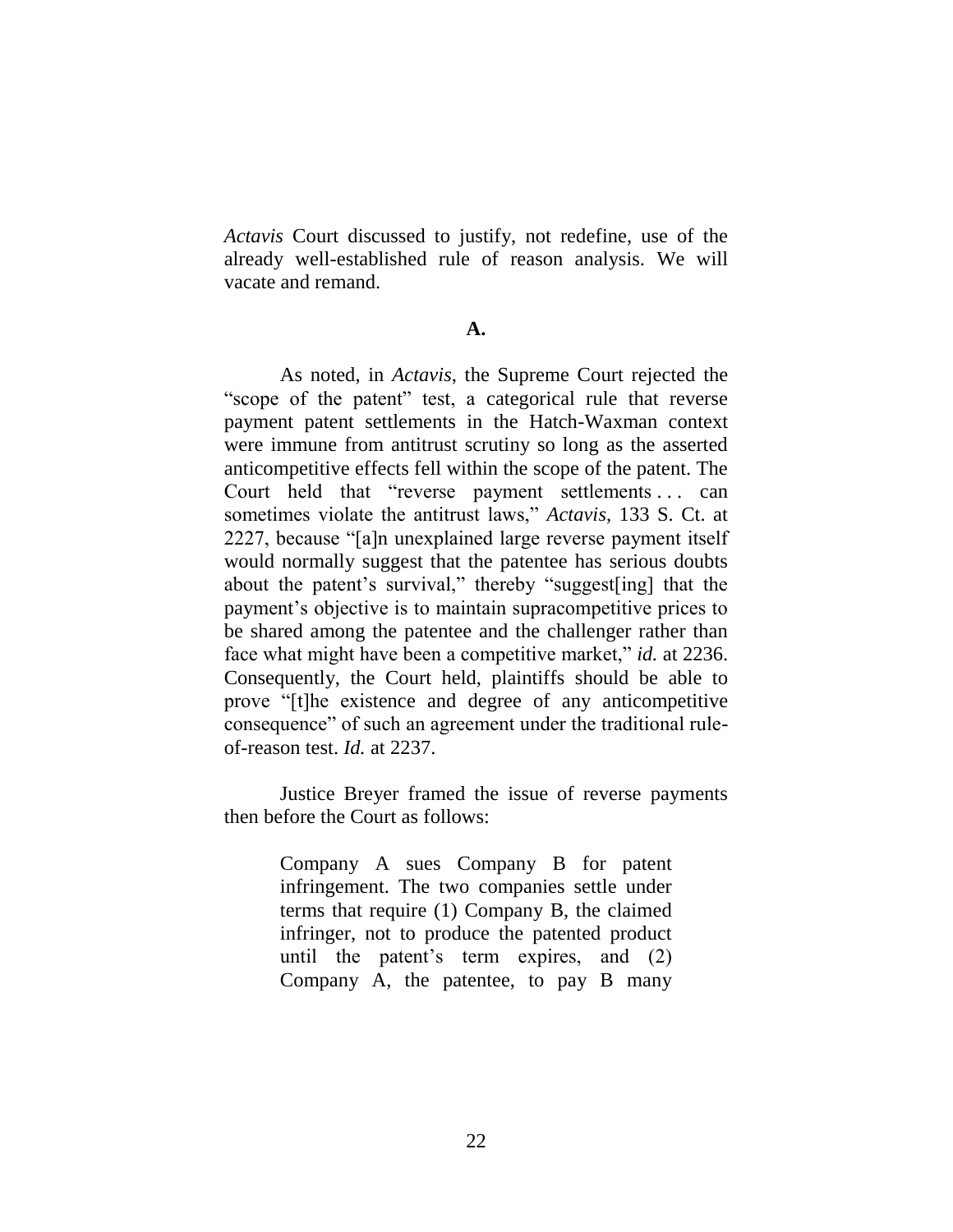millions of dollars. Because the settlement requires the patentee to pay the alleged infringer, rather than the other way around, this kind of settlement agreement is often called a "reverse payment" settlement agreement. And the basic question here is whether such an agreement can sometimes unreasonably diminish competition in violation of the antitrust laws. See, *e.g.*, 15 U.S.C. § 1 (Sherman Act prohibition of "restraint[s] of trade or commerce"). Cf. *Palmer v. BRG of Ga., Inc.*, 498 U.S. 46 (1990) (*per curiam*) (invalidating agreement not to compete).

*Actavis*, 133 S. Ct. at 2227.

The Court of Appeals for the Eleventh Circuit had applied its scope-of-the-patent test to the following facts. *See id.* at 2227; *FTC v. Watson Pharm., Inc.*, 677 F.3d 1298 (11th Cir. 2012), *rev'd sub nom. Actavis*, 133 S. Ct. 2223. Solvay Pharmaceuticals developed a brand-name drug called AndroGel in 1999 and obtained a relevant patent in 2003. Later in 2003, three would-be generic AndroGel manufacturers, Actavis first (soon followed by Paddock Laboratories and Par Pharmaceutical), filed ANDAs with paragraph IV certifications. Solvay sued. Thirty months into the litigation, the FDA approved Actavis's first-filed ANDA. *Actavis*, 133 S. Ct. at 2229.

The parties settled in 2006. Under the terms of the settlement,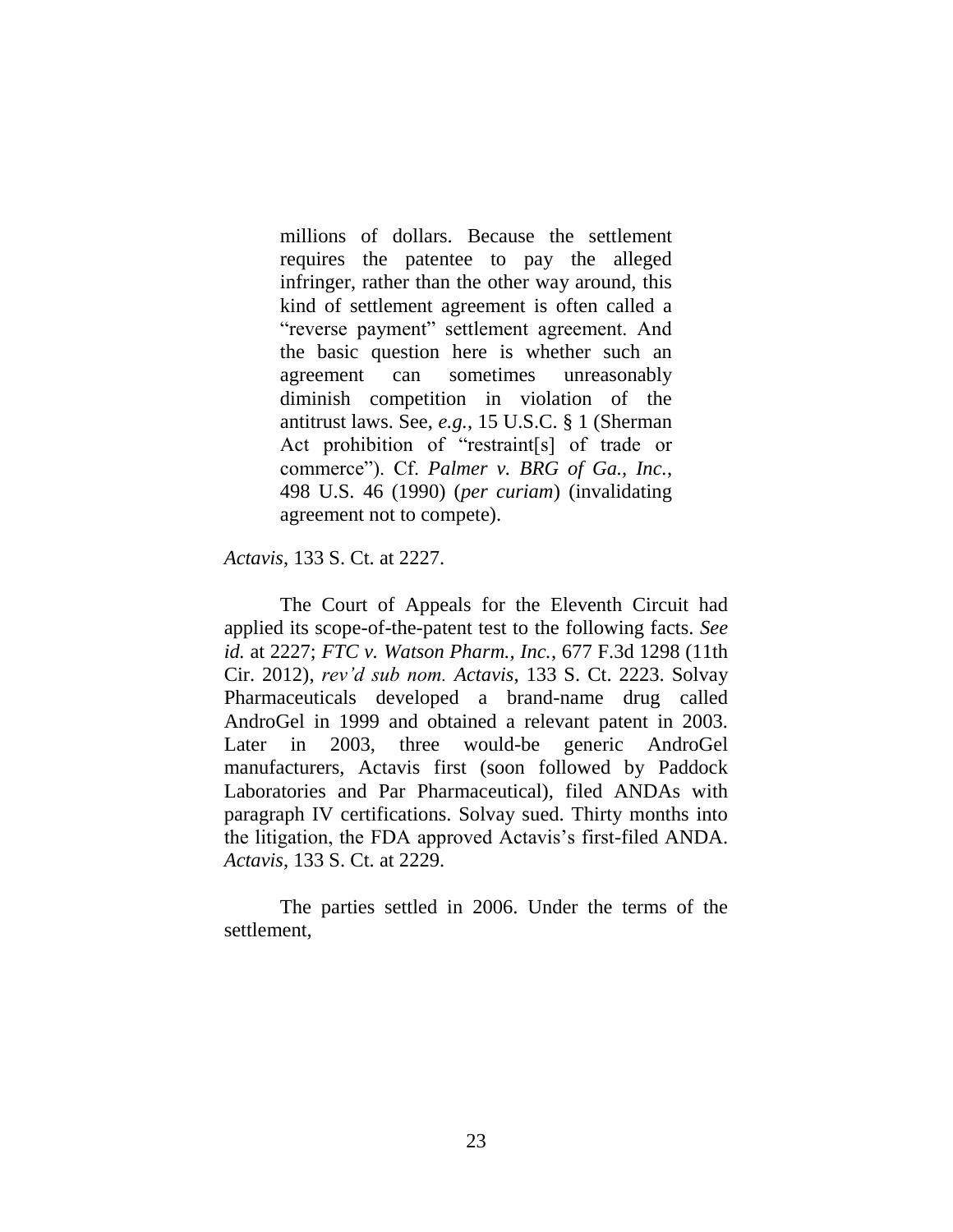Actavis agreed that it would not bring its generic to market until August 31, 2015, 65 months before Solvay's patent expired (unless someone else marketed a generic sooner). Actavis also agreed to promote AndroGel to urologists. The other generic manufacturers made roughly similar promises. And Solvay agreed to pay millions of dollars to each generic—\$12 million in total to Paddock; \$60 million in total to Par; and an estimated \$19– \$30 million annually, for nine years, to Actavis. The companies described these payments as compensation for other services the generics promised to perform, but the FTC contends the other services had little value.

*Id.* (citations omitted).

The FTC sued the settling manufacturers for violating the antitrust laws by agreeing to share Solvay's monopoly profits. *Id.* at 2229-30. The FTC contended Solvay's reverse payments to the generic manufacturers were compensation for the generics' agreements not to compete with AndroGel. *Id.* at 2229. The Court of Appeals for the Eleventh Circuit disagreed, and affirmed the dismissal of the FTC's complaint, on the ground "that, absent sham litigation or fraud in obtaining the patent, a reverse payment settlement is immune from antitrust attack so long as its anticompetitive effects fall within the scope of the exclusionary potential of the patent." *Watson Pharm.*, 677 F.3d at 1312. In its view, "patent holder[s] had a lawful right to exclude others from the market." *Id.* at 1307 (internal quotation marks omitted). Even though a patent might be found invalid if litigated, the court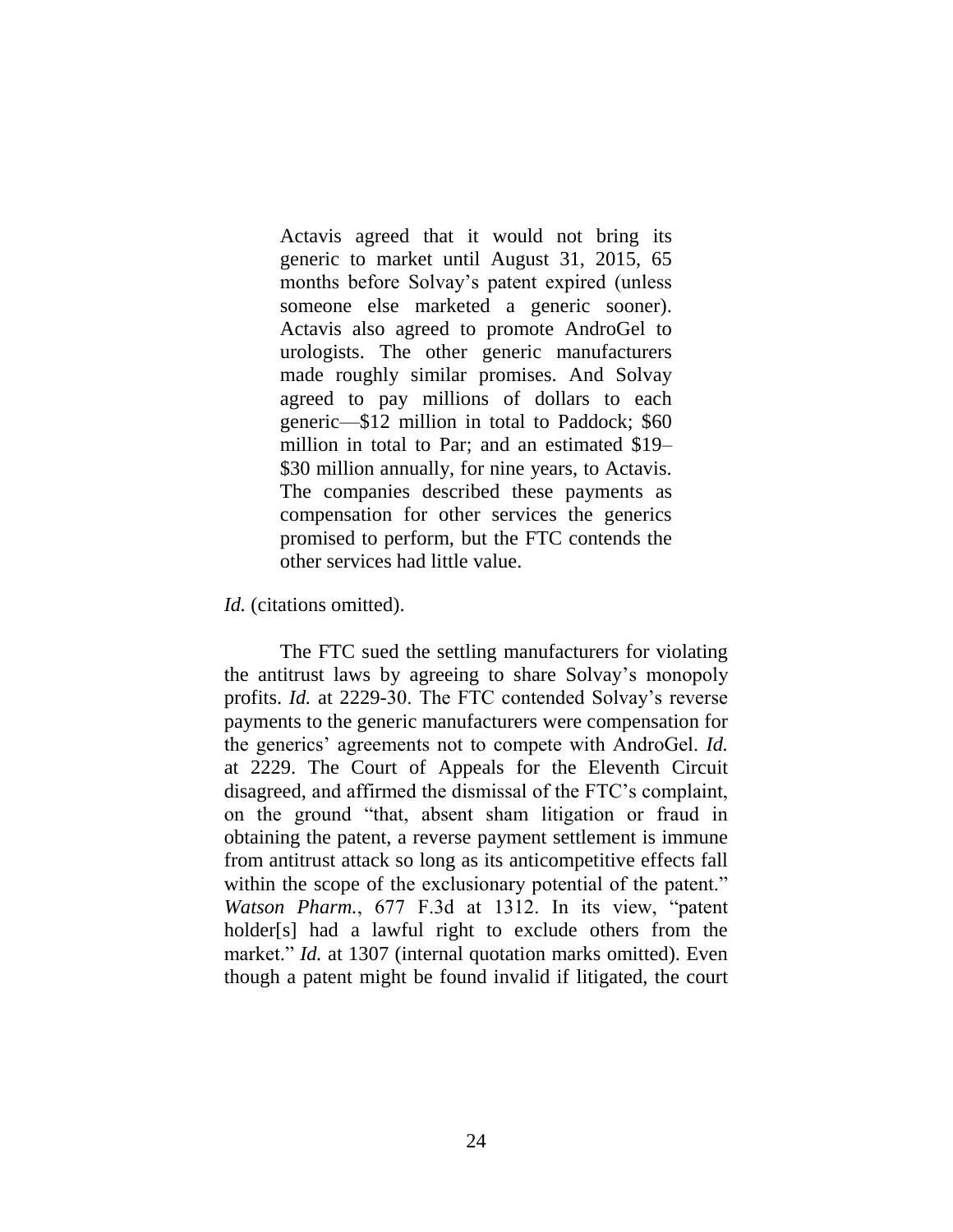thought "the FTC's approach would put that burden back on the parties and the court, undo much of the benefit of settling patent litigation, and discourage settlements," in derogation of the important public policy interests served by settlement. *Id.* at 1313-14.

The Supreme Court disagreed. It began with the premise that an asserted patent "may or may not be valid, and may or may not be infringed." *Actavis*, 133 S. Ct. at 2231. Although a valid patent gives its holder the right to "'exclude[] all . . . from the use of the protected process or product'" and charge prices of its choosing, including supracompetitive prices, "an *invalidated* patent carries with it no such right. And even a valid patent confers no right to exclude products or processes that do not actually infringe." *Id.* (emphasis in original) (quoting *United States v. Line Material Co.*, 333 U.S. 287, 308 (1948)). And from the time of their paragraph IV certification, the generics in *Actavis* had challenged both the validity and the scope of the AndroGel patent. *Id.* The Court observed that, as alleged by the FTC, Solvay had "agreed to pay the [generics] many millions of dollars to stay out of its market, even though the [generics] did not have any claim that [Solvay] was liable to them for damages." *Id.* The Court was concerned that this "unusual" "form of settlement" could "have significant adverse effects on competition" and thought, accordingly, "that patent and antitrust policies are both relevant in determining the 'scope of the patent monopoly'—and consequently antitrust law immunity—that is conferred by a patent." *Id.*

The Court cited several of its earlier cases for this proposition that courts must balance "the lawful restraint on trade of the patent monopoly and the illegal restraint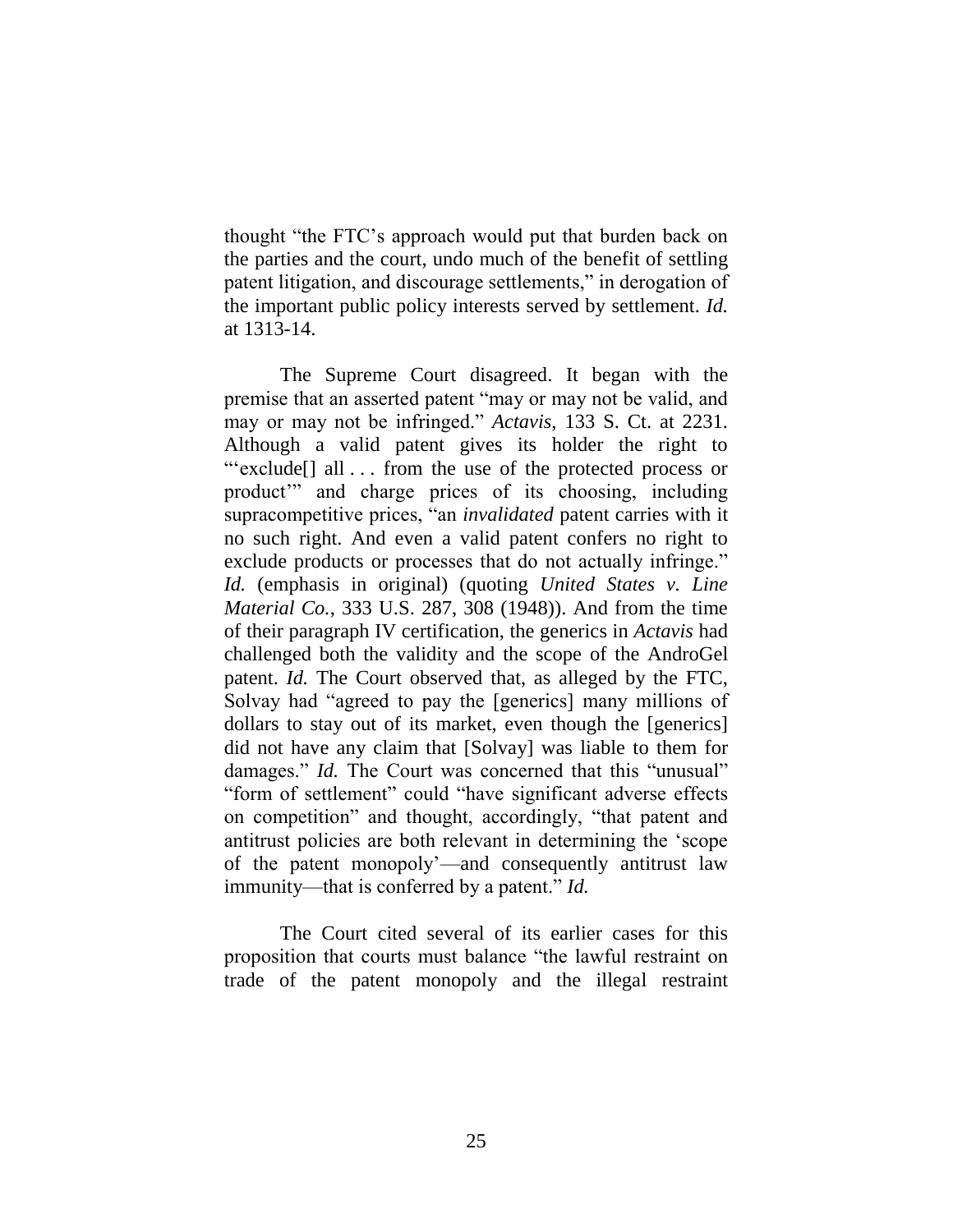prohibited broadly by the Sherman Act." *Id.* (quoting *Line Material*, 333 U.S. at 310); *see also United States v. U.S. Gypsum Co.*, 333 U.S. 364, 390-91 (1948). The antitrust question, it reasoned, must be answered "by considering traditional antitrust factors such as likely anticompetitive effects, redeeming virtues, market power, and potentially offsetting legal considerations present in the circumstances, such as here those related to patents." *Actavis*, 133 S. Ct. at 2231. Only then can a court conclude "[w]hether a particular restraint lies 'beyond the limits of the patent monopoly.'" *Id.* at 2231-32 (quoting *id.* at 2241-42 (Roberts, C.J., dissenting)). By contrast, Chief Justice Roberts, joined in dissent by Justices Scalia and Thomas, would have held that "the scope of the patent—*i.e.*, the rights conferred by the patent—forms the zone within which the patent holder may operate without facing antitrust liability." *Id.* at 2238 (Roberts, C.J., dissenting). In the dissenters' view, "a patent holder acting within the scope of its patent does not engage in any unlawful anticompetitive behavior; it is simply exercising the monopoly rights granted to it by the Government." *Id.* at 2240. And, they maintained, the patent's scope "should be determined by reference to *patent law*." *Id.* (emphasis in original).

As noted, the Court explained that its "precedents make clear that patent-related settlement agreements can sometimes violate the antitrust laws." *Id.* at 2232 (majority opinion) (citing *United States v. Singer Mfg. Co.*, 374 U.S. 174 (1963); *Line Material*, 333 U.S. at 310-11; *United States v. New Wrinkle, Inc.*, 342 U.S. 371, 378-80 (1952)). The Court viewed these prior cases as "seek[ing] to accommodate patent and antitrust policies, finding challenged terms and conditions unlawful unless patent law policy offsets the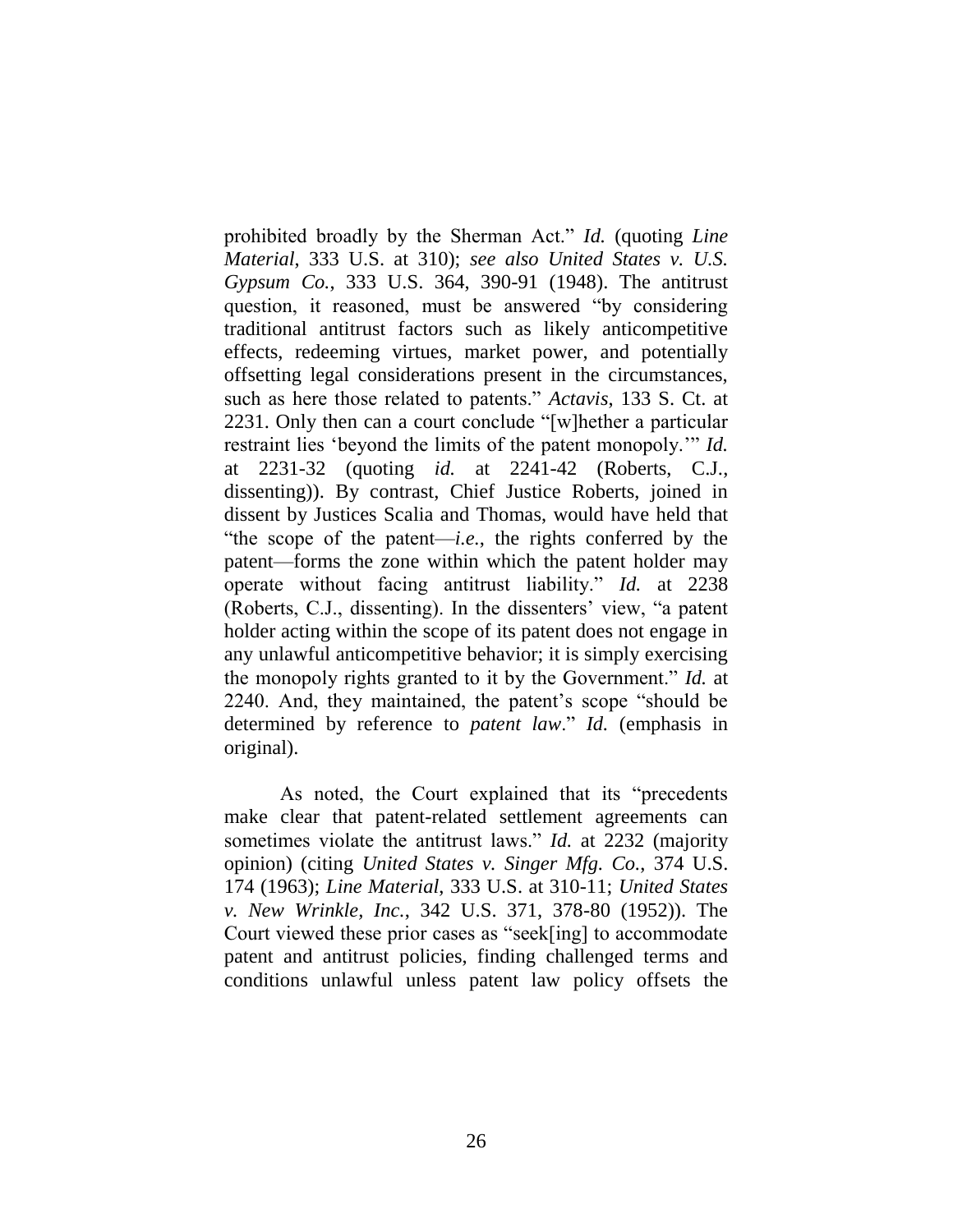antitrust law policy strongly favoring competition," notwithstanding the possible validity or infringement of the patent in question. *Id.* at 2233; *see id.* at 2244 (Roberts, C.J., dissenting) ("The majority seems to think that *even if* the patent is valid, a patent holder violates the antitrust laws merely because the settlement took away some chance that his patent would be declared invalid by a court." (emphasis in original)). Rejecting the dissent's view "that a patent holder may simply 'pa[y] a competitor to respect its patent' and quit its patent invalidity or noninfringement claim without any antitrust scrutiny whatever," *id.* at 2233 (majority opinion) (alteration in original) (quoting *id.* at 2239 (Roberts, C.J., dissenting)), the Court reasoned that "[t]he dissent does not identify any patent statute that it understands to grant such a right to a patentee, whether expressly or by fair implication," *id.* Such a right, the Court thought, "would be difficult to reconcile . . . with the patent-related policy of eliminating unwarranted patent grants so the public will not 'continually be required to pay tribute to would-be monopolists without need or justification.'" *Id.* (quoting *Lear, Inc. v. Adkins*, 395 U.S. 653, 670 (1969)).<sup>18</sup>

<sup>18</sup> Unlike the majority, the dissenters read the Court's precedents to stand for the proposition that a patentee's actions are subject to antitrust scrutiny only when they "go beyond the monopoly powers conferred by the patent," with just two exceptions—settlement of sham litigation and litigation involving patents obtained by fraud on the Patent and Trademark Office. *Actavis*, 133 S. Ct. at 2239 (Roberts, C.J., dissenting); *see also id.* at 2241-42. No case cited by the majority, they said, subjected a patent settlement "to antitrust scrutiny merely because the validity of the patent was uncertain," and no reference to "a 'general procompetitive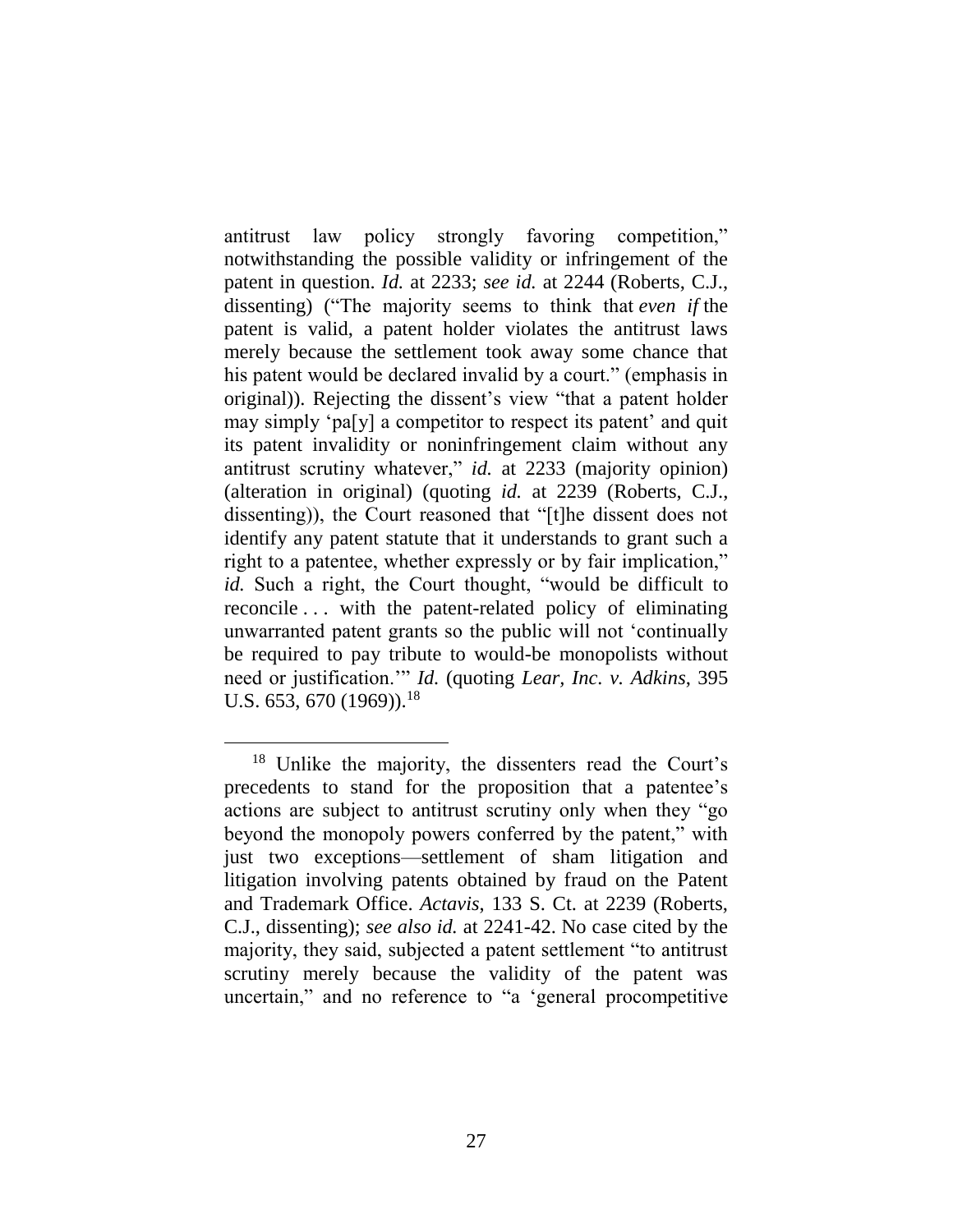The Court further explained that its holding should not be read to subject to antitrust scrutiny "commonplace forms" of settlement, such as tender by an infringer of less than the patentee's full demand. *See id.* But reverse payments, it said, are not such "familiar settlement forms." *Id.* In a reverse payment settlement, the patentee "pays money . . . purely so [the alleged infringer] will give up the patent fight." *Id.* These payments are said to flow in "reverse" because "a party with no claim for damages (something that is usually true of a paragraph IV litigation defendant) walks away with money simply so it will stay away from the patentee's market. That," the Court thought, "is something quite different," and something that falls outside accepted "traditional examples" of settlement. *Id.*

Notwithstanding the potential concern "that antitrust scrutiny of a reverse payment agreement would require the parties to litigate the validity of the patent in order to demonstrate what would have happened to competition in the absence of the settlement," the Court identified "five sets of considerations" militating in favor of permitting antitrust scrutiny. *Id.* at 2234. First, the Court saw in reverse payments the "potential for genuine adverse effects on competition." *Id.* (quoting *FTC v. Ind. Fed'n of Dentists*, 476 U.S. 447, 460-61 (1986)). The inference may be drawn from a reverse payment that the patent holder is paying the alleged infringer to defend

thrust'" of the Hatch-Waxman Act should be interpreted "to unsettle the established relationship between patent and antitrust law," especially when "Congress has repeatedly declined to enact legislation addressing the issue." *Id.* at 2242 (quoting *id.* at 2234 (majority opinion)).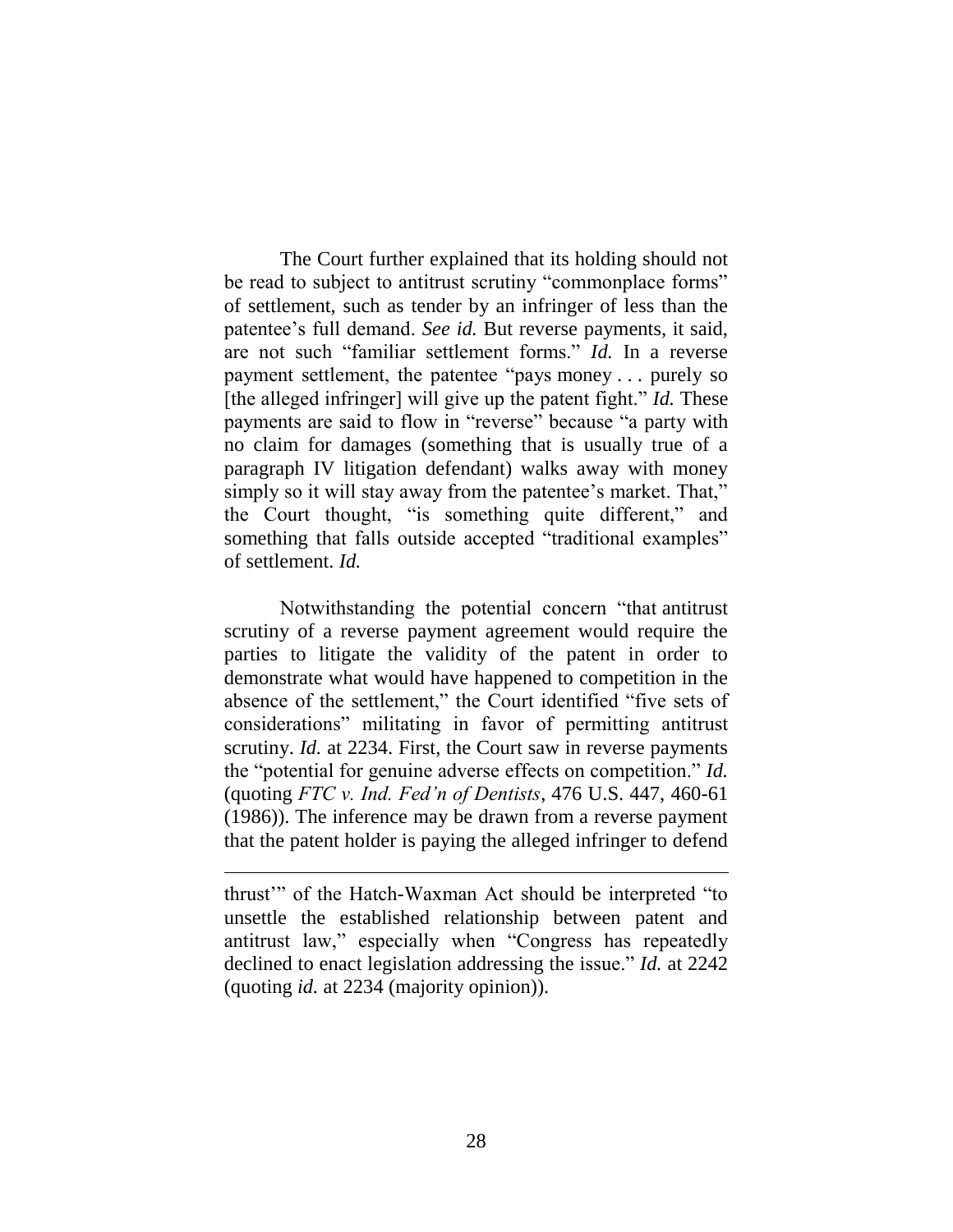"a right it already claims but would lose if the patent litigation were to continue and the patent were held invalid or not infringed by the generic product." *Id.* Even though other settlement terms might allow a generic challenger to enter the market prior to patent expiration, and thus permit some competition benefiting consumers, a reverse payment inducing delay—i.e., a "payment in return for staying out of the market—simply keeps prices at patentee-set [supracompetitive] levels ... while dividing that return between the challenged patentee and the patent challenger." *Id.* at 2234-35.

Second, the Court thought "these anticompetitive consequences will at least sometimes prove unjustified." *Id.* at 2235-36. Although a payment may be justified if, for example, it approximates litigation expenses saved by the settlement or is true "compensation for other services that the generic has promised to perform," it may not be justified when used "to prevent the risk of competition" by eliminating "the risk of patent invalidation or a finding of noninfringement." *Id.* at 2236; *see also, e.g.*, *id.* (noting that the antitrust harm occurs when "the payment's objective is to maintain supracompetitive prices to be shared among the patentee and the challenger rather than face what might have been a competitive market—the very anticompetitive consequence that underlies the claim of antitrust unlawfulness"). At the same time, the Court did not rule out other justifications.

Third, the Court reasoned, in reverse payment situations "the patentee likely possesses the power to bring" about this anticompetitive harm. *Id.* Not only does a patent protect such market power, but the size of a reverse payment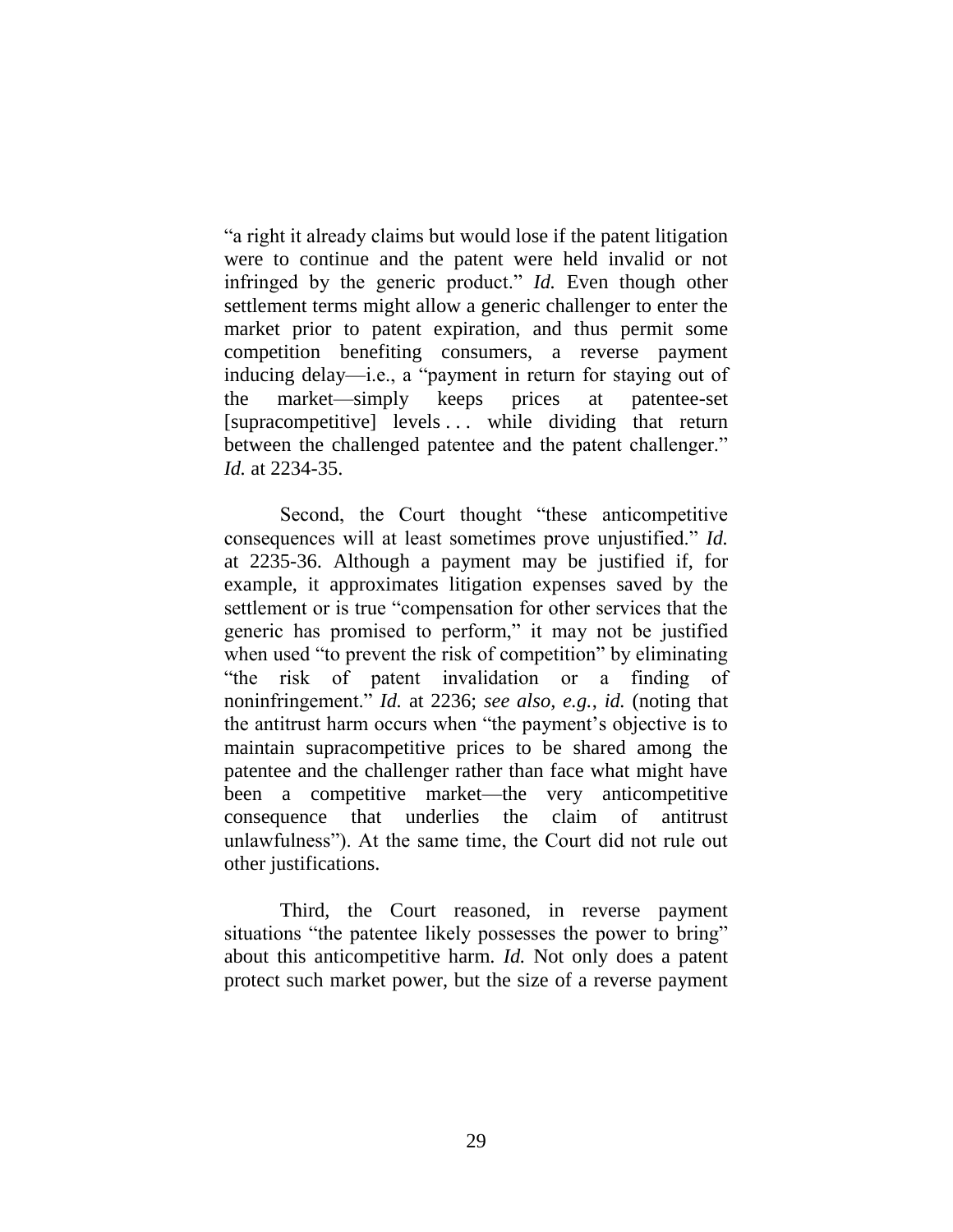may serve as a proxy for this power because a firm without such power (and the supracompetitive profits that power enables) is unlikely to buy off potential competitors. *Id.*

Fourth, "the size of the unexplained reverse payment can provide a workable surrogate for a patent's weakness, all without forcing a court to conduct a detailed exploration of the validity of the patent itself." *Id.* at 2236-37. Instead, the anticompetitive harm from such a payment appears not to be that the patentee is reaping supracompetitive monopoly profits from a decidedly invalid or noninfringed patent, but rather that there is a risk that the patent-enabled monopoly is unwarranted, and foreclosing such a challenge harms consumers. *See id.* at 2236 ("[T]he payment (if otherwise unexplained) likely seeks to prevent the risk of competition. And, as we have said, that consequence constitutes the relevant anticompetitive harm.").<sup>19</sup>

Fifth, parties may still find other ways to settle, such as "by allowing the generic manufacturer to enter the patentee's market prior to the patent's expiration, without the patentee paying the challenger to stay out prior to that point." *Id.* at 2237. The Court emphasized, however, that "[i]f the basic reason [for the reverse payment] is a desire to maintain and to share patent-generated monopoly profits, then, in the absence of some other justification, the antitrust laws are likely to forbid the arrangement." *Id.*

<sup>19</sup> *See also, e.g.*, *Actavis*, 133 S. Ct. at 2244 (Roberts, C.J., dissenting) ("The majority seems to think that *even if* the patent is valid, a patent holder violates the antitrust laws merely because the settlement took away some chance that his patent would be declared invalid by a court." (emphasis in original)).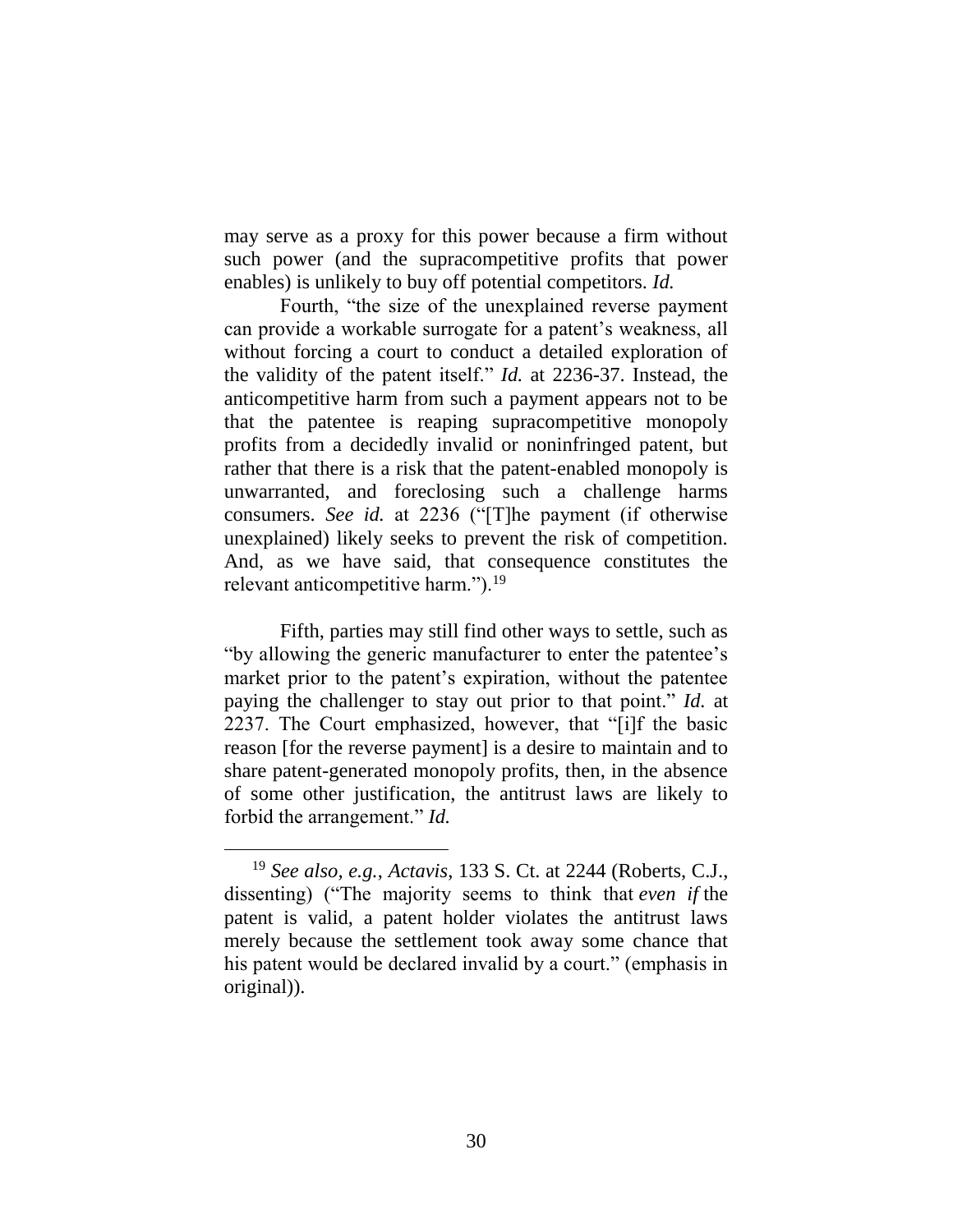The Court concluded that, because of the fact-specific nature and the complexity of reverse payment agreements, courts should apply the traditional rule-of-reason analysis. *See id.* at 2237-38.

#### **B.**

We do not believe *Actavis*'s holding can be limited to reverse payments of cash. For the following reasons, we think that a no-AG agreement, when it represents an unexplained large transfer of value from the patent holder to the alleged infringer, may be subject to antitrust scrutiny under the rule of reason. We find the allegations here sufficient to state such a claim under the Sherman Act. $20$ 

## <span id="page-30-0"></span>**1.**

In the *Actavis* Court's view, reverse payments are problematic because of their potential to negatively impact consumer welfare by preventing the risk of competition, which arises from expected litigation outcomes. *See Actavis*, 133 S. Ct. at 2236. The Court's reasoning was not that reverse payments per se violate the antitrust laws, or are per se anticompetitive. To the contrary, the Court declined to "abandon[] . . . the 'rule of reason' in favor of presumptive rules (or a 'quick-look' approach)," which are "appropriate only where an observer with even a rudimentary understanding of economics could conclude that the arrangements in question would have an anticompetitive effect on customers and markets." *Id.* at 2237 (internal quotation marks omitted). Instead, the Court focused on

<sup>20</sup> *See supra* note [3;](#page-7-0) *infra* note [35.](#page-45-0)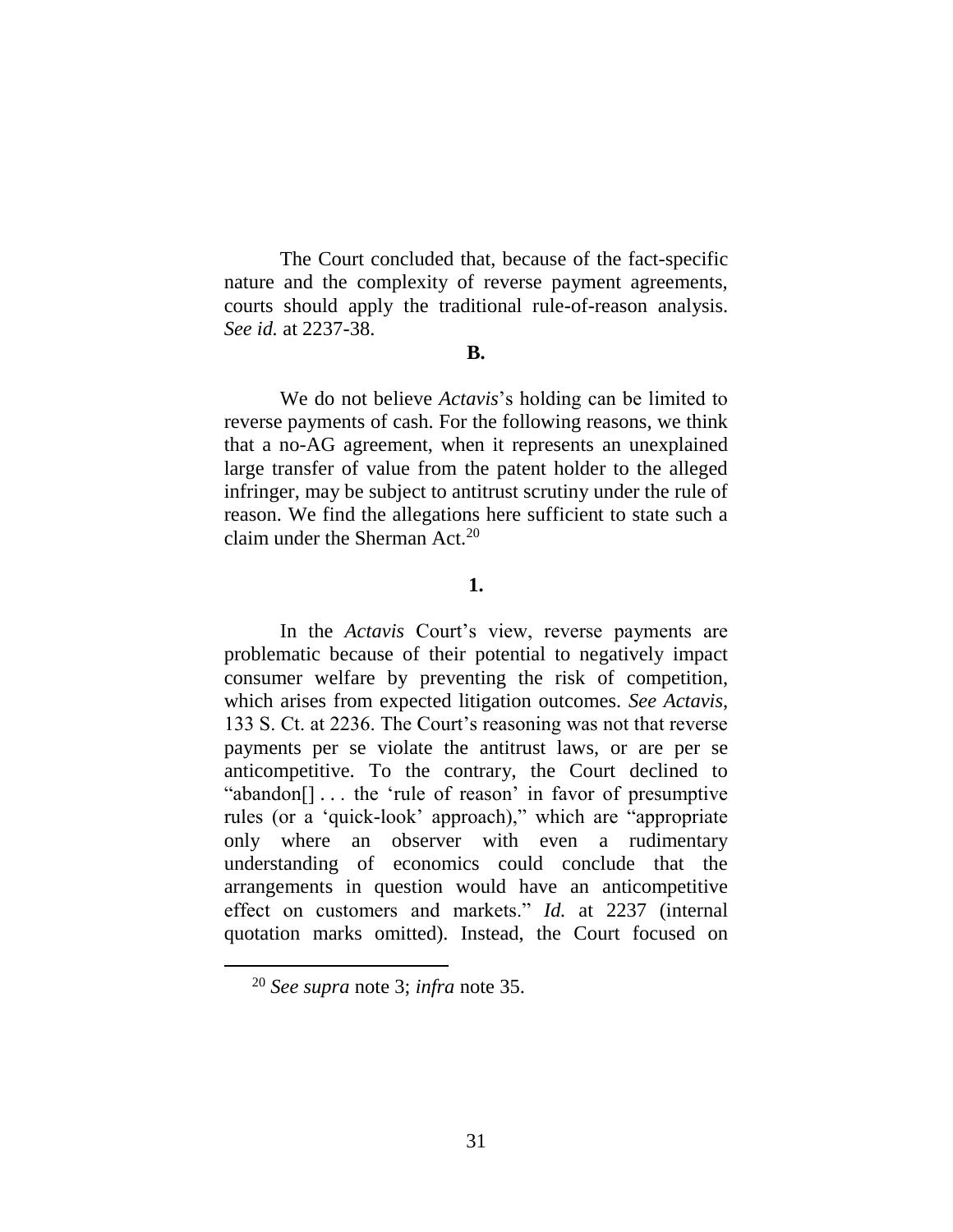whether a reverse payment could have an anticompetitive effect or, alternatively, whether it was reasonable compensation for litigation costs or the value of services. In other words, the Court reasoned that "even a small risk of invalidity" may not justify a "large payment" (presumably enabled by "patent-generated monopoly profits") that "likely seeks to prevent the risk of competition." *Id.* at 2236. And, the Court reiterated, it is the prevention of that risk of competition—eliminating "the risk of patent invalidation or a finding of noninfringement" by "paying the challenger to stay out" of the market (for longer than the patent's strength would otherwise allow)—that "constitutes the relevant anticompetitive harm," which must then be analyzed under the rule of reason. *Id.* at 2236-37.

It seems to us that no-AG agreements are likely to present the same types of problems as reverse payments of cash. The no-AG agreement here may be of great monetary value to Teva as the first-filing generic. In *Actavis*, the Supreme Court recognized generally that the 180-day exclusivity period is "possibly 'worth several hundred million dollars,'" and may be where the bulk of the first-filer's profits lie. *Id.* at 2229 (quoting C. Scott Hemphill, *Paying for Delay: Pharmaceutical Patent Settlement as a Regulatory Design Problem*, 81 N.Y.U. L. Rev. 1553, 1579 (2006)).<sup>21</sup> There are

 $21$  In addition, a comprehensive FTC study suggests that having to compete with an authorized generic will likely both cut the generic's sales and force down its price: "the presence of authorized generic competition reduces the first-filer generic's revenues by 40 to 52 percent, on average." FTC, *Authorized Generic Drugs: Short-Term Effects and Long-Term Impact* iii (2011), *available at*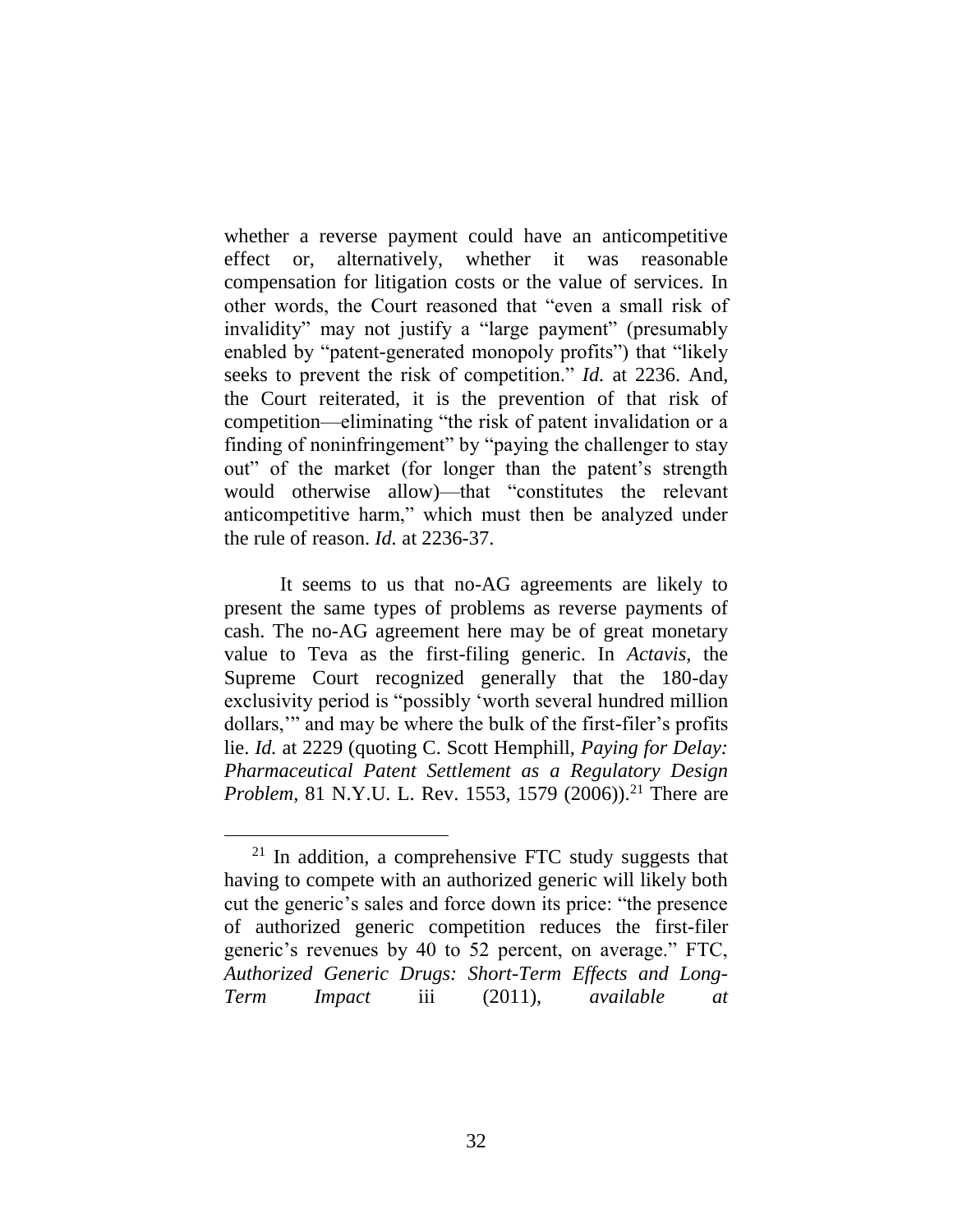also plausible indicia that this pattern held true here: The Amici States point out that "[p]ublic records show that generic sales of Lamictal in 2008 were some 671 million dollars," so the no-AG agreement "was clearly worth millions of dollars, if not hundreds of millions of dollars[,] to the generic." Amici States' Br. 16. And the FTC suggests, using sales of the drug Paxil as a yardstick, that GSK's no-AG agreement would have been worth hundreds of millions of dollars to Teva. Appellants' Br. 24.<sup>22</sup>

 $\overline{a}$ 

http://www.ftc.gov/os/2011/08/2011genericdrugreport.pdf; *see* FTC Amicus Br. 8 ("Prices fall further when additional generic competitors enter . . . ." (citing FTC, *Pay-for-Delay: How Drug Company Pay-Offs Cost Consumers Billions* 8 (2010), *available at* http://www.ftc.gov/os/2010/01/100112payfordelayrpt.pdf); FTC Amicus Br. 12 ("[G]eneric wholesale prices average 70 percent of the pre-entry brand-name drug price when the firstfiler faces an AG, compared to 80 percent of the brand price when it does not." (citing FTC, *Authorized Generic Drugs*, *supra*, at iii)).

<sup>22</sup> "The U.S. sales of Paxil were roughly equivalent to those of Lamictal in the year before each product faced generic competition (\$2.3 billion and \$2.2 billion, respectively)." Appellants' Br. 24 (quoting FTC Br. as *Amicus Curiae* at 8, *Lamictal*, 18 F. Supp. 3d. 560 (ECF No. 89-3)). The magnitude of these figures is proportionate to the estimated \$2.6 billion average cost of developing a new brand-name drug. *See* Tufts Ctr. for the Study of Drug Dev., *Briefing: Cost of Developing a New Drug* (Nov. 18, 2014), *available at*

http://csdd.tufts.edu/files/uploads/Tufts\_CSDD\_briefing\_on\_ RD\_cost\_study\_-\_Nov\_18,\_2014..pdf.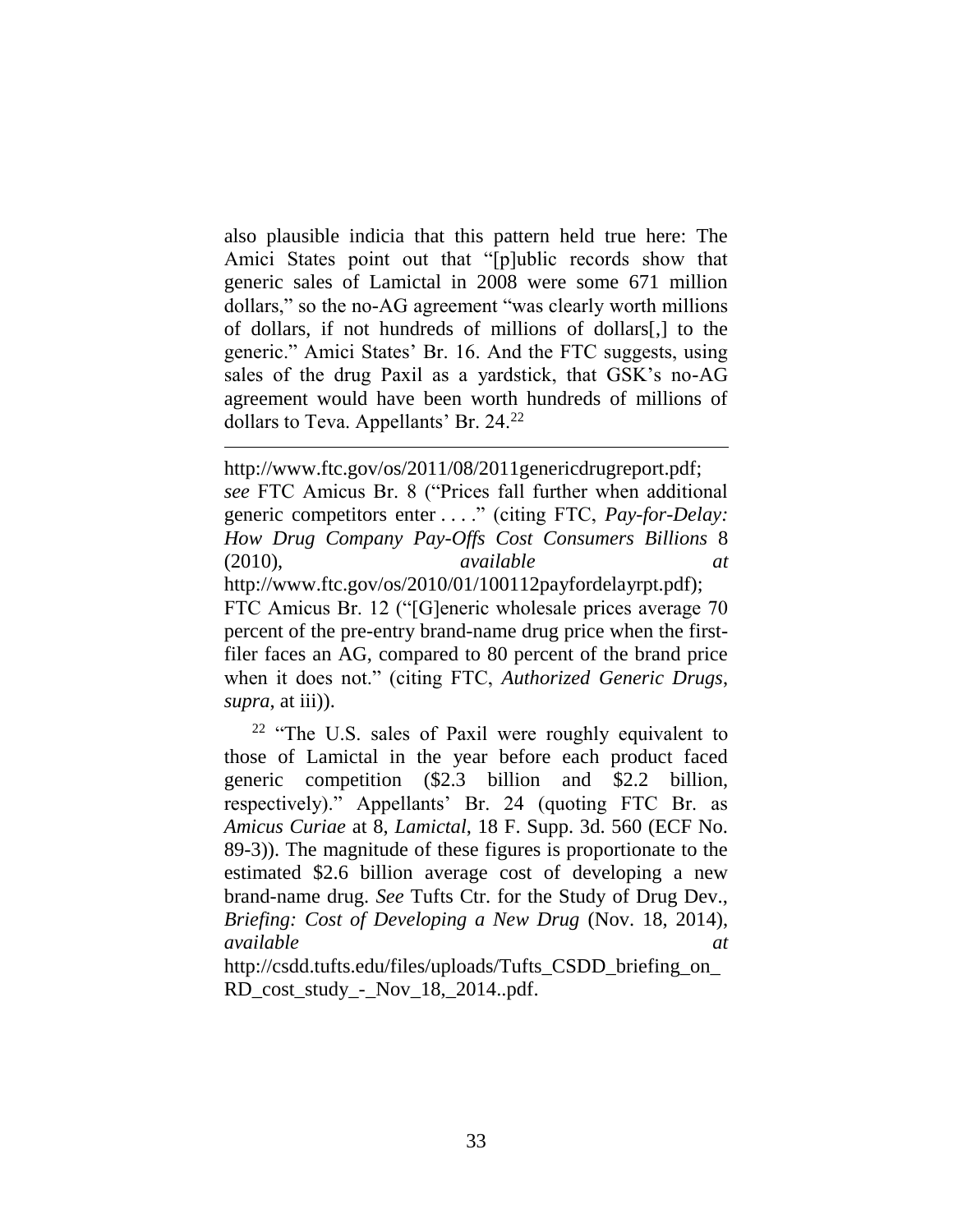At the same time, a brand's commitment not to produce an authorized generic means that it must give up the valuable right to capture profits in the new two-tiered market. The no-AG agreement transfers the profits the patentee would have made from its authorized generic to the settling generic—plus potentially more, in the form of higher prices, because there will now be a generic monopoly instead of a generic duopoly. Thus, "the source of the benefit to the claimed infringer is something costly to the patentee." Aaron Edlin et al., *Activating* Actavis, Antitrust, Fall 2013, at 16, 22 n.22. Absent a no-AG promise, launching an authorized generic would seem to be economically rational for the brand. For this reason, the fact that the brand promises not to launch an authorized generic (thereby giving up considerable value to the settling generic) makes the settlement something more than just an agreed-upon early entry: it "may instead provide strong evidence that the patentee seeks to induce the generic challenger to abandon its claim with a share of its monopoly profits that would otherwise be lost in the competitive market." *Actavis*, 133 S. Ct. at 2235.

The anticompetitive consequences of this pay-fordelay may be as harmful as those resulting from reverse payments of cash. If the brand uses a no-AG agreement to induce the generic to abandon the patent fight, the chance of dissolving a questionable patent vanishes (and along with it, the prospects of a more competitive market). As with a reverse payment of cash, a brand agreeing not to produce an authorized generic may thereby have "avoid[ed] the risk of patent invalidation or a finding of noninfringement." *Id.* at 2236. In addition, when the parties' settlement includes a no-AG agreement, the generic also presumably agrees to an early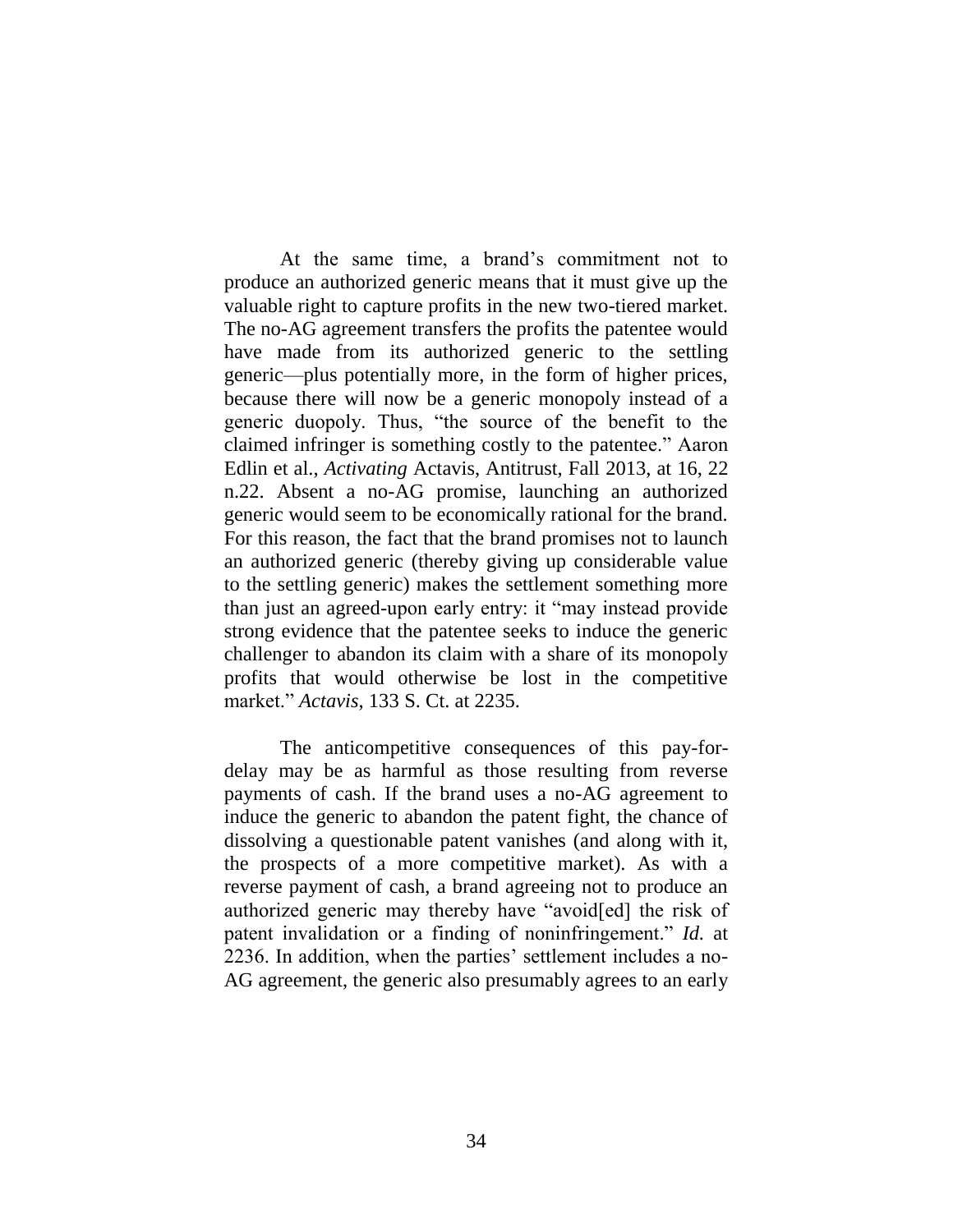entry date that is later than it would have otherwise accepted.<sup>23</sup> And during this time, the brand's monopoly remains in force. Once the generic enters, moreover, it faces no competition with other generics at all.

Antitrust law is designed to protect consumers from arrangements that prevent competition in the marketplace. *See, e.g.*, *Actavis*, 133 S. Ct. at 2234-35; *id.* at 2238 (Roberts, C.J., dissenting); *accord* XII Areeda & Hovenkamp, *supra*, ¶ 2046c (2014 Supp.). The District Court here held that "the Supreme Court considered a reverse payment to involve an exchange of money" because "when the Supreme Court said 'payment' it meant a payment of money." *Lamictal*, 18 F. Supp. 3d at 568. But, we think, a no-AG agreement could likewise "prevent the risk of competition." *Actavis*, 133 S. Ct. at 2236; *cf.* XII Areeda & Hovenkamp, *supra*, ¶ 2046c1 (2014 Supp.) (explaining that under a "pay-for-delay settlement... consumer welfare remains the same as it would be under continued monopoly production by a single firm"); FTC Amicus Br. 22 ("It is not the transfer of cash or the form of reverse payment that triggers antitrust concern; it is the impact of that payment on consumer welfare."). We do not

<sup>23</sup> When parties compromise on an early-entry date alone—rather than an early-entry date plus valuable consideration—it is possible that they may compromise on an early-entry date reflecting their assessment of the strength of the patent. The concern with combining an early-entry date with the valuable consideration of a no-AG agreement is that the generic manufacturer may be willing to accept a later early-entry date without any corresponding benefit to consumers.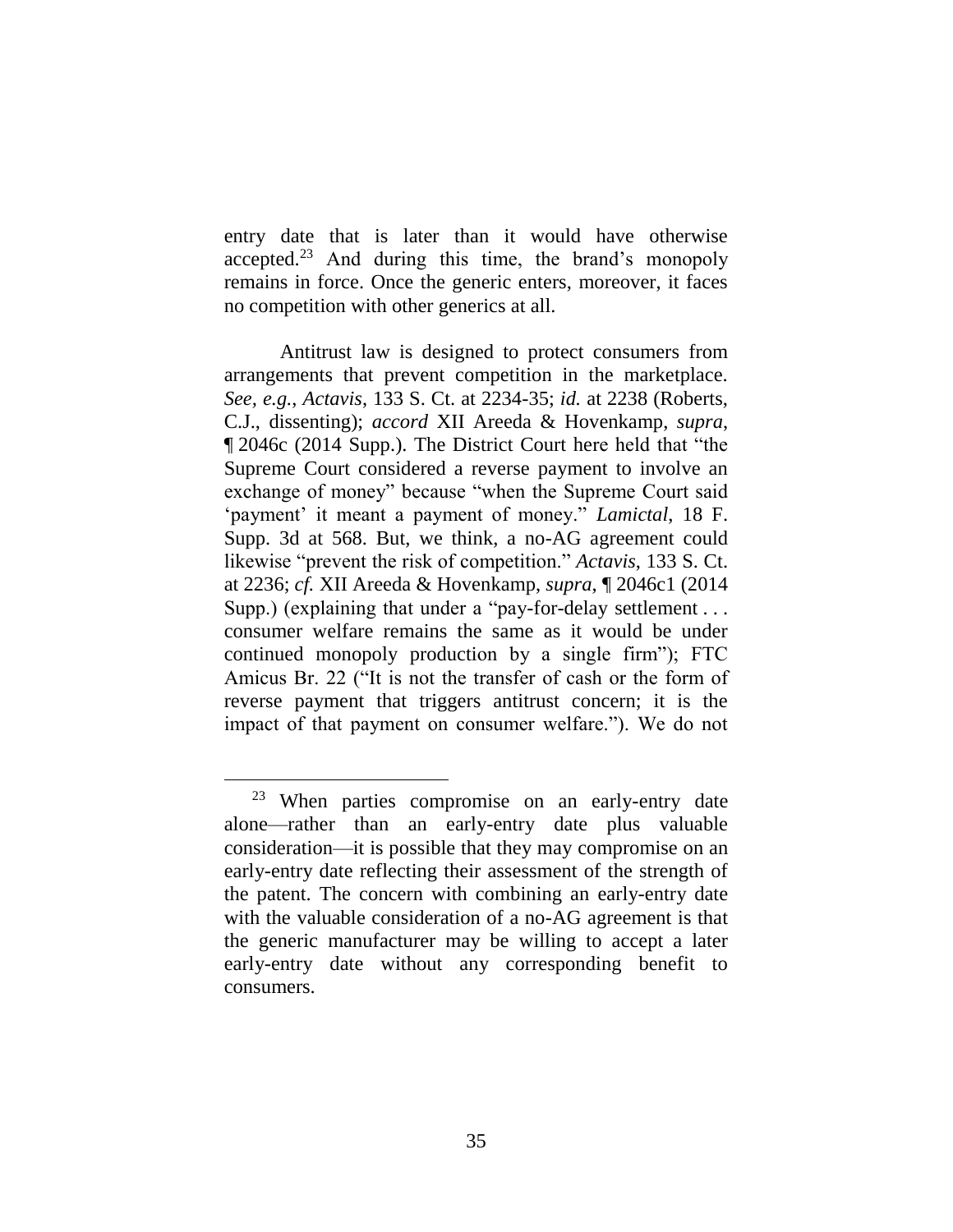believe the Court intended to draw such a formal line.<sup>24</sup> Nor did the *Actavis* Court limit its reasoning or holding to cash payments only.<sup>25</sup>

## **2.**

Defendants contend that no-AG agreements are distinguishable from reverse payments because they are in essence "exclusive licenses" and patent law expressly

<sup>25</sup> The dissent recognized the majority's reasoning could reach noncash transactions. *See Actavis*, 133 S. Ct. at 2239 (Roberts, C.J., dissenting) ("As in any settlement, Solvay gave its competitors something of value (money) and, in exchange, its competitors gave it something of value (dropping their legal claims)."); *id.* at 2245 ("[The majority's] logic ... cannot possibly be limited to reverse-payment agreements . . . . The Government's brief acknowledges as much, suggesting that if antitrust scrutiny is invited for such cash payments, it may also be required for 'other consideration' and 'alternative arrangements.'").

 $\overline{a}$ <sup>24</sup> *Cf., e.g.*, *Cont'l T.V., Inc. v. GTE Sylvania Inc.*, 433 U.S. 36, 58-59 (1977) ("[D]eparture from the rule-of-reason standard must be based upon demonstrable economic effect rather than . . . upon formalistic line drawing."); *United States v. Dentsply Int'l, Inc.*, 399 F.3d 181, 189 (3d Cir. 2005) ("The Supreme Court on more than one occasion has emphasized that economic realities rather than a formalistic approach must govern review of antitrust activity." (citing *Eastman Kodak Co. v. Image Tech. Servs., Inc.*, 504 U.S. 451, 466-67 (1992))); Michael A. Carrier, *Payment After* Actavis, 100 Iowa L. Rev. 7, 41-44 (2014).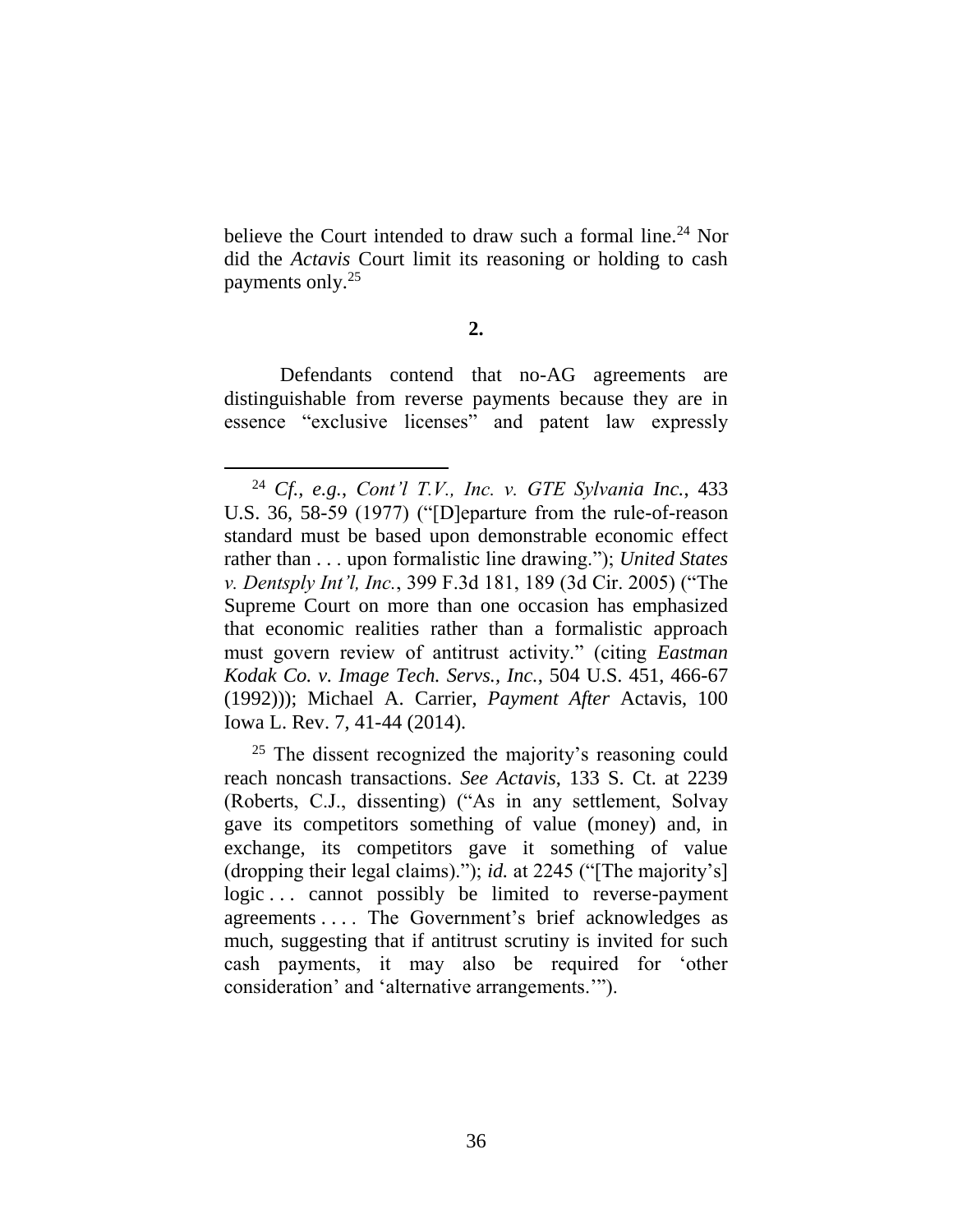contemplates exclusive licenses.<sup>26</sup> They argue the *Actavis* Court rejected the dissent's arguments in part because the dissent could "not identify any patent statute that it understands to grant such a right to a patentee, whether expressly or by fair implication." *Actavis*, 133 S. Ct. at 2233; *see* GSK Br. 22-23, 34; Teva Br. 22-26. They suggest that if "the patent statute specifically gives a right to restrain competition in the manner challenged," *Actavis*, 133 S. Ct. at 2231 (internal quotation marks omitted), such conduct is immune from antitrust scrutiny. *See* GSK Br. 22-23; Teva Br. 22-26, 34. In short, defendants argue GSK's concession not to produce an authorized generic during Teva's 180-day exclusivity period is an "exclusive license" exempt from antitrust scrutiny.

But the "right" defendants seek is not in fact a patentee's right to grant licenses, exclusive or otherwise.<sup>27</sup>

<sup>26</sup> *See* 35 U.S.C. § 261 ("The . . . patentee, or his assigns or legal representatives may in like manner grant and convey an exclusive right under his application for patent, or patents, to the whole or any specified part of the United States.").

 $27$  We do not believe the no-AG agreement was in fact an "exclusive" license. "Ordinarily, to say that a licensee's right is exclusive is to mean that no one other than that licensee, not even the licensor/patentee, may practice the patent." III Areeda & Hovenkamp, *supra*, ¶ 707a (3d ed. 2008). Here, of course, the no-AG agreement permitted both the patentee (GSK) and the challenger (Teva) to make bioequivalent drugs. Because both GSK and Teva could practice the patent, Teva's license was therefore not exclusive, but rather imposed a restriction on the patentee that prevented a certain form of competition (on bioequivalent drugs labeled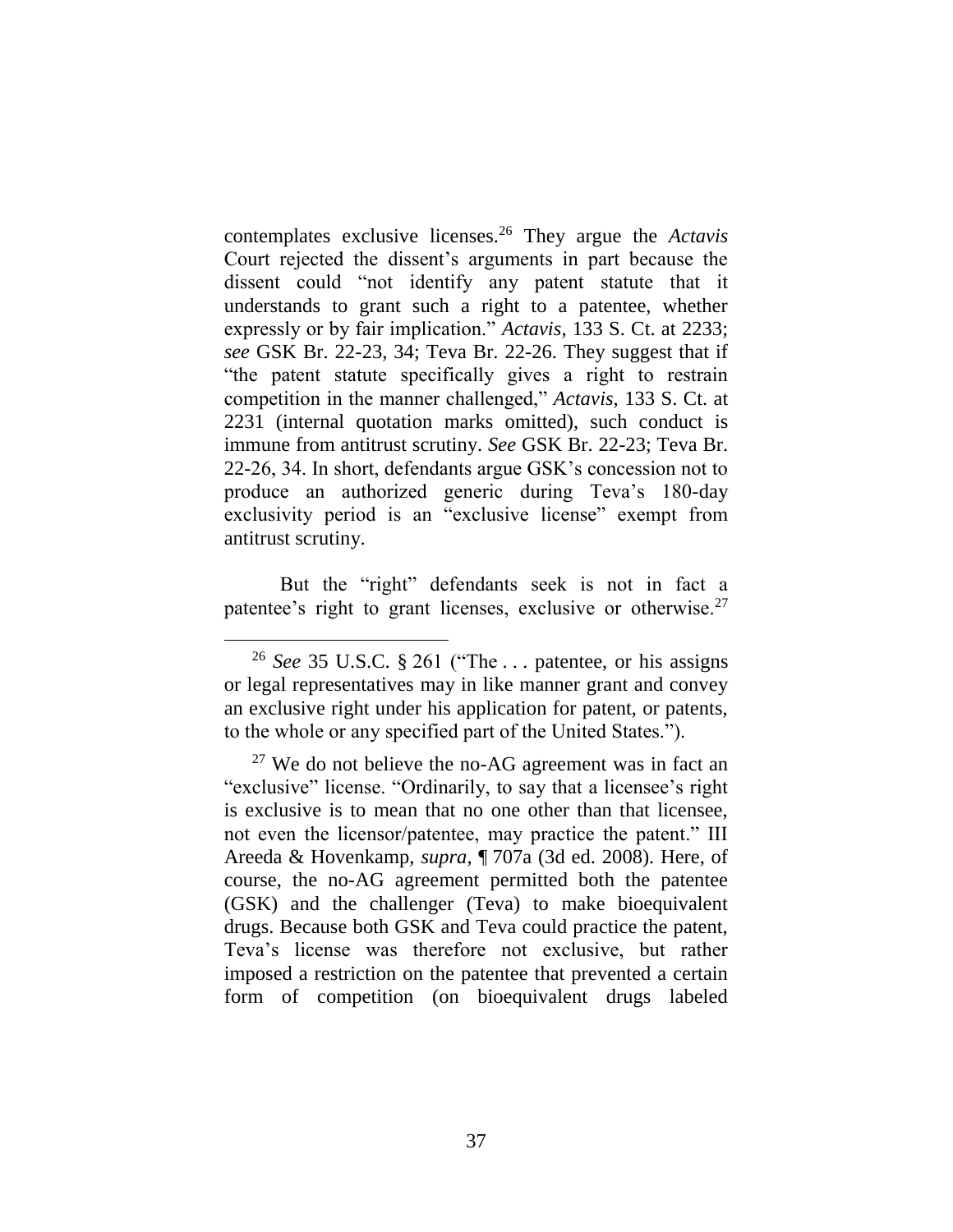Instead, it is a right to use valuable licensing in such a way as to induce a patent challenger's delay. The *Actavis* Court rejected the latter. The thrust of the Court's reasoning is not that it is problematic that money is used to effect an end to the patent challenge, but rather that the patentee leverages some part of its patent power (in *Actavis*, its supracompetitive profits) to cause anticompetitive harm—namely, elimination of the risk of competition. There, the patentee gave the challenger a license to enter 65 months before patent expiration, *plus* a reverse payment of "millions of dollars." *Actavis*, 133 S. Ct. at 2229. This reverse payment was not immunized, of course, simply because of that early-entry

<sup>&</sup>quot;generics"). And, as we have said before, "Where the license restriction results primarily in benefits for the licensees rather than the patentee, the anticompetitive restriction cannot be justified as a subsidy for the patentee's inventive activity." *Mannington Mills, Inc. v. Congoleum Indus., Inc.*, 610 F.2d 1059, 1071 (3d Cir. 1979). Indeed, "[p]atents give no protection from the prohibitions of the Sherman Act . . . when the licenses are used, as here, in the scheme to restrain." *New Wrinkle*, 342 U.S. at 378; *see also, e.g.*, *Moraine Prods. v. ICI Am., Inc.*, 538 F.2d 134, 145 (7th Cir. 1976) ("Where a patent license is used to protect the licensee in addition to the patentee or is used to allow the licensees to divide a market among themselves, thus enabling them jointly to regiment an industry under the guise of a patent license, there is good reason to declare such a restrictive scheme illegal."). The *Actavis* Court reaffirmed this broader principle. *See, e.g.*, 133 S. Ct. at 2231 ("[P]atent and antitrust policies are both relevant in determining the 'scope of the patent monopoly' and consequently antitrust law immunity—that is conferred by a patent.").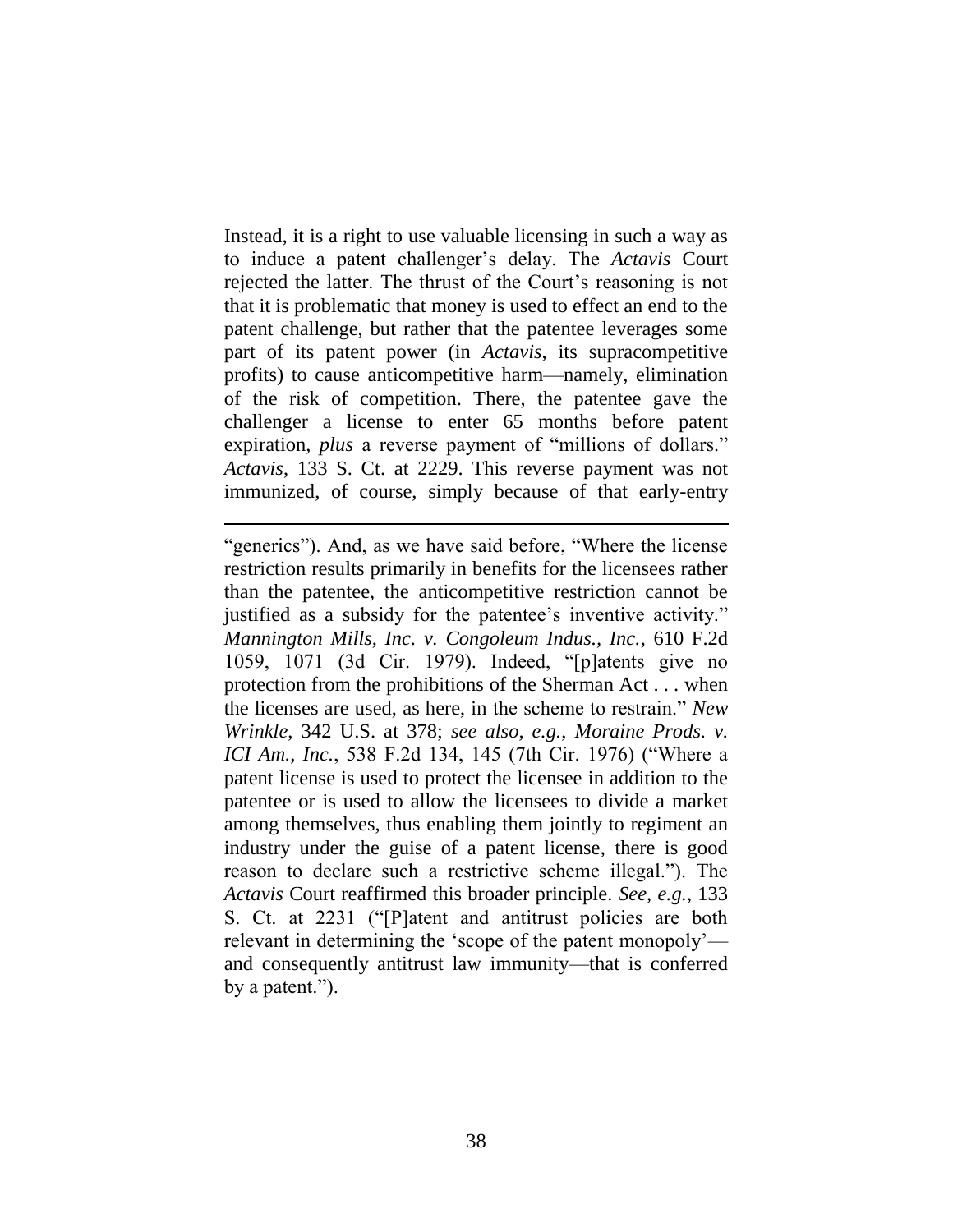"license." Similarly, the fact that a patent holder may generally have the right to grant licenses, exclusive or otherwise, does not mean it also has the right to give a challenger a license along with a promise not to produce an authorized generic—i.e., a promise not to compete—in order to induce the challenger "to respect its patent and quit [the competitor's] patent invalidity or noninfringement claim without any antitrust scrutiny." *Id.* at 2233 (internal quotation marks omitted). In the *Actavis* Court's view, the question is not one of patent law, but of antitrust law, the latter of which invalidates "the improper use of [a patent] monopoly." *Id.* at 2231 (alteration in original) (quoting *Line Material*, 333 U.S. at 310). *But see id.* at 2243 (Roberts, C.J., dissenting). And as we read the Court's opinion, even exclusive licenses cannot avoid antitrust scrutiny where they are used in anticompetitive ways. *See id.* at 2227 (citing *Palmer*, 498 U.S. 46); *Palmer*, 498 U.S. at 50 (holding an agreement not to compete based on an exclusive copyright license<sup>28</sup> "unlawful" on its face"). We make no statement about patent licensing more generally. But in this context we believe the fact that the Patent Act expressly authorizes licensing does not necessarily

<sup>&</sup>lt;sup>28</sup> The Supreme Court opinion does not say what kind of "exclusive license" it is referring to, but the Eleventh Circuit's opinion states, "BRG and HBJ disavow any intent to restrain trade and claim that their agreement is nothing more than an ordinary copyright royalty arrangement which courts have routinely sustained." *Palmer v. BRG of Ga., Inc.*, 874 F.2d 1417, 1434 (11th Cir. 1989) (internal quotation marks omitted), *rev'd*, 498 U.S. 46.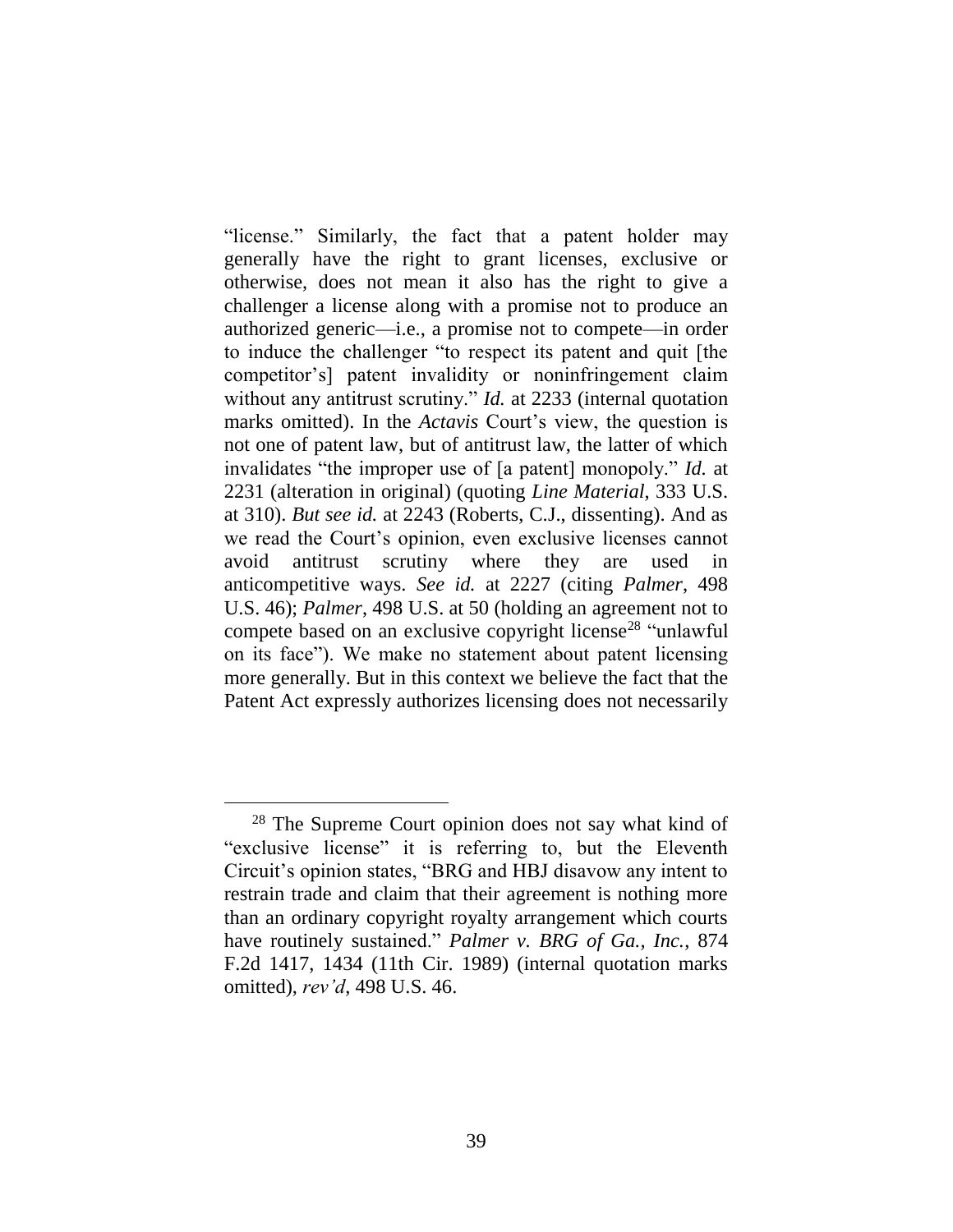mean it also authorizes reverse payments to prevent generic competition.<sup>29</sup>

We also disagree with defendants' attempt to recharacterize Teva's gain as resulting from its early entry alone. First, that characterization is inaccurate as a descriptive matter: What GSK gave Teva was a 180-day monopoly over the generic market. The first-filing generic cannot capture this value by early entry alone. It can only hope to obtain this value with the brand's self-restraint, and here, without GSK's no-AG commitment, GSK allegedly would have introduced an AG. Second, although we agree that the *Actavis* "Court

<sup>&</sup>lt;sup>29</sup> The defendants' arguments are much like those rejected by the majority in *Actavis*. The disagreement in the Court was fundamental. In the dissenters' view, "a patent claim *cannot possibly* impose unlawful anticompetitive harm if the patent holder is acting within the scope of a valid patent and therefore permitted to do precisely what the antitrust suit claims is unlawful." 133 S. Ct. at 2244 (Roberts, C.J., dissenting) (emphasis in original). The dissenters viewed the majority as "impos[ing] antitrust liability based on the parties' subjective uncertainty about [a] legal conclusion," namely, whether a patent is valid (and it is one or the other), because "[t]he majority seems to think that *even if* the patent is valid, a patent holder violates the antitrust laws merely because the settlement took away some chance that his patent would be declared invalid by a court." *Id.* (emphasis in original). In fact, the dissenters perceived a slippery slope in that the majority's "logic—that taking away any *chance* that a patent will be invalidated is itself an antitrust problem cannot possibly be limited to reverse-payment agreements, or those that are 'large.'" *Id.* at 2245 (emphasis in original) (quoting *id.* at 2236 (majority opinion)).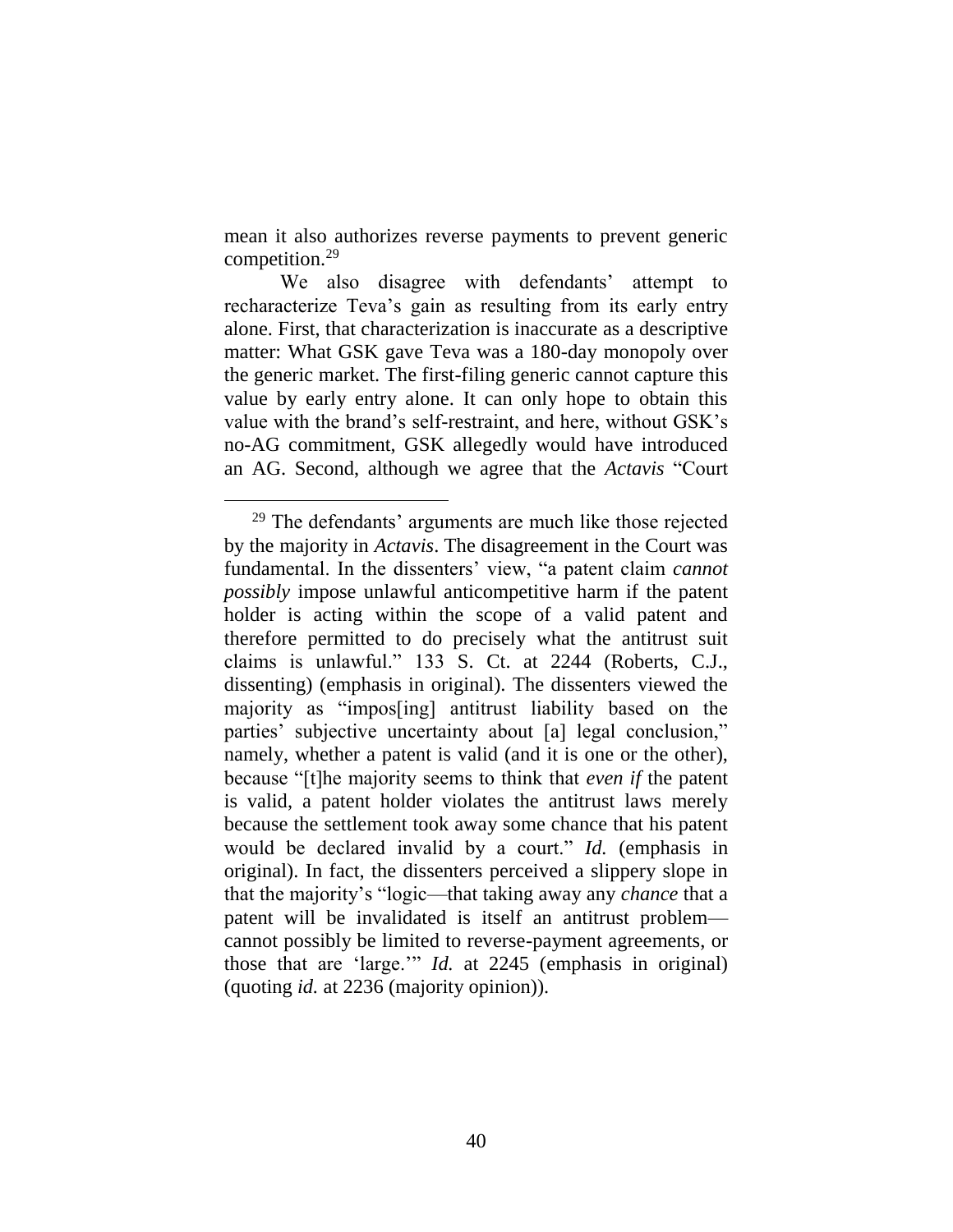expressly identified early-entry licensing as a traditional form of settlement whose legality the opinion took pains not to disturb," Teva Br.  $25{\text -}26,30$  a no-AG agreement is no more solely an early-entry licensing agreement than the settlement in *Actavis* itself, where entry was permitted 65 months before patent expiration. *Actavis*, 133 S. Ct. at 2229. Notwithstanding such "early entry," the antitrust problem was that, as the Court inferred, entry might have been earlier, and/or the risk of competition not eliminated, had the reverse payment not been tendered. *See Actavis*, 133 S. Ct. at 2237 ("They may, as in other industries, settle in other ways, for example, by allowing the generic manufacturer to enter the patentee's market prior to the patent's expiration, without the patentee paying the challenger to stay out prior to that point."); *see also* FTC Amicus Br. 21-22 ("[C]ompetitors do not normally raise antitrust concerns if they agree on a date for generic entry but do *not* simultaneously agree that the brand-name manufacturer will compensate the generic company for staying out of the market until that date, thereby sharing (while enlarging) their aggregate pool of monopoly profits.").

# **3.**

Defendants present additional arguments as to why no-AG agreements, as "exclusive licenses," should not be subjected to antitrust scrutiny. Noting that public policy

<sup>30</sup> *See Actavis*, 133 S. Ct. at 2237; *cf. K-Dur*, 686 F.3d at 217-18 ("[N]othing in the rule of reason test that we adopt here limits the ability of the parties to reach settlements based on a negotiated entry date for marketing of the generic  $drug \dots$ ").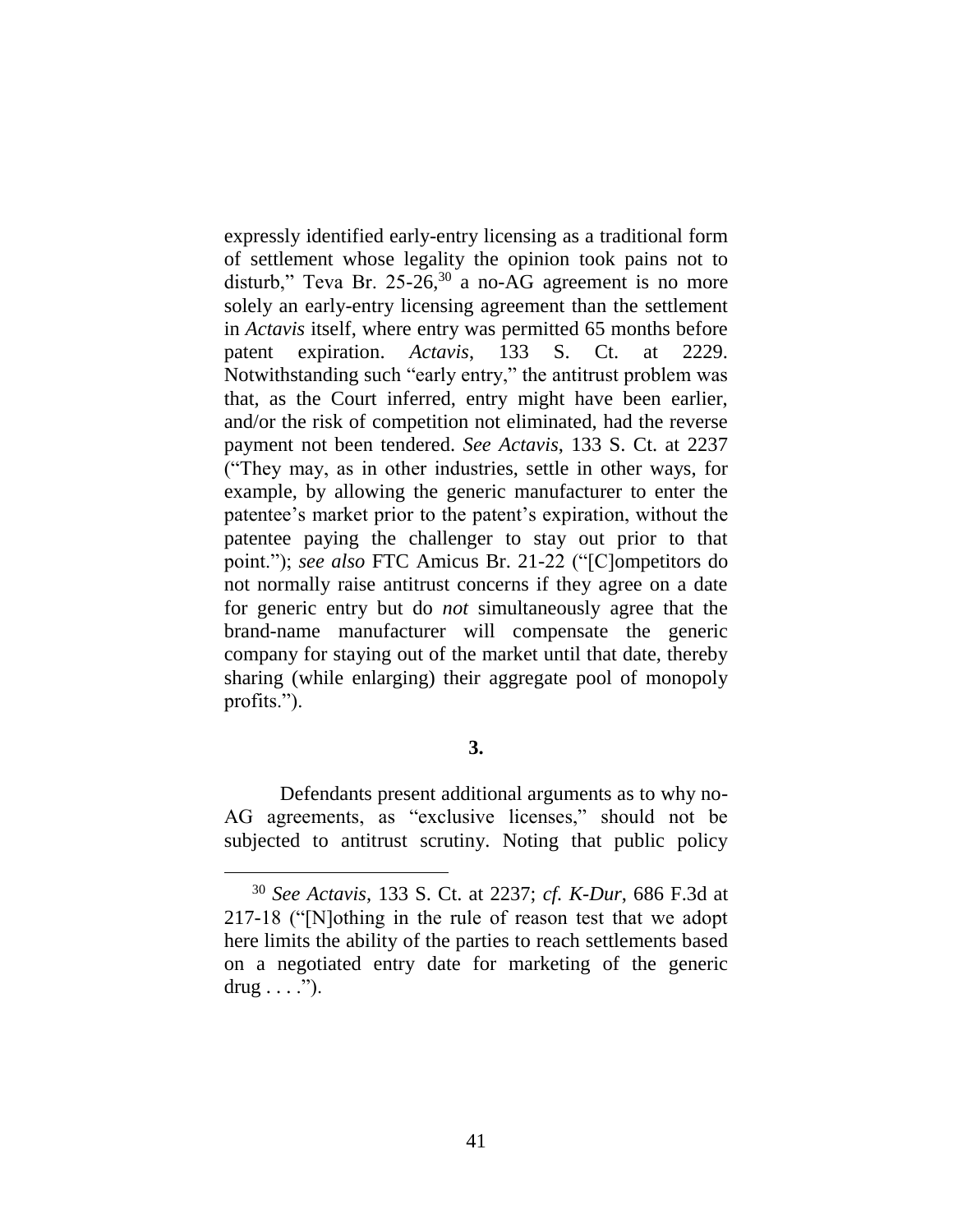favors settlements, they contend that subjecting such agreements to scrutiny will discourage settlements. GSK Br. 37. Furthermore, they contend that "courts should not review pro-competitive conduct to determine whether an even more pro-competitive transaction exists." GSK Br. 37 (citing *Verizon Commc'ns Inc. v. Law Offices of Curtis V. Trinko, LLP*, 540 U.S. 398, 415-16 (2004) ("The Sherman Act . . . does not give judges *carte blanche* to insist that a monopolist alter its way of doing business whenever some other approach might yield greater competition." (citation omitted))); *see* Teva Br. 32.

But *Actavis* addressed and rejected these arguments. First, the Court thought the possible discouragement of settlements was "outweigh[ed]" by other considerations and stated that "parties may well find ways to settle patent disputes without the use of reverse payments." *Actavis*, 133 S. Ct. at 2237.<sup>31</sup> But whatever the effect on settlements, we do

<sup>31</sup> The Court was unpersuaded by the dissenters' arguments in this vein. The dissenters contended there was no empirical evidence that most reverse payment settlements occur in the Hatch-Waxman context, and that payments from patentee to alleged infringer "are a well-known feature of intellectual property litigation, and reflect an intuitive way to settle such disputes." *Actavis*, 133 S. Ct. at 2242-43 (Roberts, C.J., dissenting). The Court, however, thought that "[a]pparently most if not all reverse payment settlement agreements arise in the context of pharmaceutical drug regulation, and specifically in the context of suits brought under statutory provisions allowing a generic drug manufacturer (seeking speedy marketing approval) to challenge the validity of a patent owned by an already-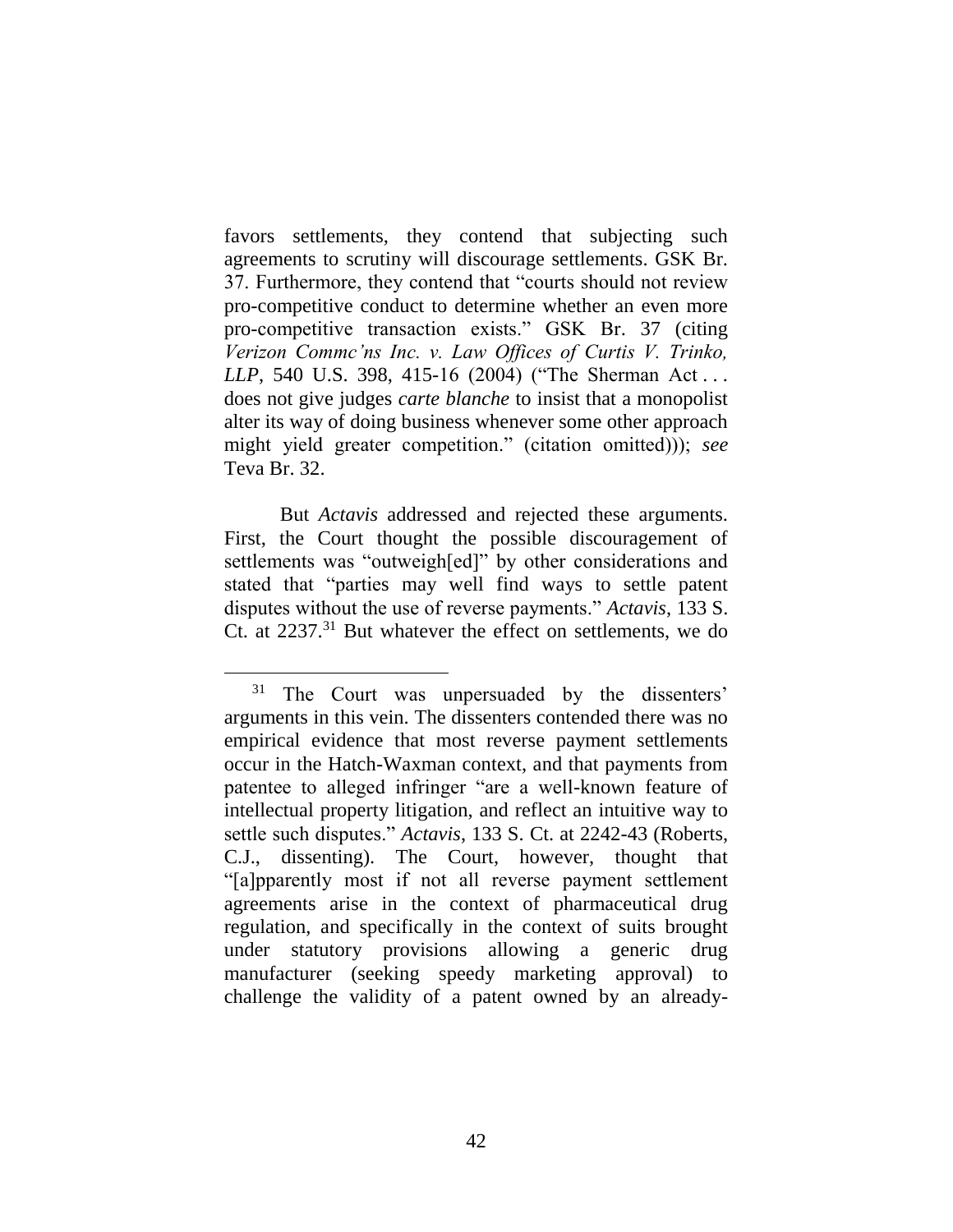not perceive how the noncash nature of no-AG agreements alters that balance. Second, we think *Trinko* inapposite. *Actavis* does not stand for the proposition that parties must reach the most procompetitive settlements possible. Instead, we read *Actavis* to hold that antitrust law may prohibit settlements that are anticompetitive because, without justification, they delay competition for longer than the patent's strength would otherwise permit.<sup>32</sup>

 $\overline{a}$ 

approved brand-name drug owner." *Id.* at 2227 (majority opinion). Similarly, although the dissenters contended that "[w]hile the alleged infringer may not be suing for the patent holder's *money*, it is suing for the right to use and market the (intellectual) property, which is worth money," *id.* at 2243 (Roberts, C.J., dissenting) (emphasis in original), the Court thought reverse payments "unusual," *id.* at 2231 (majority opinion). The dissenters also thought that the Court's holding would discourage settlement even though "the right to settle generally accompanies the right to litigate in the first place." *Id.* at 2243 (Roberts, C.J., dissenting). They postulated that "the majority's decision may very well discourage generics from challenging pharmaceutical patents in the first place" by "[t]aking the prospect of settlements off the table—or limiting settlements to an earlier entry date for the generic, which may still be many years in the future." *Id.* at 2247.

<sup>32</sup> In addition, *Trinko* dealt with different questions regarding unlawful monopolization and the refusal to deal set against the background of "the long recognized right of [a] trader or manufacturer engaged in an entirely private business, freely to exercise his own independent discretion as to parties with whom he will deal," 540 U.S. at 408 (alteration in original) (quoting *United States v. Colgate & Co.*, 250 U.S. 300, 307 (1919))—and the role of the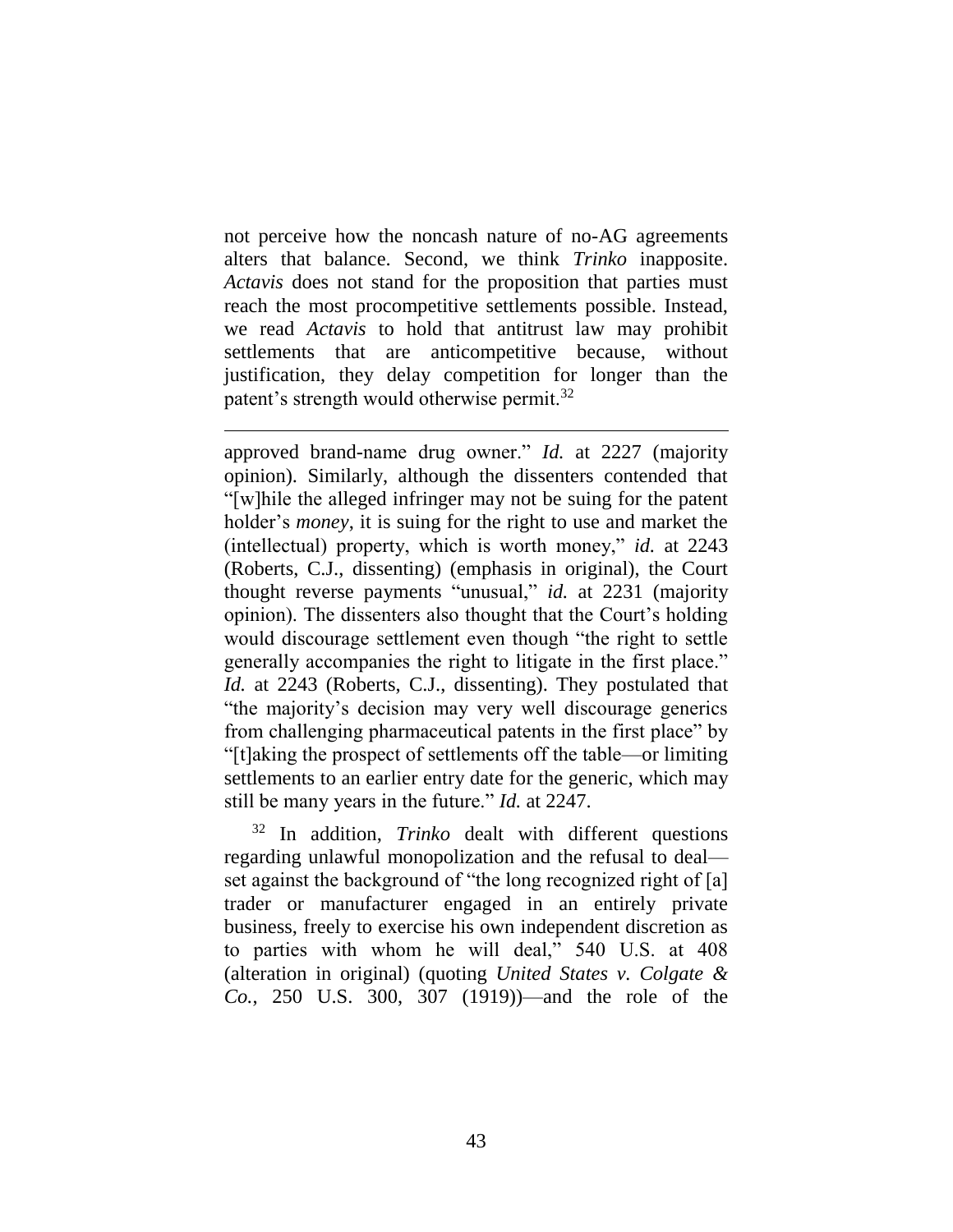**4.**

For the reasons we have explained, we think this no-AG agreement, because it may represent an unusual, unexplained transfer of value from the patent holder to the alleged infringer that cannot be adequately justified—whether as compensation for litigation expenses or services, or otherwise $33$ —is subject to antitrust scrutiny under the rule of reason. But even if that is the rule, defendants contend, plaintiffs fail to state a claim under *Bell Atlantic Corp. v. Twombly*, 550 U.S. 544 (2007), and *Ashcroft v. Iqbal*, 556 U.S. 662 (2009), because their "allegations are far too speculative to satisfy their burden of plausibly alleging that the settlement was anticompetitive." *See* GSK Br. 44-45. In particular, defendants argue that "[p]laintiffs fail to plausibly allege that in this but-for world, the parties would have successfully negotiated an alternative, competitionmaximizing agreement," Teva Br. 44; that continued litigation in favor of settlement "would have yielded a more competitive result," Teva Br. 45; or that Teva would have launched their generics "at risk," Teva Br. 46.

We believe plaintiffs' allegations, and the plausible inferences that can be drawn from them, are sufficient to state a rule-of-reason claim under *Twombly* and *Iqbal* for violation of the Sherman Act on the ground that GSK sought to induce Teva to delay its entry into the lamotrigine tablet market by

Telecommunications Act of 1996, which focuses on a different goal of eliminating certain monopolies, *id.* at 415.

<sup>33</sup> *See Actavis*, 133 S. Ct. at 2236 ("There may be other justifications.").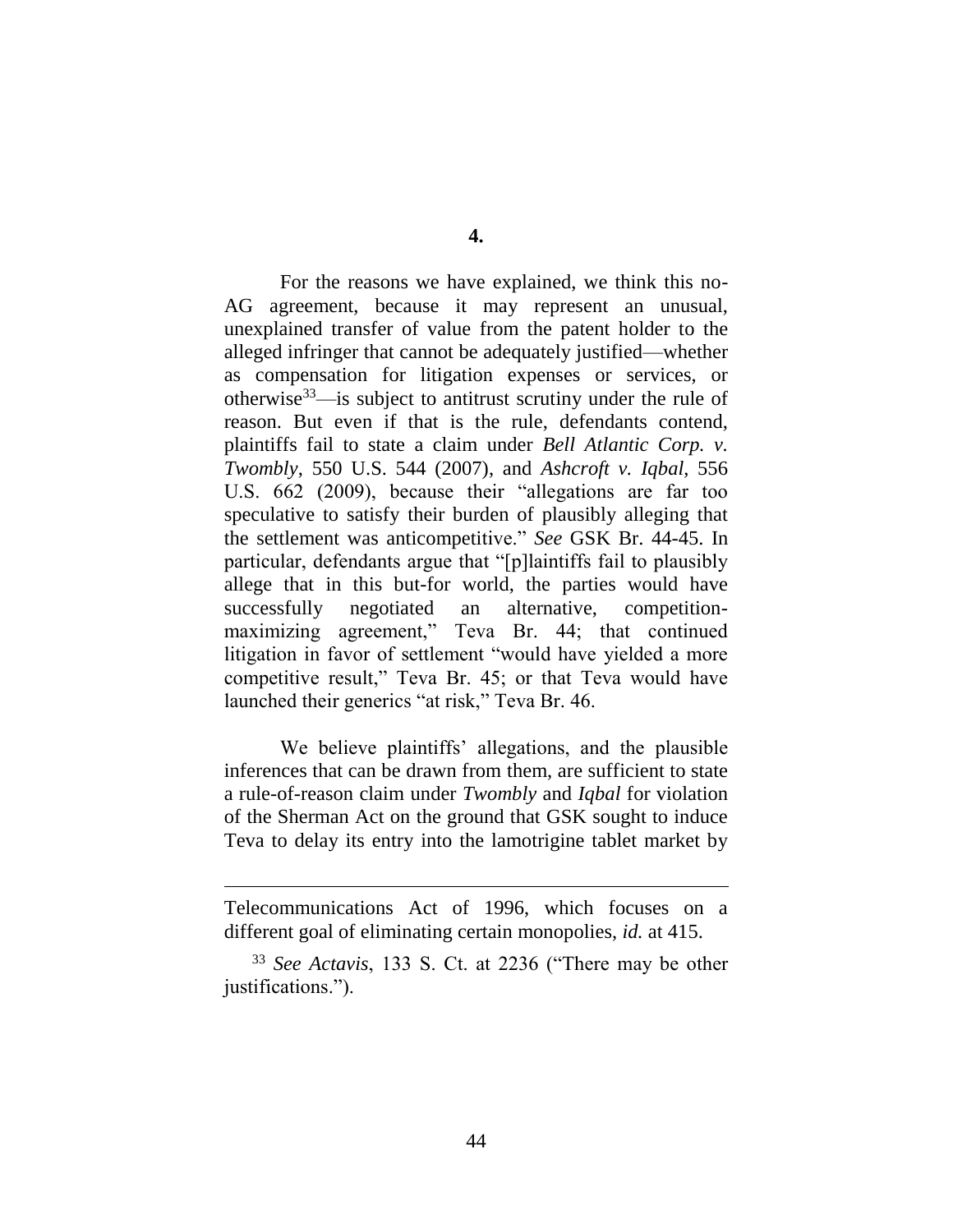way of an unjustified no-AG agreement. As recited earlier, plaintiffs alleged that GSK agreed not to launch a competing authorized generic during Teva's 180-day exclusivity period, which was to begin near the expiration of the '017 patent; that such promises can be worth "many millions of dollars of additional revenue"; that "GSK had an incentive to launch its own authorized generic versions of tablets"; that Teva had a history of launching "at risk"; and that the '017 patent was likely to be invalidated—as, in fact, its main claim had been. Because marketing an authorized generic was allegedly in GSK's economic interest, its agreement not to launch an authorized generic was an inducement—valuable to both it and Teva—to ensure a longer period of supracompetitive monopoly profits based on a patent at risk of being found invalid or not infringed. (Indeed, Teva asserted in other litigation that the no-AG agreement "formed part of the inducement to Teva to relinquish the rights and defenses it was asserting against GSK in the Patent Litigation." JA 76 (alteration and emphases omitted).) And although plaintiffs concede that Teva entered the lamotrigine chewables market about 37 months early, *see, e.g.*, GSK Br. 7, the chewables market, allegedly worth only \$50 million annually, was orders of magnitude smaller than the alleged \$2 billion tablet market the agreement is said to have protected. Accordingly, at the pleading stage plaintiffs have sufficiently alleged that any procompetitive aspects of the chewables arrangement were outweighed by the anticompetitive harm from the no-AG agreement.<sup>34</sup>

<sup>&</sup>lt;sup>34</sup> It may also be (though we do not decide) that "procompetitive effects in one market cannot justify anticompetitive effects in a separate market" (i.e., the lamotrigine tablet market). Amicus Br. Nat'l Ass'n Chain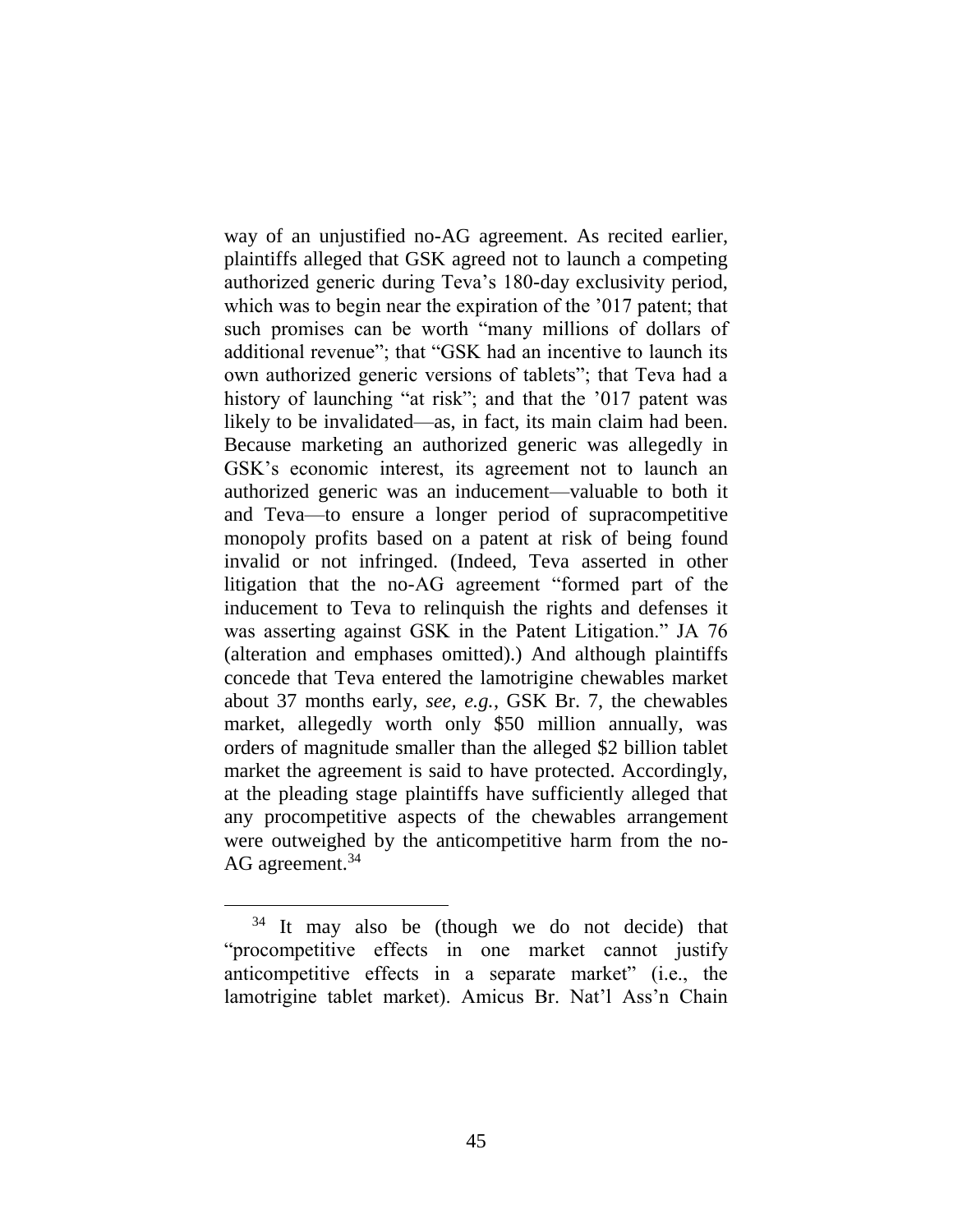Moreover, we do not read *Actavis* to require allegations that defendants could in fact have reached another, more competitive settlement. *Actavis* embraces the concept that a patent "may or may not be valid, and may or may not be infringed," 133 S. Ct. at 2231, and holds that the anticompetitive harm is not *certain* consumer loss through higher prices, but rather the patentee's "avoid[ance of] the risk of patent invalidation or a finding of noninfringement" that is, "prevent[ion of] the risk of competition," *id.* at 2236, beyond what the patent's strength would otherwise allow and, thus, consumer harm. In other words, under the substantive standard, the question is not whether the defendants have only possibly acted unlawfully, *but see* Teva Br. 43, but whether they have acted unlawfully by seeking to prevent competition. Plaintiffs have sufficiently pleaded as much. $35$ 

Drug Stores in Support of Appellants 27-28 (citing, inter alia, *Paladin Assocs., Inc. v. Mont. Power Co.*, 328 F.3d 1145, 1157 n.11 (9th Cir. 2003)); *see Paladin Assocs.*, 328 F.3d at 1157 n.11 ("It may be . . . that this procompetitive effect should not be considered in our rule of reason analysis, based on the theory that procompetitive effects in a separate market cannot justify anti-competitive effects in the market for pipeline transportation under analysis.") (citing *United States v. Topco Assocs.*, 405 U.S. 596, 610 (1972); *see also Topco*, 405 U.S. at 610 ("[Competition] cannot be foreclosed with respect to one sector of the economy because certain private citizens or groups believe that such foreclosure might promote greater competition in a more important sector of the economy.").

<span id="page-45-0"></span> $\overline{a}$ 

<sup>35</sup> We do not decide the question of antitrust injury in private actions such as this litigation, *see generally, e.g.*, Ian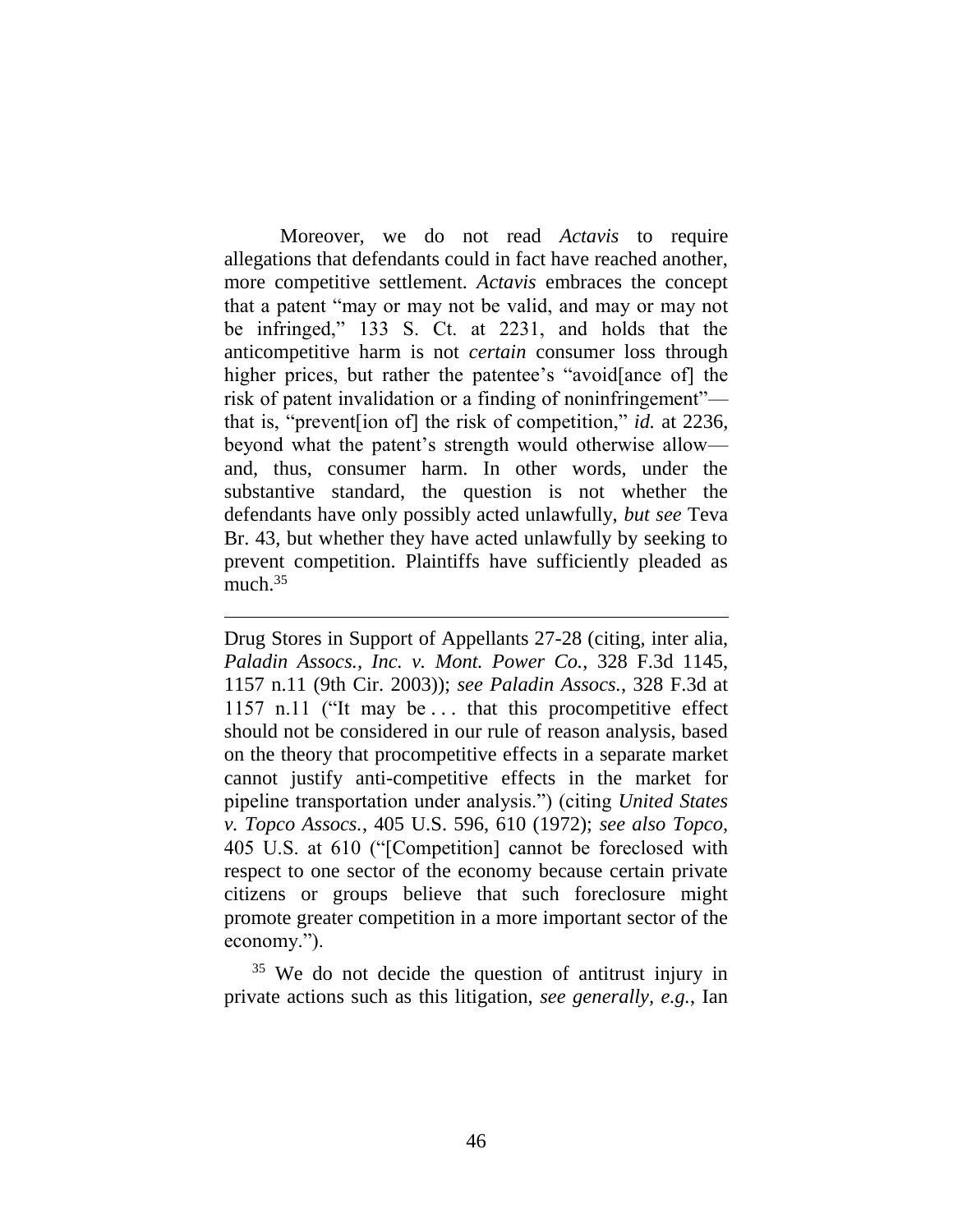**C.**

# **1.**

In the alternative, the District Court stated that "[i]t finds that the settlement . . . would survive *Actavis* scrutiny and is reasonable." 18 F. Supp. 3d at 570. This was error. As explained above, plaintiffs have sufficiently pleaded violation of the antitrust laws so as to overcome defendants' motion to dismiss. If genuine issues of material fact remain after discovery, the rule-of-reason analysis is for the finder of fact, not the court as a matter of law.<sup>36</sup>

In addition, the District Court mistook the "five sets of considerations" that persuaded the *Actavis* Court "to conclude that the FTC should have been given the opportunity to prove

Simmons et al., *Viewing* FTC v. Actavis *Through the Lens of Clayton Act Section 4*, Antitrust, Fall 2013, at 24; *In re Niaspan Antitrust Litig.*, 42 F. Supp. 3d 735, 755-77 (E.D. Pa. 2014), nor do we preclude the parties from raising the issue on remand.

<sup>36</sup> *See, e.g.*, *Arizona v. Maricopa Cnty. Med. Soc'y*, 457 U.S. 332, 343 (1982) ("[T]he rule of reason requires the factfinder to decide whether under all the circumstances of the case the restrictive practice imposes an unreasonable restraint on competition."); *In re Ins. Brokerage Antitrust Litig.*, 618 F.3d 300, 316 & n.12 (3d Cir. 2010) (discussing the fact-bound, burden-shifting standard and noting that "[i]n the event a genuinely disputed issue of fact exists regarding the reasonableness of the restraint, the determination is for the jury").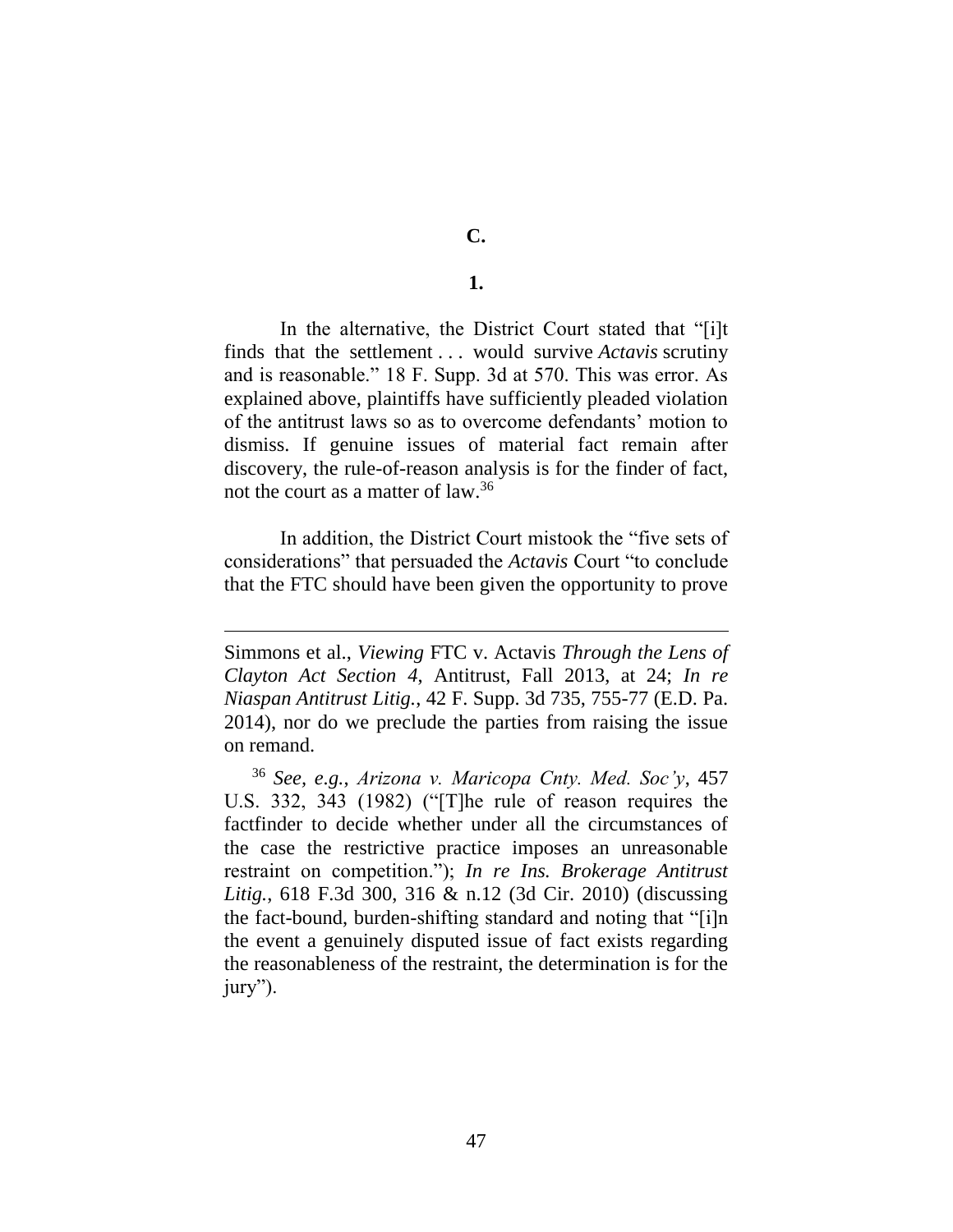its antitrust claim" under the rule of reason, 133 S. Ct. at 2234, as a redefinition of the "rule of reason" itself. But the general contours of the rule of reason are well-mapped. *See generally, e.g.*, *id.* at 2236 (citing *Ind. Fed'n of Dentists*, 476 U.S. at 459); *Deutscher Tennis Bund v. ATP Tour, Inc.*, 610 F.3d 820, 829-30 (3d Cir. 2010). We recognize the *Actavis* Court "le[ft] to the lower courts the structuring of [this type of] rule-of-reason antitrust litigation," 133 S. Ct. at 2238, and that there may be some uncertainty as to how, exactly, a "defendant may show in the antitrust proceeding that legitimate justifications are present, thereby explaining the presence of the challenged term and showing the lawfulness of that term under the rule of reason," *id.* at 2236 (citing *Ind. Fed'n of Dentists*, 476 U.S. at 459). But the Court noted that justifications might include "litigation expenses saved through the settlement" or "compensation for other services that the generic has promised to perform." *Id.* And although the Court left such details of how to apply the proper antitrust theories to "the basic question—that of the presence of significant unjustified anticompetitive consequences," *id.* at 2238—it suggested "the antitrust laws are likely to forbid" payment *for delay* (or, that is, to eliminate risk of patent invalidity or noninfringement), *id.* at 2237.

Here, the District Court thought the no-AG agreement was "justified" because, although the settlement amount was likely greater than litigation costs, "the consideration which the parties exchanged in the settlement [wa]s reasonably related to the removal of the uncertainty created by the dispute." *Lamictal*, 18 F. Supp. 3d at 570. That conclusion is in tension with *Actavis* in that, without proper justification, the brand cannot pay the generic simply to eliminate the risk of competition. Nor did the court properly conclude "that the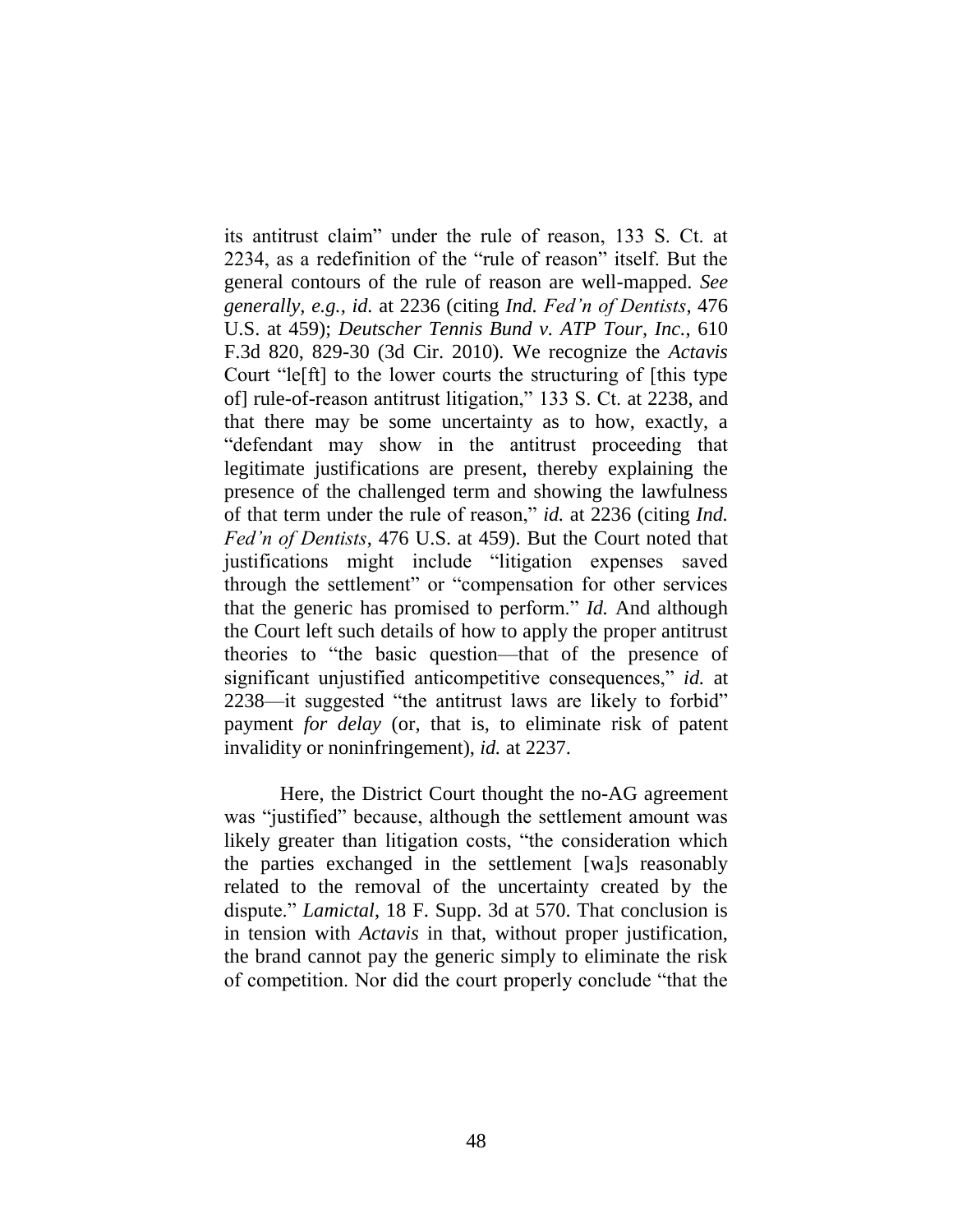potential for adverse effects on competition [wa]s minimal," or that the settlement was reasonable, because "the duration of the No-AG Agreement was a relatively brief six months." *Id.* The anticompetitive harm plaintiffs allege—consistent with *Actavis*—is that the promise of no authorized-generic competition during those six months induced Teva to quit its patent challenge. As discussed above, plaintiffs plausibly allege this no-AG promise was of considerable value and thus designed to protect GSK's patents against the risk of invalidation or noninfringement, rather than reimburse litigation costs or compensate for services. Accordingly, the District Court should have permitted the litigation to proceed under the traditional rule-of-reason approach.

### **2.**

Under the traditional rule-of-reason analysis, the factfinder must

> weigh all of the circumstances of a case in deciding whether a restrictive practice should be prohibited as imposing an unreasonable restraint on competition. The plaintiff bears an initial burden under the rule of reason of showing that the alleged combination or agreement produced adverse, anti-competitive effects within the relevant product and geographic markets. The plaintiff may satisfy this burden by proving the existence of actual anticompetitive effects, such as reduction of output, increase in price, or deterioration in quality of goods or services. Such proof is often impossible to make, however, due to the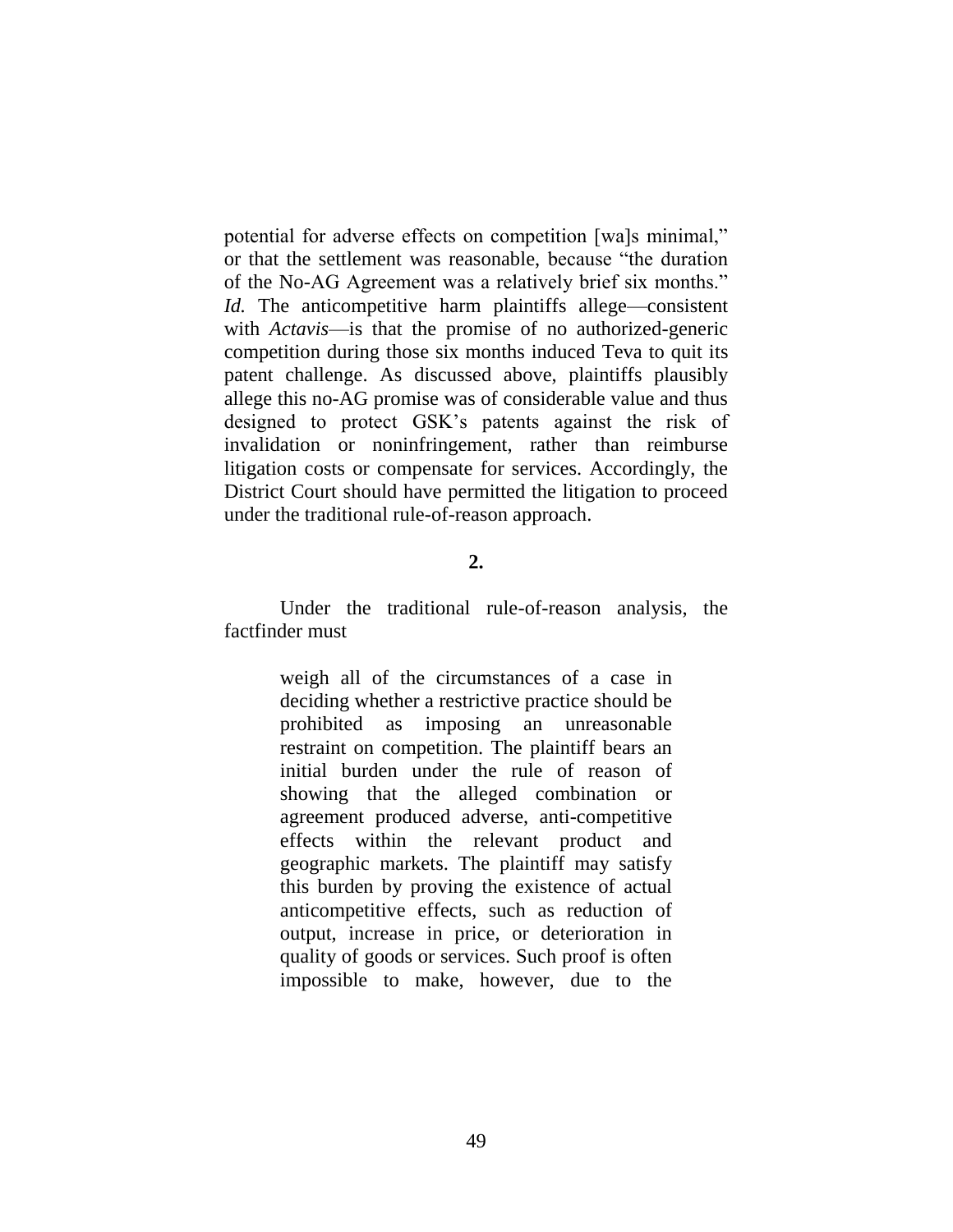difficulty of isolating the market effects of challenged conduct. Accordingly, courts typically allow proof of the defendant's market power instead. Market power, the ability to raise prices above those that would prevail in a competitive market, is essentially a surrogate for detrimental effects.

If a plaintiff meets his initial burden of adducing adequate evidence of market power or actual anti-competitive effects, the burden shifts to the defendant to show that the challenged conduct promotes a sufficiently pro-competitive objective. . . . To rebut, the plaintiff must demonstrate that the restraint is not reasonably necessary to achieve the stated objective.

*United States v. Brown Univ.*, 5 F.3d 658, 668-69 (3d Cir. 1993) (alteration, citations, internal quotation marks, and footnotes omitted).

The *Actavis* Court provided initial guidance on how to structure rule-of-reason litigation in the reverse payment context. The Court explained that such antitrust questions must be answered "by considering traditional antitrust factors such as likely anticompetitive effects, redeeming virtues, market power, and potentially offsetting legal considerations present in the circumstances, such as here those related to patents." *Actavis*, 133 S. Ct. at 2231.

First, to prove anticompetitive effects, the plaintiff must prove payment for delay, or, in other words, payment to prevent the risk of competition. *See id.* at 2235-36. "[T]he likelihood of a reverse payment bringing about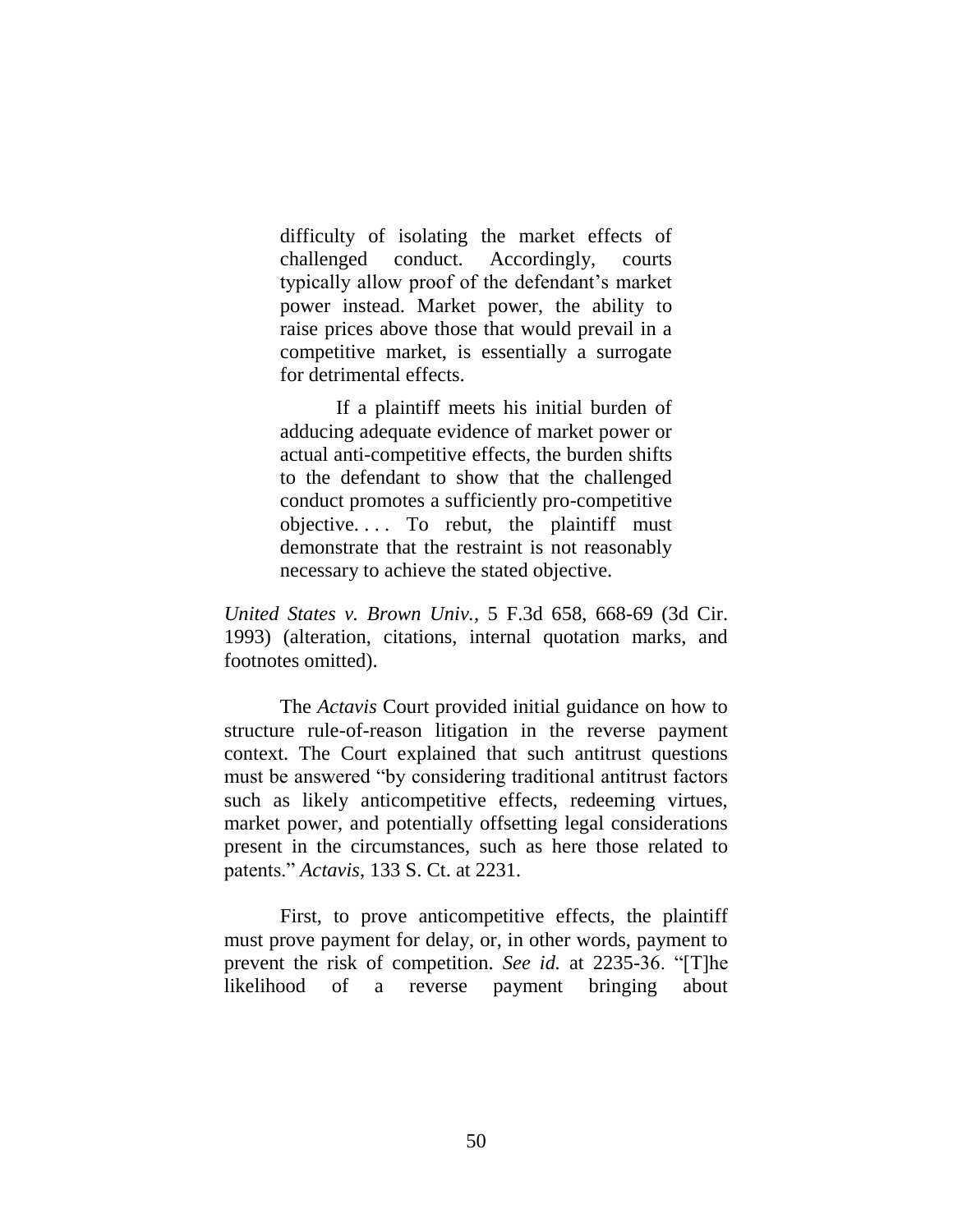anticompetitive effects depends upon its size, its scale in relation to the payor's anticipated future litigation costs, its independence from other services for which it might represent payment, and the lack of any other convincing justification." *Id.* at 2237.

Second, the burden then shifts to the defendant to show "that legitimate justifications are present, thereby explaining the presence of the challenged term and showing the lawfulness of that term under the rule of reason." *Id.* at 2235-36.

> The reverse payment, for example, may amount to no more than a rough approximation of the litigation expenses saved through the settlement. That payment may reflect compensation for other services that the generic has promised to perform—such as distributing the patented item or helping to develop a market for that item. There may be other justifications.

*Id.* at 2236. The Court does not foreclose other justifications, and we need not decide today what those other justifications might be.

Finally, the plaintiff will have the opportunity to rebut the defendant's explanation.<sup>37</sup>

<sup>37</sup> *See generally, e.g.*, *King Drug Co. of Florence v. Cephalon, Inc.*, --- F. Supp. 3d ----, ----, No. 06-1797, 2015 WL 356913, at \*7-16 (E.D. Pa. Jan. 28, 2015).